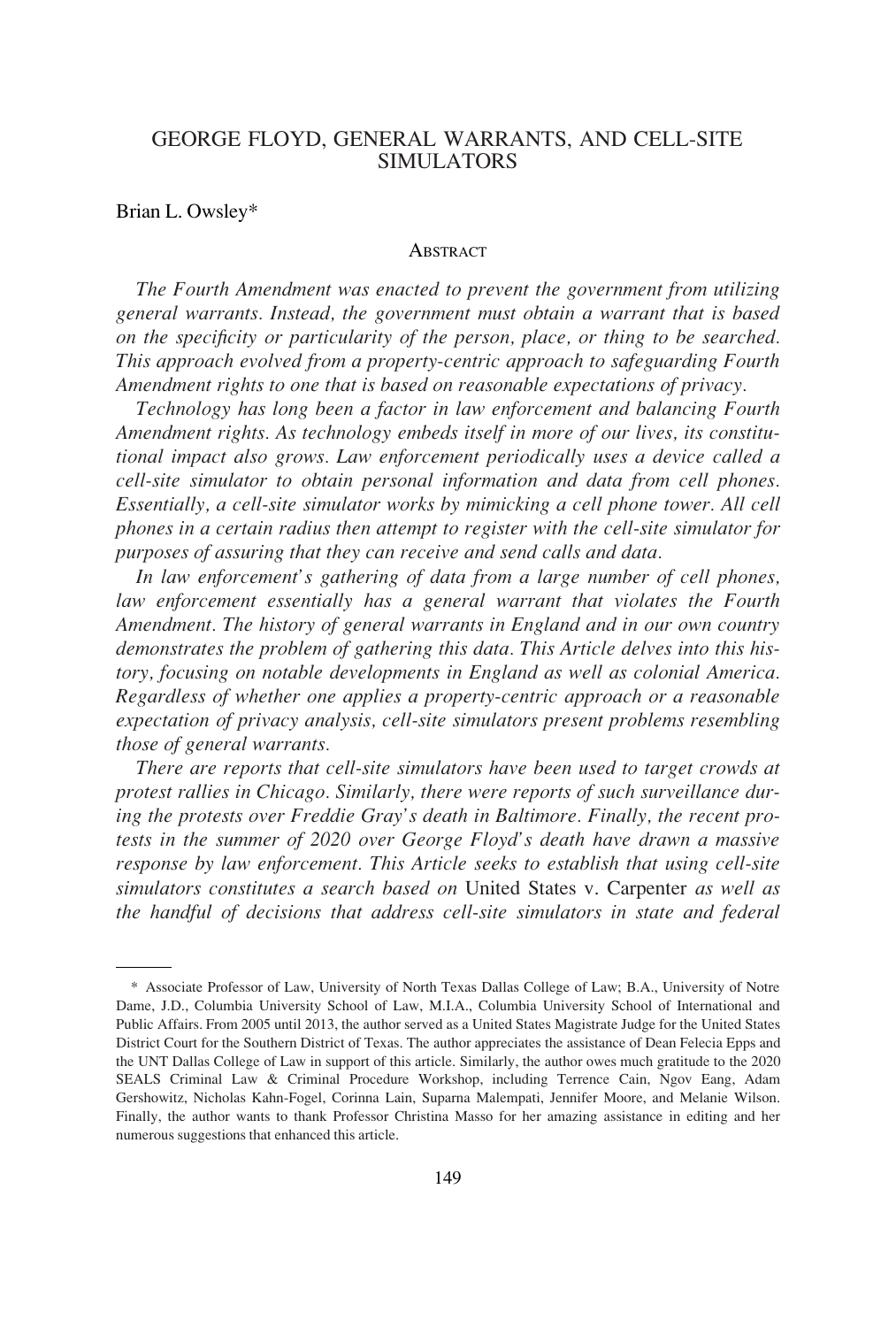*courts. In addition, this Article calls for solutions to the problem they pose to Fourth Amendment rights.* 

| I.  |                                                            | THE EARLY BACKLASH AGAINST GENERAL WARRANTS                     |
|-----|------------------------------------------------------------|-----------------------------------------------------------------|
|     | A.                                                         | The English Courts Reject General Warrants                      |
|     | $B$ .                                                      | The American Colonists Reject General Warrants.                 |
|     | $\overline{C}$ .                                           | State Constitutions and the Fourth Amendment Reject General     |
|     |                                                            |                                                                 |
| Π.  | THE SUPREME COURT'S FOURTH AMENDMENT JURISPRUDENCE REJECTS |                                                                 |
|     |                                                            |                                                                 |
|     | $A_{\cdot}$                                                | The Court Finds Fourth Amendment Violations Based on            |
|     |                                                            | Physical Trespass, But Not Based on Technologically Aided       |
|     |                                                            |                                                                 |
|     | В.                                                         | The Court Finds Fourth Amendment Violations Based on            |
|     |                                                            | Reasonable Expectation of Privacy                               |
|     | $C_{\cdot}$                                                | The Pendulum of Fourth Amendment Jurisprudence Swings           |
|     |                                                            |                                                                 |
| Ш.  |                                                            | LAW ENFORCEMENT CAN USE CELL-SITE SIMULATORS TO GATHER DATA     |
|     |                                                            |                                                                 |
|     | A.                                                         | A Cell Phone Operates by Sending and Receiving Radio Waves      |
|     |                                                            | to a Cell Tower, and a Cell Cite Simulator Mimics a Cell Tower  |
|     |                                                            |                                                                 |
|     | В.                                                         | There Are an Array of Different Cell-site Simulators with       |
|     |                                                            |                                                                 |
|     | $\mathcal{C}$ .                                            | Law Enforcement Officers Can Use Cell-site Simulators in        |
|     |                                                            | <b>Three</b>                                                    |
|     |                                                            |                                                                 |
| IV. |                                                            | THE USE OF CELL-SITE SIMULATORS CONSTITUTES A SEARCH            |
|     | A.                                                         | The Supreme Court Has Not Explicitly Addressed Cell-Site        |
|     |                                                            | Simulators, But Its Decisions Provide Some Guidance             |
|     |                                                            | The Use of Thermal Imaging Devices Violates the Fourth<br>1.    |
|     |                                                            |                                                                 |
|     |                                                            | Law Enforcement Must Obtain a Search Warrant in Order<br>2.     |
|     |                                                            | to Obtain Cell Site Location Information                        |
|     | $B$ .                                                      | Some Courts Have Specifically Concluded a Warrant Is            |
|     |                                                            | Required When the Police Use Cell-Site Simulators               |
|     | $\mathcal{C}.$                                             | Some Courts Analyze Cell-Site Simulator Decisions Based on      |
|     |                                                            | the Assumption that a Search Warrant is Necessary $\dots \dots$ |
|     | D.                                                         | In Some Prosecutions, the Government Has Conceded That a        |
|     |                                                            | Search Warrant Was Necessary to Use a Cell-Site Simulator       |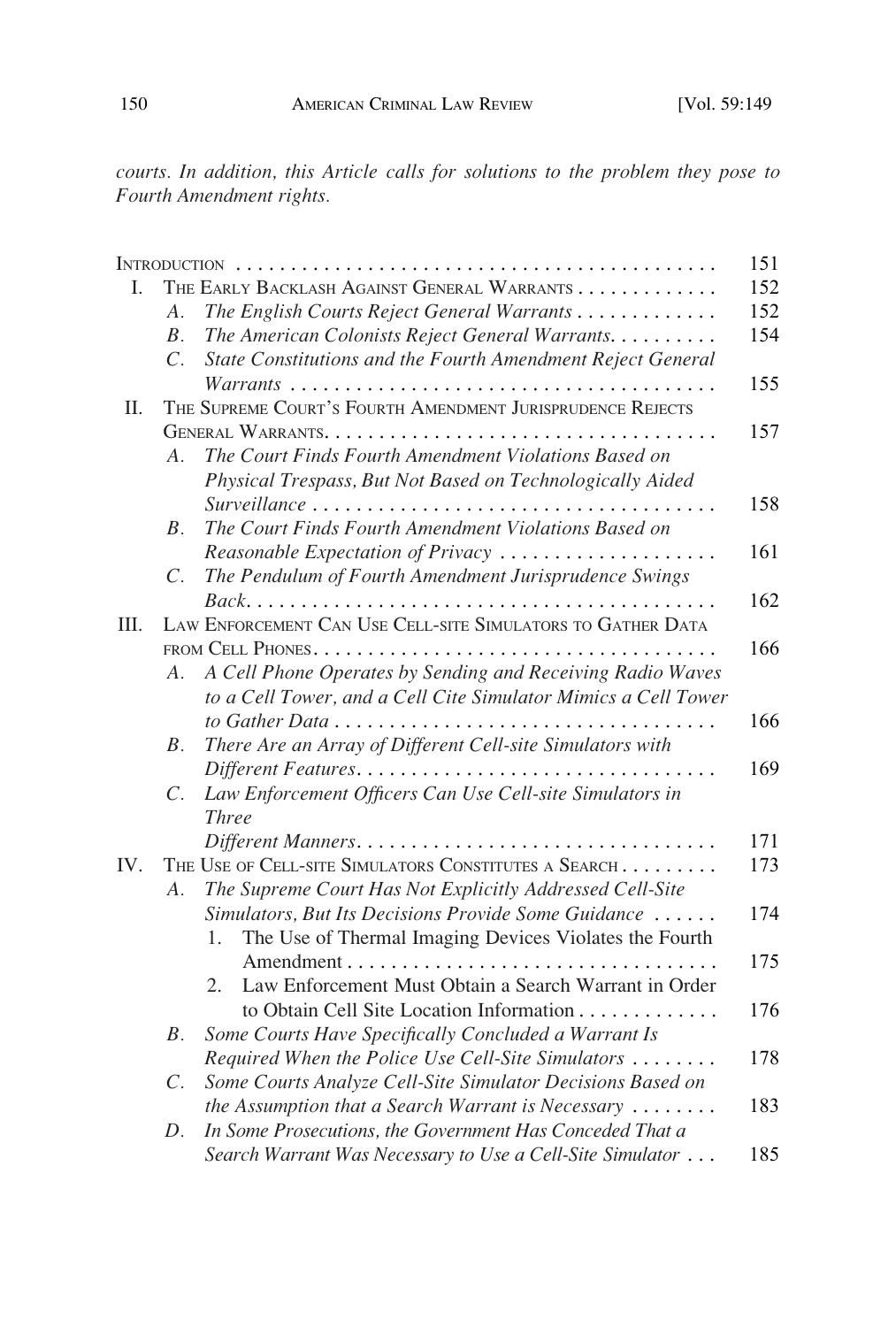| V. LAW ENFORCEMENT OFFICIALS' USE OF CELL-SITE SIMULATORS TO |       |  |  |  |
|--------------------------------------------------------------|-------|--|--|--|
| CONDUCT MASS SURVEILLANCE VIOLATES THE FOURTH AMENDMENT AS A |       |  |  |  |
|                                                              | -188  |  |  |  |
|                                                              | 190   |  |  |  |
|                                                              | - 191 |  |  |  |
|                                                              | 193   |  |  |  |
|                                                              |       |  |  |  |

#### **INTRODUCTION**

A general warrant gives law enforcement officers broad powers to engage in a search. In the modern parlance of the Fourth Amendment, it would be a search not defined in terms of the particularity of the person, place, or thing to be searched. The general warrant would then entitle the search officers to seize whatever they found.

If a police officer obtains a warrant to search an apartment within a twenty-unit building, that officer cannot then search all twenty apartments, but instead can only search the one authorized by the warrant. If the officer were authorized to search the entire building or an entire block, that would violate the Fourth Amendment as a general warrant.

However, if an officer obtains a search warrant authorizing the use of a cell-site simulator to locate a cell phone in that same twenty-unit building, that officer will obtain cell phone evidence from the suspect's apartment along with the remaining nineteen apartments. The people in the other nineteen units would be the victims of overzealous surveillance within a general warrant framework. While the former circumstance is seemingly unheard of these days, the latter scenario is all too common.

Problematically, law enforcement officials have used cell-site simulators to target protestors at rallies and protests around the country. Because of the secrecy surrounding this device, usage on protestors is often only discovered long after the protests are over. There is growing evidence that police officers used cell-site simulators at protests over the killings of Eric Garner, Michael Brown, and Freddie Gray, as well as at other Black Lives Matter protests. Given this evidence, there is every reason to believe that the recent protests across the nation over the killing of George Floyd would have also attracted officers with cell-site simulators. With all of the protests that have happened since 2020 and the likelihood that more are coming, it is important to consider how cell-site simulators may be used during such protests.

Part I of this Article discusses general warrants and how people in England and America rejected their use before and up to the development of the Fourth Amendment. This disdain occurred not only in colonial America but also amongst the states as they developed their constitutions. Part II discusses the United States

<span id="page-2-0"></span>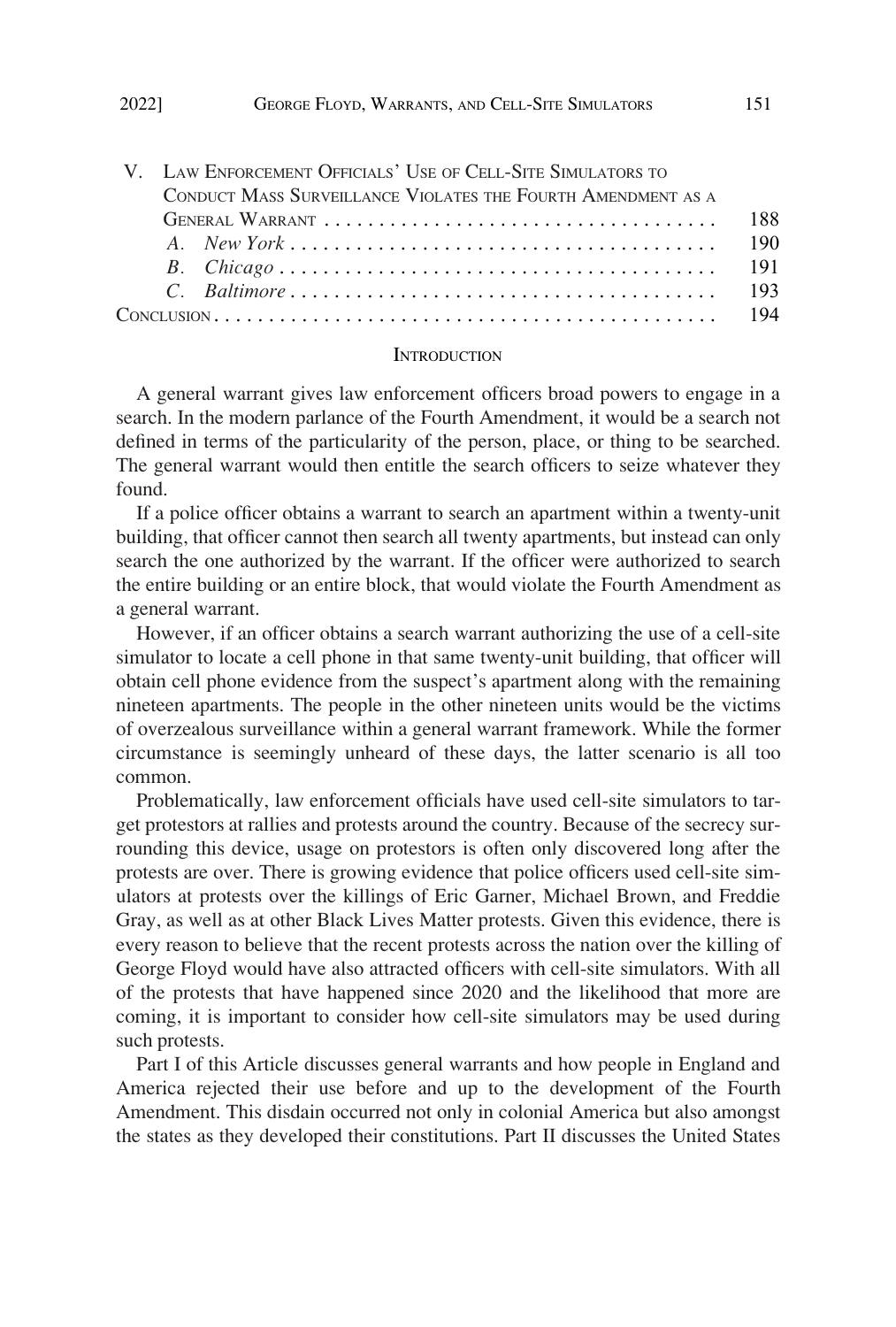<span id="page-3-0"></span>Supreme Court's development of two approaches to interpreting the Fourth Amendment, both of which reject general warrants.

Next, Part III discusses what a cell-site simulator is and how it functions. Then, Part IV analyzes why the use of a cell-site simulator constitutes a search pursuant to the Fourth Amendment. Finally, Part V then addresses how cell-site simulator searches are unconstitutional general warrants. Specifically, it discusses how various protests across the country in recent years have attracted the use of cell-site simulators by law enforcement officials.

# I. THE EARLY BACKLASH AGAINST GENERAL WARRANTS

In discussing general warrants, it is natural to begin with the Fourth Amendment:

The right of the people to be secure in their persons, houses, papers, and effects, against unreasonable searches and seizures, shall not be violated, and no Warrants shall issue, but upon probable cause, supported by Oath or affirmation, and particularly describing the place to be searched, and the persons or things to be seized.<sup>1</sup>

However, the Fourth Amendment did not spring from a vast void but developed in a historical context. Similarly, prohibition of general warrants and the American aversion to them grew out of the constitutional framers' historical experience.

#### *A. The English Courts Reject General Warrants*

General warrants enable the government to violate the privacy of numerous citizens simultaneously. At common law, English courts issued general warrants for theft offenses, enabling law enforcement officers to engage in extremely expansive searches.<sup>2</sup> Indeed, Sir Edward Coke wrote that the Magna Carta barred justices of the peace from issuing warrants based on mere suspicions to search homes for stolen goods.<sup>3</sup> Similarly, William Blackstone decried general warrants: "A general warrant to apprehend all persons suspected, without naming or describing any person in special, is illegal and void for its uncertainty.<sup>34</sup> Eventually, English citizens began to push back on some of the abuses of the Crown's use of general warrants, and English prosecutions abandoned the use of this type of warrant. Thereafter, more information was required to obtain a warrant and engage in a search.<sup>5</sup>

<sup>1.</sup> U.S. CONST. amend. IV.

<sup>2.</sup> *See* Leonard W. Levy, *Origins of the Fourth Amendment*, 114 POL. SCI. Q. 79, 81-82 (1999); David E. Steinberg, *The Uses and Misuses of Fourth Amendment History*, 10 U. PA. J. CONST. L. 581, 600 (2008).

<sup>3.</sup> *See* Steinberg, *supra* note 2, at 600 (citing EDWARD COKE, THE FOURTH PART OF THE INSTITUTES OF THE LAWS OF ENGLAND: CONCERNING THE JURISDICTION OF COURTS 176 (London, W. Clarke & Sons 1817) (1644)).

<sup>4.</sup> Steinberg, *supra* note 2, at 600 n.105.

<sup>5.</sup> *See* Jeanne N. Lobelson, *The Warrant Clause*, 26 AM. CRIM. L. REV. 1433, 1436-37 (1989); *see, e.g.*, Steinberg, *supra* note 2, at 600–01 (citing precedent from the English courts which concluded that overbroad searches of homes violated English common law principles.).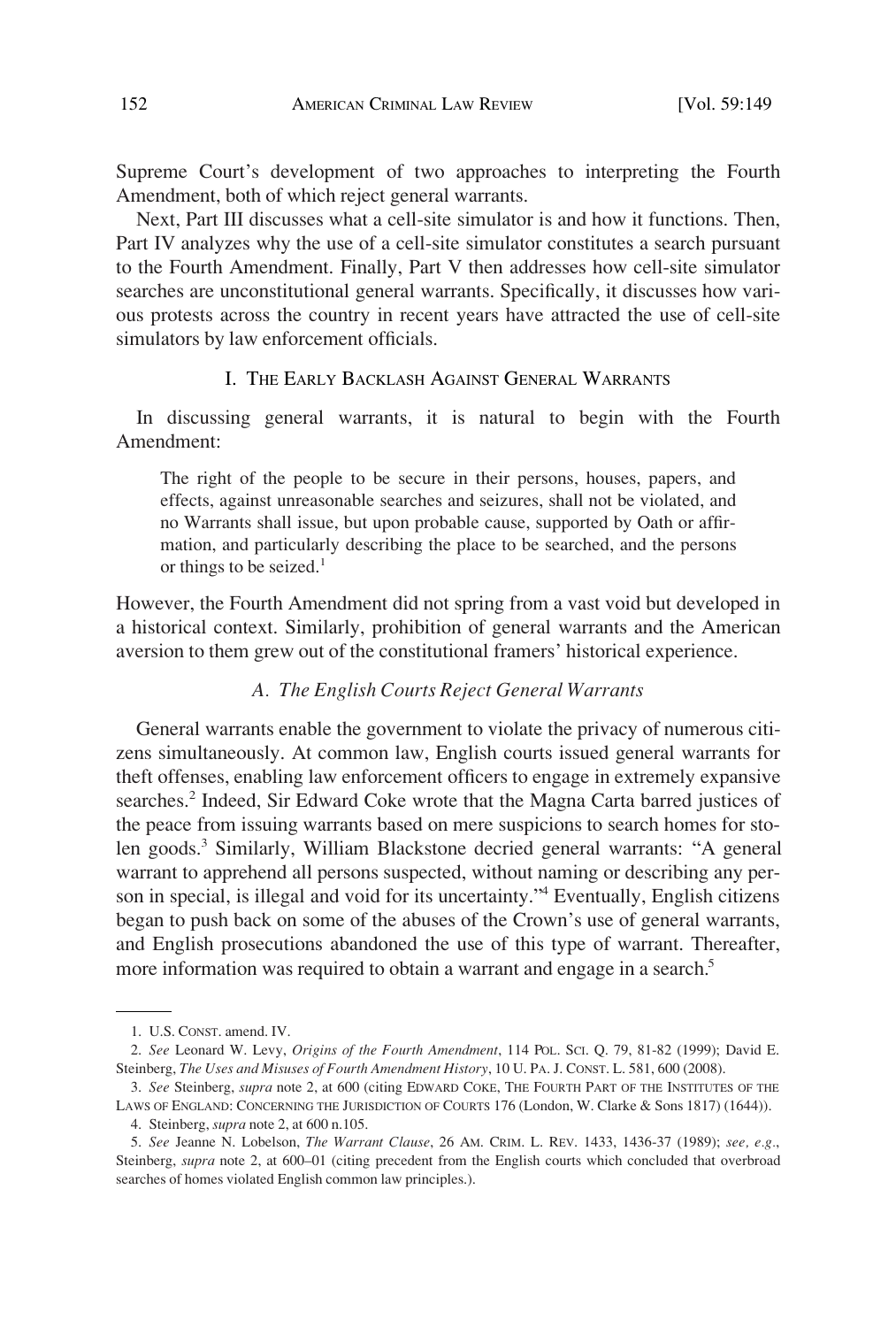The use of general warrants in England became intertwined with press freedoms.6 Particularly problematic was the Secretary of State's use of general warrants to search citizens' homes for books and papers to develop charges of libel against the homeowners.7

The first notable case, *Wilkes v. Wood*, 8 concerned John Wilkes's anonymous publication of *The North Briton*, a radical newspaper.<sup>9</sup> In issue number forty-five, Wilkes, an opposition member of the House of Commons, criticized King George III for entering into a peace treaty with France that was too favorable to the French.<sup>10</sup> Moreover, the newspaper characterized "the British Tory administration as 'wretched puppets,' . . . and 'the tools of corruption and despotism.'"<sup>11</sup>

In response to this periodical, Lord Halifax, the Secretary of State, sent the King's Messengers to search all printers and publishers for evidence of this newspaper.12 As one prominent historian explained, "Crown agents enforcing the warrants had unfettered discretion to search, seize, and arrest anyone as they pleased."13 The King's Messengers seized Wilkes' private papers as well as books and papers of individuals associated with him.<sup>14</sup> Based on this volume of seized material, the House of Commons determined that the publication constituted seditious libel and expelled him.<sup>15</sup>

Wilkes filed a trespass action in the English Court of Common Pleas. The judge criticized the warrant as an attack on all of England, awarding Wilkes damages in his action against Wood, one of the King's Messengers, in the amount of 1,000 pounds and against Lord Halifax because he issued the warrant in the amount of 4,000 pounds.16

Several years later, an even more influential case was decided by the British courts: *Entick v. Carrington*. 17 Lord Halifax again issued a warrant authorizing four King's Messengers to search John Entick's home for seditious materials related to Entick's publication of the *Monitor* or the *British Freeholder*. 18 Over a period of about four hours, these four individuals searched Entick's home, broke

17. 19 How. St. Tr. 1029 (K.B. 1765).

<sup>6.</sup> *See* Marcus v. Search Warrants of Prop. at 104 E. Tenth St., Kan. City, 367 U.S. 717, 724–25 (1961).

<sup>7.</sup> *See* Boyd v. United States, 116 U.S. 616, 625–26 (1886).

<sup>8. 98</sup> Eng. Rep. 489 (K.B. 1763).

<sup>9.</sup> *See id.* at 493–94.

<sup>10.</sup> *See Boyd*, 116 U.S. at 625–26.

<sup>11.</sup> Steinberg, *supra* note 2, at 601 (internal quotations omitted).

<sup>12.</sup> *See Wilkes*, 98 Eng. Rep. at 494, 496; *see also* Stanford v. Texas, 379 U.S. 476, 483 (1965) (citing NELSON B. LASSON, HISTORY AND DEVELOPMENT OF THE FOURTH AMENDMENT TO THE UNITED STATES CONSTITUTION 48 (1970)).

<sup>13.</sup> Levy, *supra* note 2, at 86.

<sup>14.</sup> *See id.* 

<sup>15.</sup> *See id.* 

<sup>16.</sup> *See Wilkes*, 98 Eng. Rep. at 499; *Boyd*, 116 U.S. at 626.

<sup>18.</sup> *See Entick*, 19 How. St. Tr. at 1030-31; *see also Stanford*, 379 U.S. at 483 ("A warrant was issued specifically naming him and that publication, and authorizing his arrest for seditious libel and the seizure of his 'books and papers.'").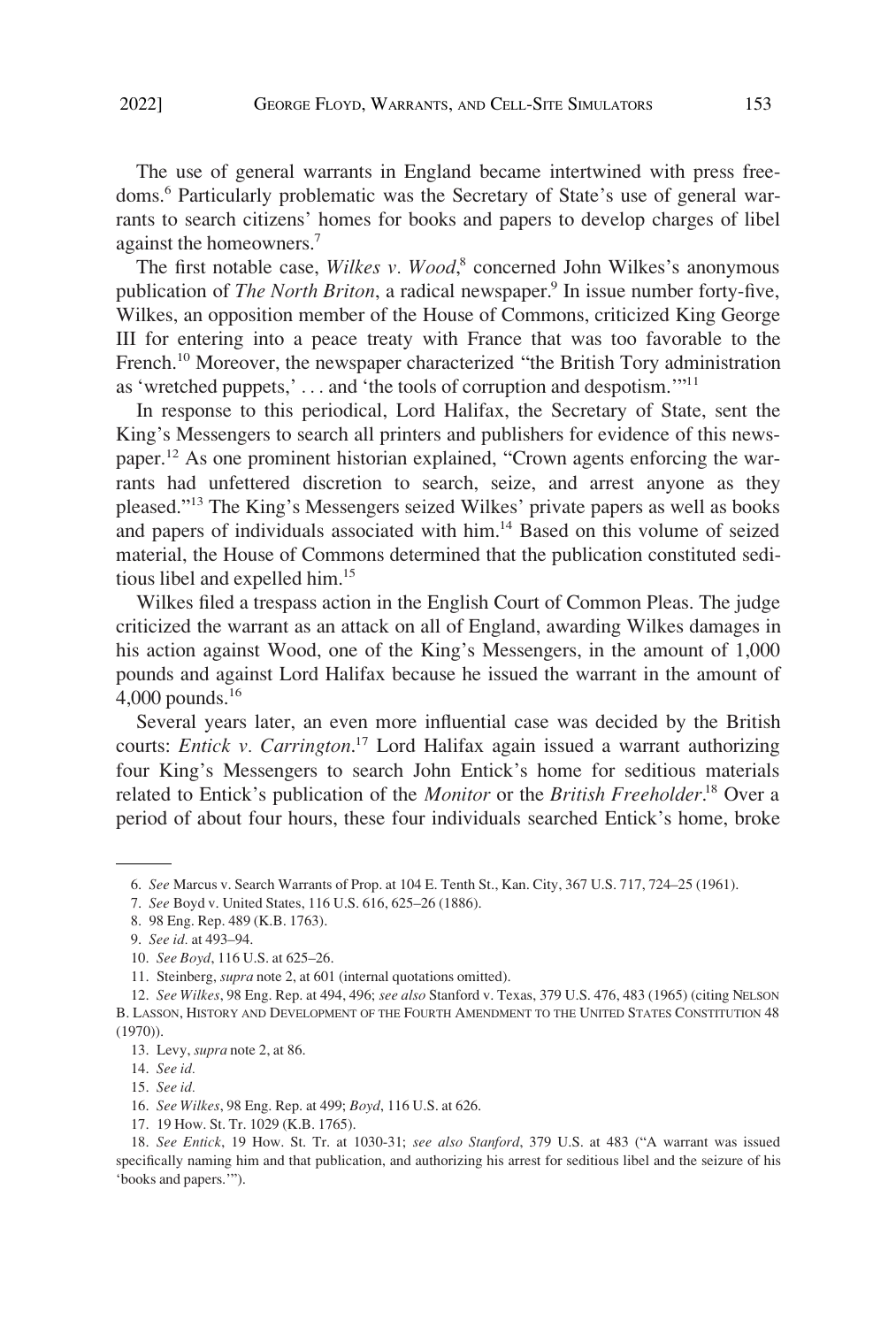<span id="page-5-0"></span>open locked boxes, and scoured through his possessions.19 When they finished, they carried away about 100 pamphlets and 100 charts.<sup>20</sup>

Entick sued the four King's Messengers in the Court of Common Pleas pursuant to a claim in trespass.21 Presiding as Chief Justice, Lord Camden found that the warrant issued by Lord Halifax violated the law as an invasion of the home:

This power so assumed by the secretary of state is an execution upon all the party's papers, in the first instance. His house is rifled; his most valuable secrets are taken out of his possession, before the paper for which he is charged is found to be criminal by any competent jurisdiction, and before he is convicted either of writing, publishing, or being concerned in the paper.<sup>22</sup>

Furthermore, he rejected Lord Halifax's argument that he had the power to issue such general warrants, concluding that such a power would be too extreme: "Such is the power, and therefore one would naturally expect that the law to warrant it should be clear in proportion as the power is exorbitant. If it is law, it will be found in our books; if it is not to be found there it is not law."<sup>23</sup> After Lord Camden's decision in *Entick*, the British House of Commons issued two resolutions condemning general warrants, most notably condemning their use in libel investigations.<sup>24</sup>

### *B. The American Colonists Reject General Warrants*

In 1761, on the other side of the pond, Massachusetts attorney James Otis, Jr. represented a number of colonial merchants in the Writs of Assistance Case.<sup>25</sup> New writs of assistance were being proposed to replace the old ones that lapsed in 1760 with the death of King George  $II^{26}$  Charles Paxton was a customs officer in Boston who sought a new writ of assistance from the Superior Court in 1761 following the king's death.<sup>27</sup> Massachusetts colonial courts issued writs of assistance in response to colonists' attempts to avoid paying customs duties on imported goods. Writs of assistance allowed customs officials to basically search anywhere for anything related to smuggling that violated the customs laws.<sup>28</sup> Indeed, the

<sup>19.</sup> *See Entick*, 19 How. St. Tr. at 1030; *see also Stanford*, 379 U.S. at 483–84 ("The King's messengers executing the warrant ransacked Entick's home for four hours and carted quantities of his books and papers away.").

<sup>20.</sup> *See Entick*, 19 How. St. Tr. at 1030.

<sup>21.</sup> *See id.* at 1029.

<sup>22.</sup> *See id.* at 1064; *see also* Marcus v. Search Warrants of Prop. at 104 E. Tenth St., Kan. City, 367 U.S. 717, 728 (quoting *Entick*, 19 How. St. Tr. at 1064).

<sup>23.</sup> *Boyd*, 116 U.S. at 627 (quoting *Entick*, 19 How. St. Tr. at 1065–66).

<sup>24.</sup> *See Stanford*, 379 U.S. at 484; *Boyd*, 116 U.S. at 625.

<sup>25.</sup> *See* Thomas K. Clancy, *The Fourth Amendment's Concept of Reasonableness*, 2004 UTAH L. REV. 977, 982–84 (2004); Levy, *supra* note 2, at 84.

<sup>26.</sup> *See* Tracey Maclin, *The Complexity of the Fourth Amendment: A Historical Review*, 77 B.U. L. REV. 925, 946–47 (1997); Levy, *supra* note 2, at 84.

<sup>27.</sup> *See* David E. Steinberg, *An Original Misunderstanding: Akhil Amar and Fourth Amendment History*, 42 SAN DIEGO L. REV. 227, 260 (2005).

<sup>28.</sup> *See Boyd*, 116 U.S. at 625.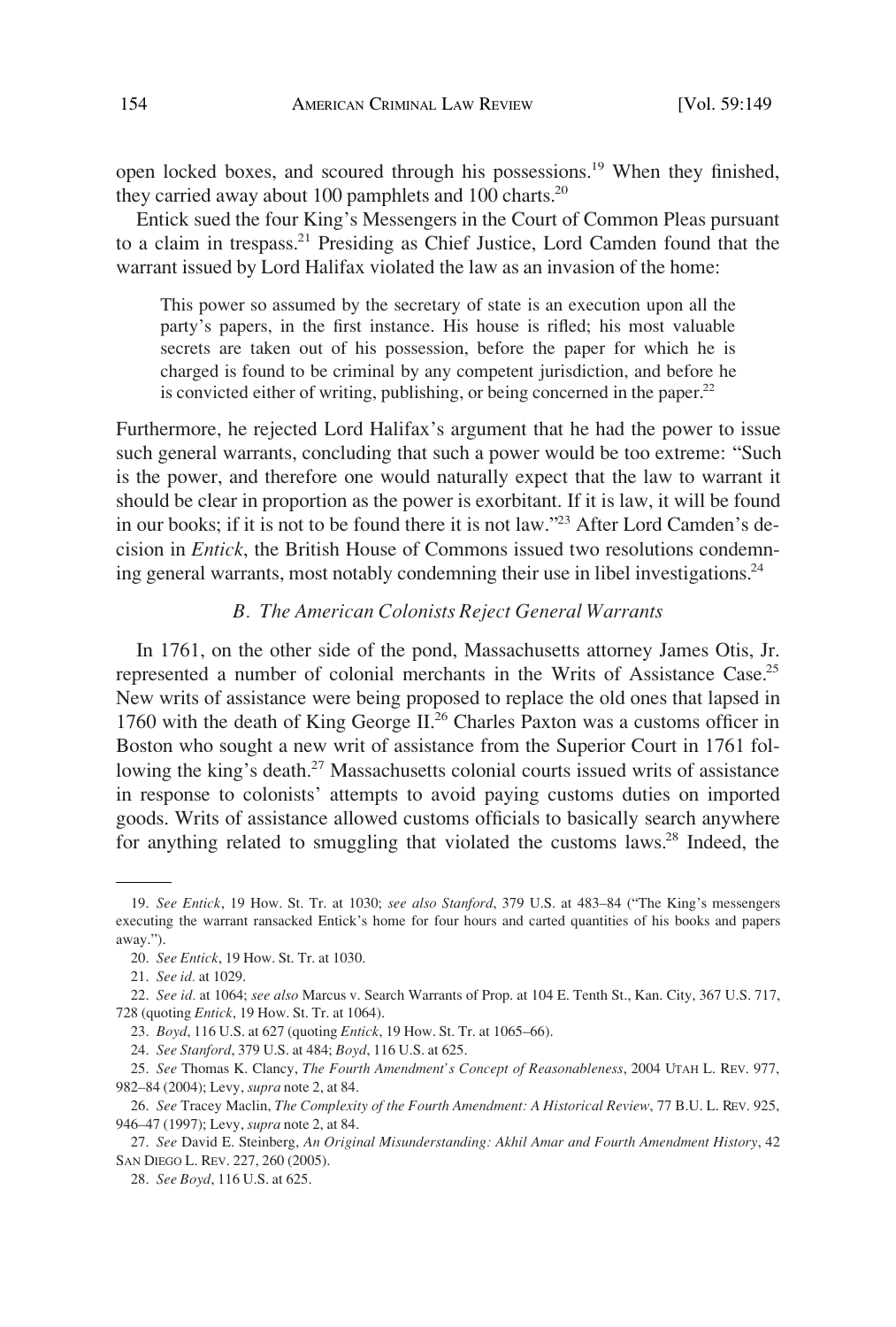<span id="page-6-0"></span>writs of assistance were much broader than the English general warrants in the libel cases because they authorized seizures of any illegal imported merchandise and had no limit on the duration or location of the search.<sup>29</sup>

Otis argued that the requested writs of assistance were general warrants and that allowing writs of assistance would weaken the privacy of every homeowner.<sup>30</sup> He reiterated the notion developed in English jurisprudence by Lord Camden, that one's home is one's castle.<sup>31</sup> Forcefully, Otis asserted that writs of assistance are "the worst instrument of arbitrary power, the most destructive of English liberty and the fundamental principles of law, that ever was found in an English lawbook."<sup>32</sup> He further maintained that special writs should be "granted on oath and probable suspicion ... . [A]n officer should show probable grounds, should take his oath on it, should do this before a magistrate, and ... such magistrate, if he thinks proper should issue a special warrant to a constable to search the places."33 In other words, Otis proposed that warrants should contain a location, a given suspected offense, and the person alleging the criminal conduct. Ultimately, the Superior Court granted Paxton his use of the writ of assistance.<sup>34</sup>

Although Otis lost this case, his argument greatly influenced John Adams, who characterized Otis's oratory as one of the first strikes of the American Revolution: "[T]hen and there was the first scene of the first act of opposition to the arbitrary claims of Great Britain. Then and there the child Independence was born." 35 Indeed, Adams noted that Otis argued general warrants were no longer favored for one's home, and that special warrants were required instead.

#### *C. State Constitutions and the Fourth Amendment Reject General Warrants*

As colonial leaders began to push for individual rights from the British monarchy, if not for independence, they began to voice opposition to general warrants. In 1776, George Mason was the primary drafter of the Virginia Declaration of Rights, including Section 10,<sup>36</sup> which provided that:

[G]eneral warrants, whereby an officer or messenger may be commanded to search suspected places without evidence of a fact committed, or to seize any person or persons not named, or whose offense is not particularly described and supported by evidence, are grievous and oppressive and ought not to be granted.<sup>37</sup>

<sup>29.</sup> *See* Marcus v. Search Warrants of Prop. at 104 E. Tenth St., Kan. City 367 U.S. 717, 729 n.22 (1961).

<sup>30.</sup> *See* Clancy, *supra* note 25, at 982–84.

<sup>31.</sup> *See id.* 

<sup>32.</sup> James Otis, *Against Writs of Assistance*, (Feb. 1761), [http://www.nhinet.org/ccs/docs/writs.htm.](http://www.nhinet.org/ccs/docs/writs.htm)

<sup>33.</sup> M.H. SMITH, THE WRITS OF ASSISTANCE CASE 369 (1978).

<sup>34.</sup> *See* Steinberg, *supra* note 27, at 261; Maclin, *supra* note 26, at 946–47.

<sup>35.</sup> Stanford v. Texas, 379 U.S. 476, 481–82 (1965) (quoting Boyd v. United States, 116 U.S. 616, 625 (1886)).

<sup>36.</sup> *See* Jack Wade Nowlin, *The Judicial Restraint Amendment: Populist Constitutional Reform in the Spirit of the Bill of Rights*, 78 NOTRE DAME L. REV. 171, 213 (2002).

<sup>37.</sup> VIRGINIA DECLARATION OF RIGHTS § 10 (1776).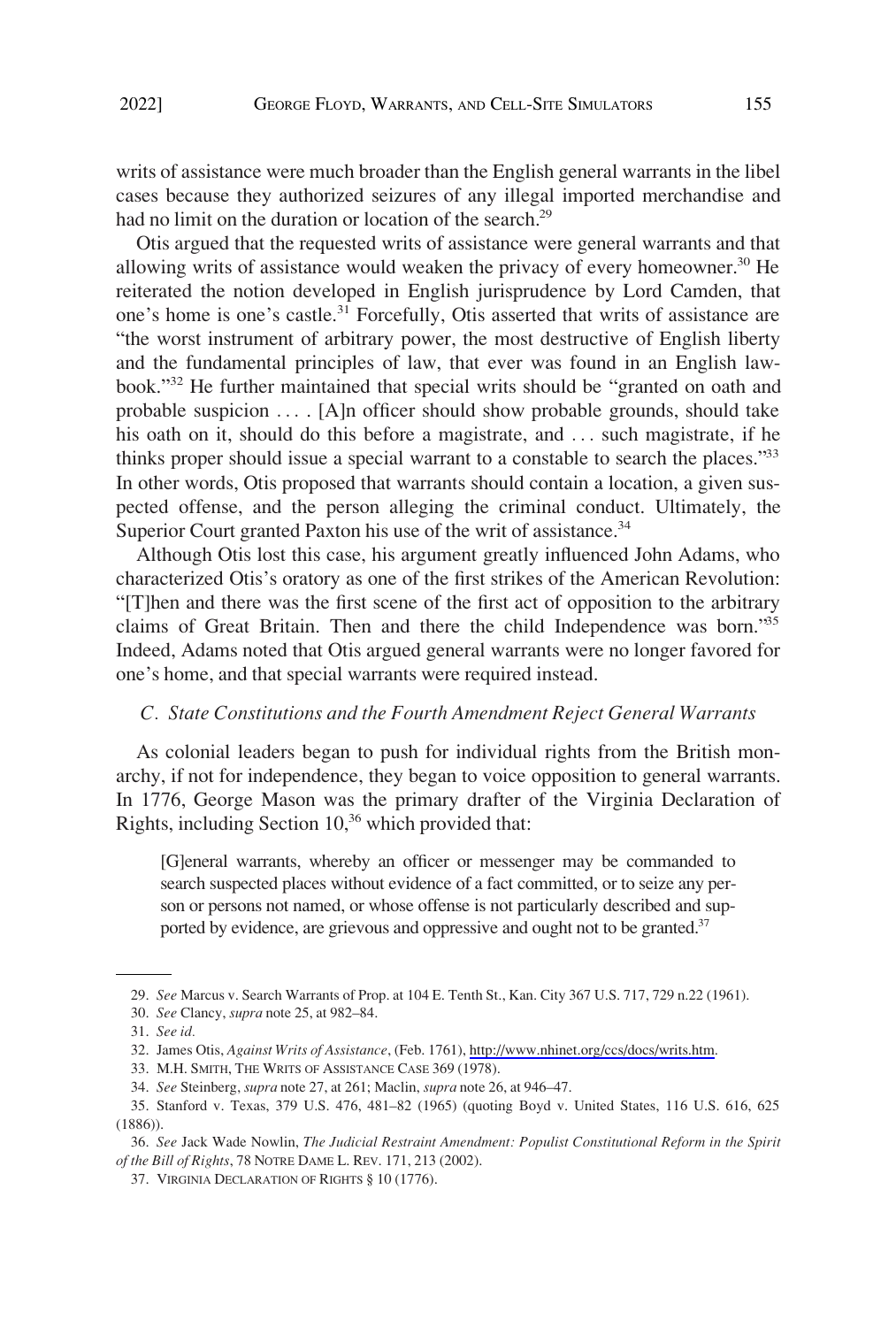On June 12, 1776, the Virginia Convention of Delegates unanimously adopted this section less than a month before the signing of the Declaration of Independence.<sup>38</sup>

The people of Pennsylvania fashioned a similar declaration, Section X, against general searches:

That the people have a right to hold themselves, their houses, papers, and possessions free from search and seizure, and therefore warrants without oaths or affirmations first made, affording a sufficient foundation for them, and whereby any officer or messenger may be commanded or required to search suspected places, or to seize any person or persons, his or their property, not particularly described, are contrary to that right, and ought not to be granted.<sup>39</sup>

On September 28, 1776, a constitutional convention ratified the Constitution of Pennsylvania, which included Section X in a Declaration of Rights of the inhabitants of the Commonwealth of Pennsylvania.40

Otis's oratory at the proceedings in the Writs of Assistance Case inspired Adams when, in 1779, he co-authored the Massachusetts Declaration of Rights, which was adopted in 1780.<sup>41</sup> Article 14 of the Massachusetts Declaration of Rights mandates that:

Every subject has a right to be secure from all unreasonable searches and seizures of his person, his houses, his papers, and all his possessions. All warrants, therefore, are contrary to this right, if the cause or foundation of them be not previously supported by oath or affirmation, and if the order in the warrant to a civil officer, to make search in suspected places, or to arrest one or more suspected persons, or to seize their property, be not accompanied with a special designation of the person or objects of search, arrest, or seizure; and no warrant ought to be issued but in cases, and with the formalities prescribed by the  $\text{laws}$ . $42$ 

In drafting the Federal Bill of Rights, both English and colonial history influenced James Madison: "The Bill of Rights was fashioned against the background of knowledge that unrestricted power of search and seizure could also be an instrument for stifling liberty of expression."<sup>43</sup> Moreover, both Article XIV of the

<sup>38.</sup> *See* Nowlin, *supra* note 36, at 213; Robert J. Reinstein, *Completing the Constitution: The Declaration of Independence, Bill of Rights and Fourteenth Amendment*, 66 TEMP. L. REV. 361, 370 (1993).

<sup>39.</sup> PENNSYLVANIA DECLARATION OF RIGHTS § X (1776).

<sup>40.</sup> *See* Horst Dippel, *Human Rights in America, 1776*–*1849: Rediscovering the States' Contribution*, 67 ALB. L. REV. 713, 721 (2004).

<sup>41.</sup> *See* Levy, *supra* note 2, at 85 ("Adams's reaction to Otis's speech is so important because a straight line of progression runs from Otis's argument in 1761 to Adams's framing of Article XIV of the Massachusetts Declaration of Rights of 1780 to James Madison's introduction of the proposal that became the Fourth Amendment."); *see also* Thomas K. Clancy, *The Framers' Intent: John Adams, His Era, and the Fourth Amendment*, 86 IND. L.J. 979, 980–81 (2011).

<sup>42.</sup> Clancy, *supra* note 41, at 1028 (quoting MASS. DECLARATION OF RIGHTS Art. 14 (1780)).

<sup>43.</sup> Marcus v. Search Warrants of Prop. at 104 E. Tenth St., Kan. City, 367 U.S. 717, 729 (1961).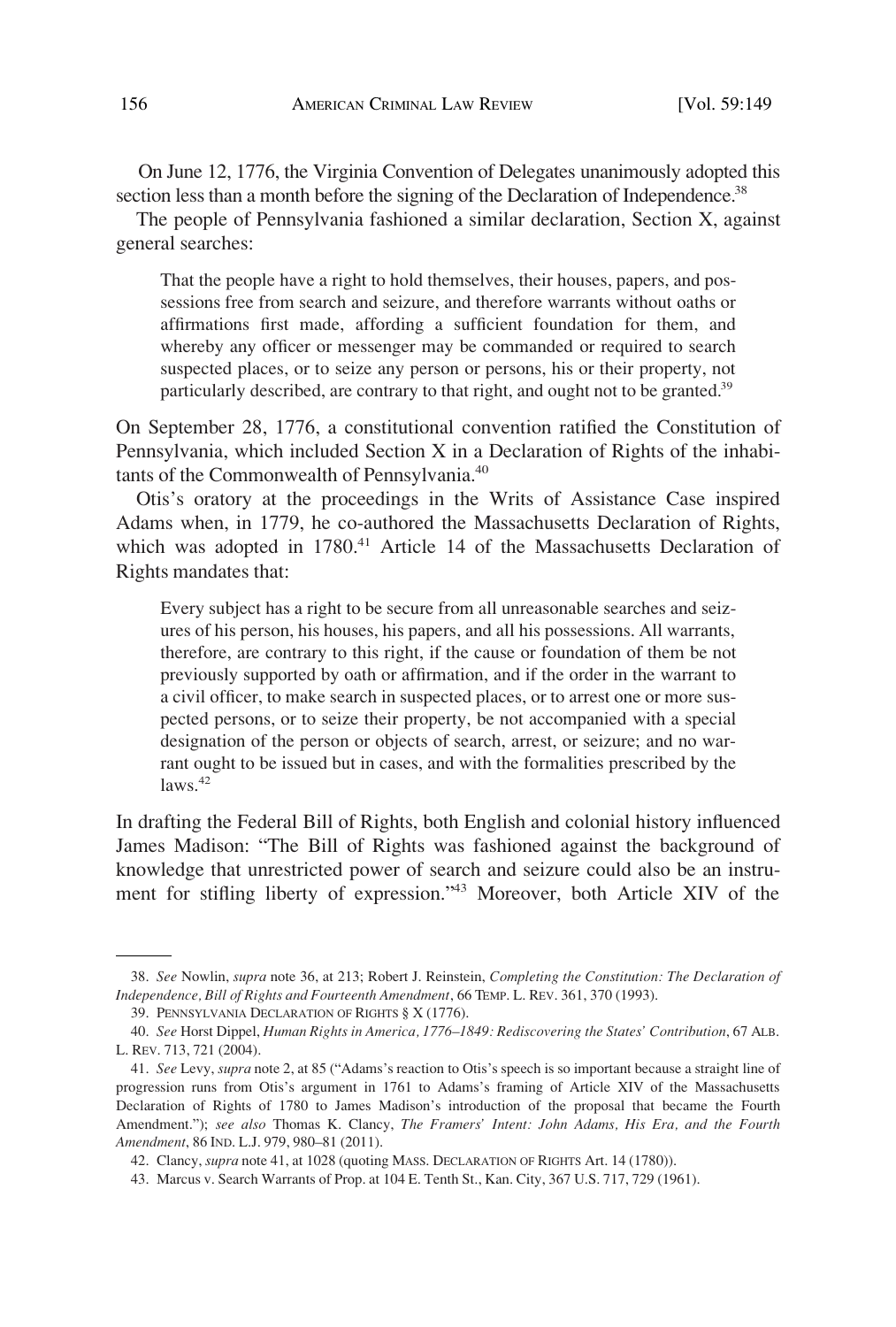<span id="page-8-0"></span>Massachusetts Declaration of Rights, as well as the Virginia Declaration of Rights, greatly influenced him.44

The Fourth Amendment, as drafted by Madison, established a particularity requirement. Thus, a warrant is invalid pursuant to the Fourth Amendment when the warrant fails to adequately describe the person, place, or thing to be searched or seized.<sup>45</sup> The Supreme Court has explained that "[t]he requirement that warrants shall particularly describe the things to be seized makes general searches under them impossible and prevents the seizure of one thing under a warrant describing another."46 Ultimately, law enforcement officers do not have any discretion as to what things can be taken pursuant to a warrant, but instead must simply take what is actually described.<sup>47</sup>

# II. THE SUPREME COURT'S FOURTH AMENDMENT JURISPRUDENCE REJECTS GENERAL WARRANTS

Historically, there was little in the way of Fourth Amendment jurisprudence from the Supreme Court for almost the first one hundred years because state courts handled most criminal prosecutions, as most offenses were state crimes.<sup>48</sup> The Bill of Rights was not interpreted to apply to the states at first.<sup>49</sup> In part because most criminal offenses were based on state jurisdiction, the Supreme Court did not first interpret the Fourth Amendment until 1877.<sup>50</sup> The Court eventually applied Fourth Amendment protections to state criminal defendants.<sup>51</sup>

Over time, the Court developed two principal ways to interpret the Fourth Amendment. Initially, the Court interpreted the Fourth Amendment based on a

<sup>44.</sup> *See* Clancy, *supra* note 41, at 1046 (discussing the VIRGINIA DECLARATION OF RIGHTS).

<sup>45.</sup> *See also* Stanford v. Texas, 379 U.S. 476, 485 (1965) (emphasizing that particularity requirement must be "accorded the most scrupulous exactitude" when warrants authorize seizure of particular books); *see generally*  Groh v. Ramirez, 540 U.S. 551, 557 (2004).

<sup>46.</sup> *Stanford*, 379 U.S. at 485 (quoting Marron v. United States, 275 U.S. 192, 196).

<sup>47.</sup> *Id*.

<sup>48.</sup> Prior to 1900, two Supreme Court cases analyzed the Fourth Amendment: Boyd v. United States, 116 U.S. 616 (1886) and *Ex parte* Jackson, 96 U.S. 727 (1877).

<sup>49.</sup> *See* Wolf v. Colorado, 338 U.S. 25 (1949). The Court stated:

Unlike the specific requirements and restrictions placed by the Bill of Rights (Amendments I to VIII) upon the administration of criminal justice by federal authority, the Fourteenth Amendment did not subject criminal justice in the States to specific limitations. The notion that the "due process of law" guaranteed by the Fourteenth Amendment is shorthand for the first eight amendments of the Constitution and thereby incorporates them has been rejected by this Court again and again, after impressive consideration. (citations omitted).

*Id*. at 26.

<sup>50.</sup> *See Ex parte* Jackson, 96 U.S. 727 (1877); Adam Samaha, *Originalism's Expiration Date*, 30 CARDOZO L. REV 1295, 1324 n.100 (2008).

<sup>51.</sup> *See* Mapp v. Ohio, 367 U.S. 643, 655 (1961) ("Since the Fourth Amendment's right of privacy has been declared enforceable against the States through the Due Process Clause of the Fourteenth, it is enforceable against them by the same sanction of exclusion as is used against the Federal Government."); *Stanford*, 379 U.S. at 481 ("It is now settled that the fundamental protections of the Fourth Amendment are guaranteed by the Fourteenth Amendment against invasion by the States.") (citations omitted).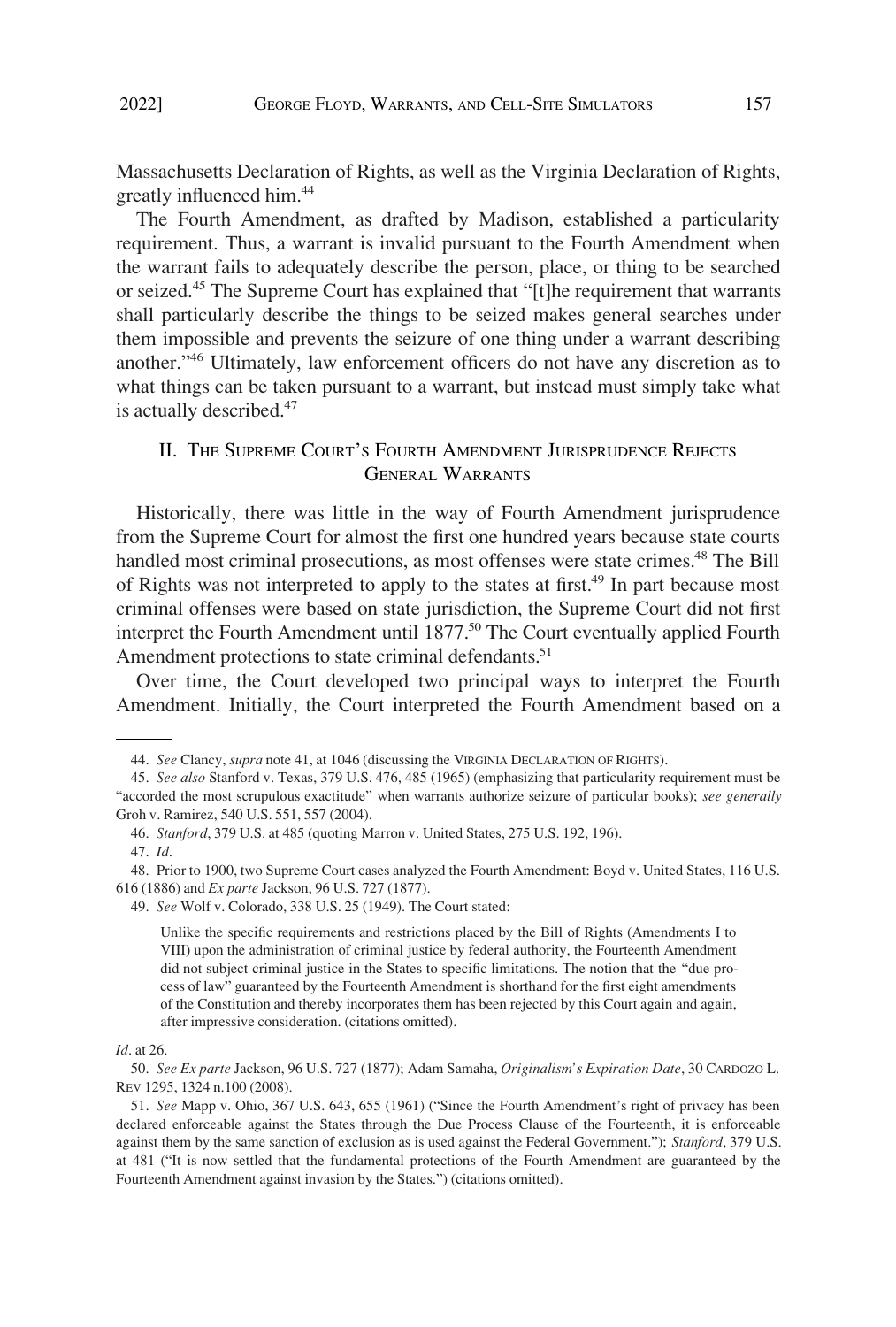<span id="page-9-0"></span>property-centric approach, meaning that a violation occurred when there was a trespass—a physical invasion—of a person's physical property or personal objects. In 1967, the Supreme Court altered its jurisprudence with the reasonable expectation of privacy approach. Thus, a two-prong test must be met to establish a violation. First, a person must demonstrate an actual expectation of privacy, which is a subjective standard. Second, the expectation must be one that society is prepared to recognize as reasonable, which is an objective standard. Eventually, the trespass approach, which fell into disfavor, was reinvigorated such that either approach is a viable means for demonstrating a Fourth Amendment violation. Because of the historical disdain by the Framers as well as the development of Fourth Amendment jurisprudence, neither approach allows general warrants.

# *A. The Court Finds Fourth Amendment Violations Based on Physical Trespass, But Not Based on Technologically Aided Surveillance*

In *Boyd*, one of the seminal cases in the Fourth Amendment's first century, the Supreme Court applied the concept of trespass to find a constitutional violation. The Government seized thirty-five cases of plate glass as they entered the Port of New York, alleging that the claimants failed to pay customs on these imports.<sup>52</sup> The claimants argued that the Government improperly seized the cases of glass.<sup>53</sup> In advance of trial, the Government petitioned the trial court for an order requiring the claimants to produce invoices for twenty-nine other cases of glass.<sup>54</sup> The claimants objected to the order but provided the invoice to the Government.<sup>55</sup> At trial, the invoice was admitted into evidence over the claimants' objection.<sup>56</sup> Ultimately, a jury found that the seizure of a total of thirty-five cases was valid, and the court entered judgment of forfeiture in the Government's favor.<sup>57</sup>

Per the Supreme Court, *Boyd* presented "a very grave question of constitutional law."58 Specifically, it addressed the issue of whether the seizure of these private papers constituted "an '*unreasonable* search and seizure' within the meaning of the fourth amendment."59 In analyzing the Fourth Amendment issue, the Court noted that American notions of trespass and the Fourth Amendment are rooted in the English legal tradition.60 Justice Bradley explored *Entick v. Carrington*, noting that it was in an action for trespass that Lord Camden had established a legal principle that resounded in both the Old and the New World. The law enforcement

- 56. *See id.*
- 57. *See id.*
- 58. *Id.*
- 59. *Id.* at 622.
- 60. *See id.* at 627.

<sup>52.</sup> *See* Boyd v. United States, 116 U.S. 616, 617–18 (1886).

<sup>53.</sup> *See id.* at 618.

<sup>54.</sup> *See id.* 

<sup>55.</sup> *See id.*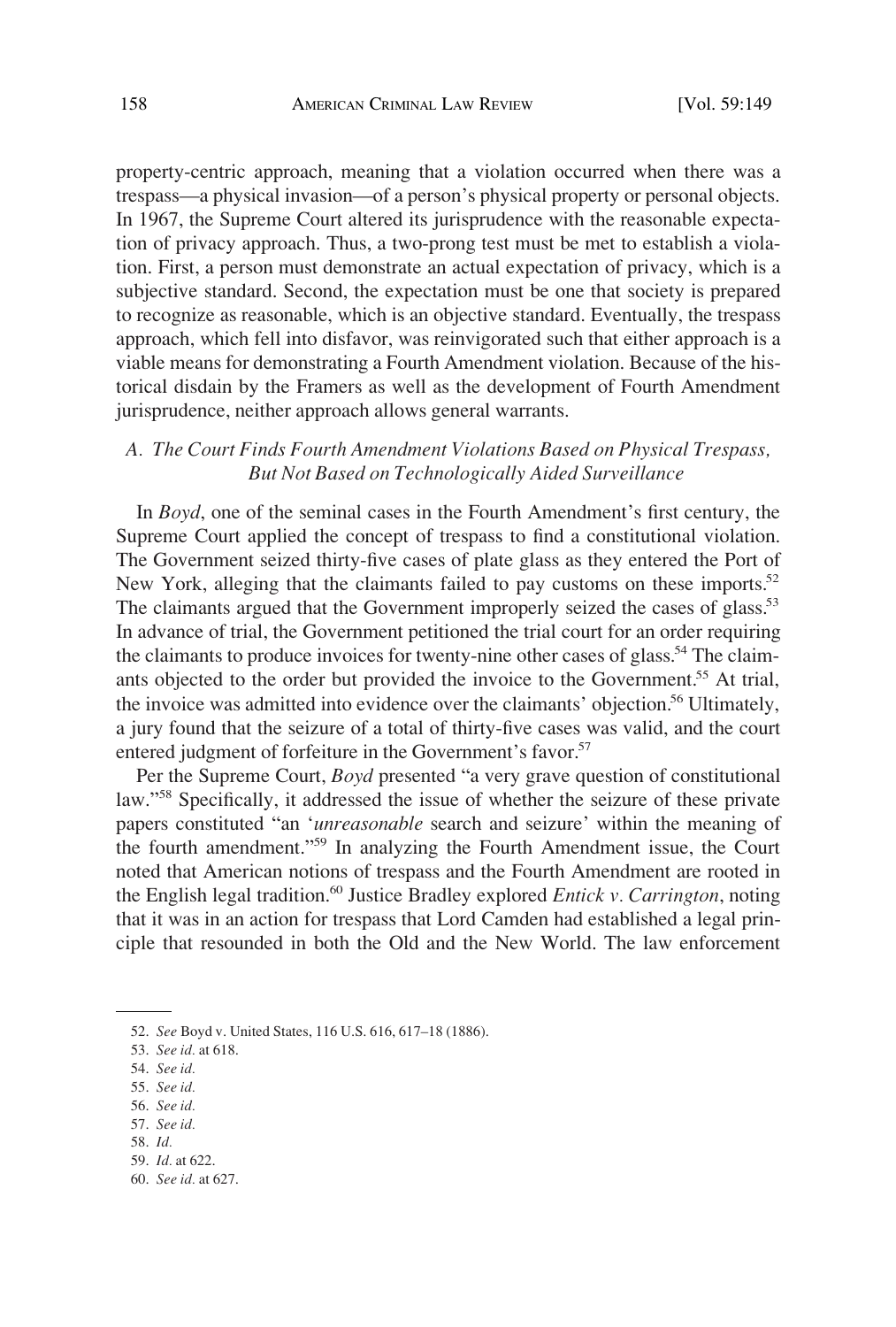officers violated the Fourth Amendment when they committed a trespass by seizing Boyd's private papers.<sup>61</sup>

The influence of trespass in Fourth Amendment jurisprudence continued for almost another one hundred years after *Boyd*. During the Prohibition era, federal agents suspected Roy Olmstead of running a bootlegger operation in Seattle.<sup>62</sup> Consequently, some agents installed wiretaps in the basement of Olmstead's office building on the three different telephone lines to his office, as well as wiretaps on a line near his home.<sup>63</sup> There were numerous incriminating calls to Vancouver.<sup>64</sup> A jury convicted Olmstead based on evidence obtained from these wiretaps.<sup>65</sup>

In a case of first impression, Olmstead challenged the evidence from these wiretaps, arguing that they violated the Fourth Amendment. Chief Justice William Howard Taft, writing for the majority, rejected this argument, finding that the Government did not infringe upon Olmstead's Fourth Amendment rights because the wiretapping was not a search and seizure within the Fourth Amendment's meaning.<sup>66</sup> Specifically, the Court concluded that the Fourth Amendment's language refers to actual physical examinations of one's person, papers, tangible material effects, or home but not their conversations.67 In other words, the federal agents did not commit a trespass on any property controlled by Olmstead.

Similarly, in *Goldman v. United States*,<sup>68</sup> the Court addressed a federal criminal investigation concerning fraud by attorneys in a bankruptcy proceeding. Federal agents went to one of the attorney's office buildings and gained access to an adjacent office.<sup>69</sup> At night, with the building superintendent's cooperation, the agents "installed a small aperture in the partition wall, with a wire to be attached to earphones extending into the adjoining office" so that they could listen to a meeting with the attorneys the next day.<sup>70</sup>

The next day, the listening aperture did not work when the federal agents attempted to use it.<sup>71</sup> The agents had a second device—a detectaphone—that enabled them to listen to the conversation in the adjacent office with a receiver that picked up sound waves from the attorney's office and amplified them.72 Using the detectaphone, agents listened to the conversation among the people in the

71. *See id.* 

<sup>61.</sup> *See id.* at 627–28.

<sup>62.</sup> Olmstead v. United States, 277 U.S. 438, 455–56 (1928).

<sup>63.</sup> *See id.* at 456–57.

<sup>64.</sup> *See id.* at 456.

<sup>65.</sup> *See id.* at 455–56.

<sup>66.</sup> *See id.* at 464–66.

<sup>67.</sup> *See id.* at 465–66.

<sup>68. 316</sup> U.S. 129 (1942).

<sup>69.</sup> *See id.* at 131.

<sup>70.</sup> *Id.* 

<sup>72.</sup> *See id.*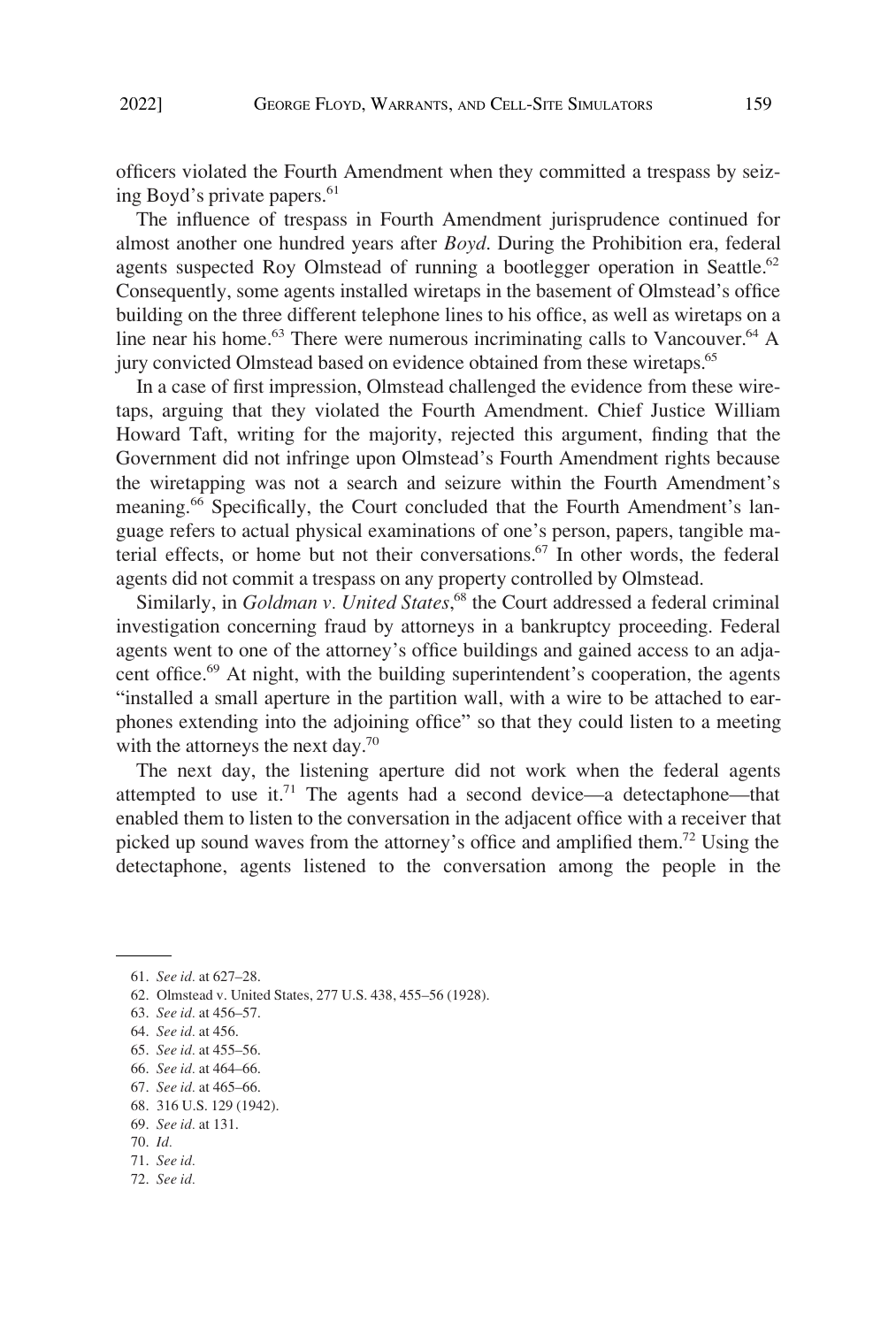attorney's office. Additionally, a stenographer transcribed parts of the conversation, which in turn the Government used to prosecute the attorneys.<sup>73</sup>

The petitioners argued before the Supreme Court that the installation of the first listening device into the partition wall constituted a trespass.<sup>74</sup> Moreover, they maintained that the trespass facilitated the placement and use of the detectaphone when the listening device failed to function properly.<sup>75</sup> While acknowledging that the first listening device constituted a trespass, the Court determined that this "trespass did not aid materially in the use of the detectaphone.<sup>776</sup>

Next, the *Goldman* Court held that the agents' use of the detectaphone did not violate the Fourth Amendment. First, the Court rejected the petitioners' argument that these circumstances are distinguishable from *Olmstead*. 77 Second, the Court declined the petitioners' request to overrule *Olmstead*. 78 Ultimately, the Court concluded that this second device did not constitute a trespass into the attorney's office, affirming the convictions.

With the Supreme Court's Fourth Amendment jurisprudence grounded in the property-centric trespass approach, throughout the mid-twentieth century, it did not consider electronically-aided surveillance to violate the Fourth Amendment unless there was a physical intrusion. Even when there was a basis for a search consistent with notions of trespass, the government still could not exercise a general warrant. In *Boyd*, the Court first enunciated the history that the Court would echo decrying the use of general warrants: "[I]t is only *unreasonable* searches and seizures that are forbidden, and the means of securing this protection was by abolishing searches under warrants, which were called general warrants, because they authorized searches in any place, for any thing."<sup>79</sup> Thus, the Court determined the trespass in *Boyd* was a Fourth Amendment violation because it was a general warrant. Even though Chief Justice Taft found that the search did not violate the Fourth

75. *See Goldman*, 316 U.S. at 134–35.

<sup>73.</sup> *See id.* at 131–32.

<sup>74.</sup> *See id.* at 134. Indeed, if the Government's case had rested on evidence from the installation and use of the listening aperture, the Court likely would have found a trespass and thus a Fourth Amendment violation. In *Silverman v. United States* the Supreme Court analyzed the use of an eavesdropping that happened "by means of an unauthorized physical penetration into the premises occupied by the petitioners." 365 U.S. 505, 509 (1961). Specifically, the agents inserted a microphone on a foot-long spike through a wall and into the heating duct in Silverman's home whereby the agents could easily hear the conversations in the home. *Id.* at 506–07. The *Silverman* Court noted that the finding of a Fourth Amendment violation was not based on "the technicality of a trespass upon a party wall as a matter of local law," but instead hinged on "the reality of an actual intrusion into a constitutionally protected area." *Id.* at 512.

<sup>76.</sup> *Id.* at 135. Similarly, in *On Lee v. United States* the Supreme Court determined that a federal agent did not violate the Fourth Amendment when he electronically recorded a conversation between Lee and himself in Lee's place of business because "no trespass was committed," as the agent only recorded in a location accessible to the public. 343 U.S. 747, 751 (1952).

<sup>77.</sup> *See Goldman*, 316 U.S. at 135.

<sup>78.</sup> *See id.* at 135–36. In dissent, Chief Justice Harlan Fiske Stone and Justice Felix Frankfurter advocated that the Court should overrule *Olmstead*. *Id.* at 136 (Stone, C.J., and Frankfurter, J., dissenting).

<sup>79.</sup> Boyd v. United States, 116 U.S. 616, 641 (1886).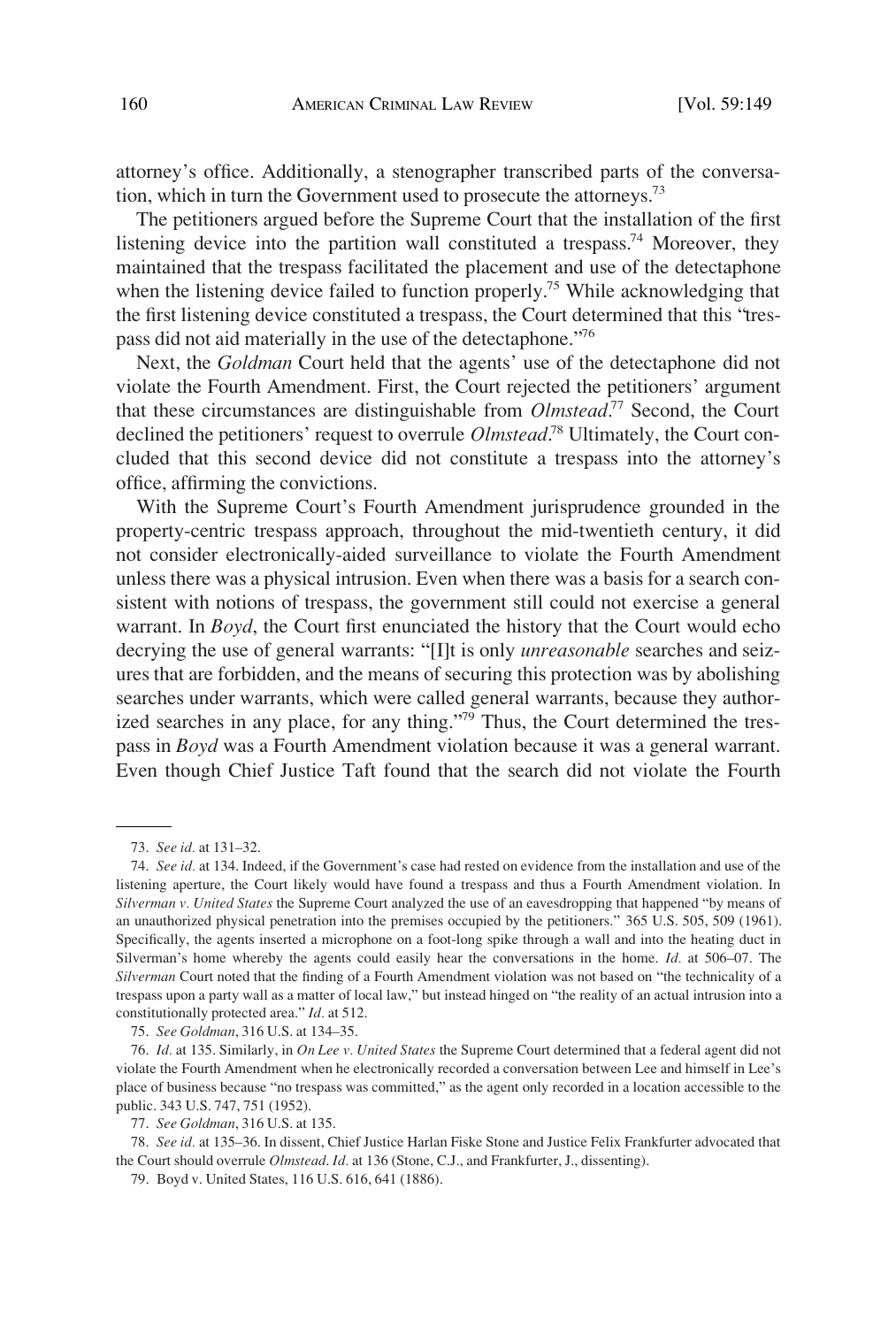general warrants.<sup>80</sup>

<span id="page-12-0"></span>Amendment in *Olmstead*, he did so through the prism of *Boyd* and the history of

# *B. The Court Finds Fourth Amendment Violations Based on Reasonable Expectation of Privacy*

The application of the trespass doctrine to analyze Fourth Amendment violations fell into disfavor with *Katz v. United States*. 81 Katz made calls from a public telephone booth to transmit betting information from Los Angeles to Boston and Miami in violation of federal law.<sup>82</sup> Based on FBI surveillance, some agents attached a listening device to the booth's top, recording his side of the telephone conversations.83 The Government then used Katz's words at trial to convict him.

In *Katz*, the Supreme Court addressed whether the Fourth Amendment protected the recording of private conversations in a public telephone booth. Katz argued that the phone booth was a constitutionally protected area.<sup>84</sup> The Government responded that its surveillance was not a trespass, relying on *Olmstead* and *Goldman*. 85

Although Katz did not try to hide from public view when he entered the telephone booth, he wanted to keep others from listening to his conversation. Justice Stewart determined that Katz did not relinquish his right to prevent others from listening simply because he went to a place where he could be seen in public: "One who occupies it, shuts the door behind him, and pays the toll that permits him to place a call is surely entitled to assume that the words he utters into the mouthpiece will not be broadcast to the world."<sup>86</sup> Consequently, a person who enters a telephone booth to make a call may expect Fourth Amendment protections based on the assumption that the person's words will not be accessible to anyone but the intended recipient. Thus, the Fourth Amendment protects *persons,* and not locations, from *unreasonable* searches and seizures.<sup>87</sup> The Court held that the Government's activities in electronically listening to and recording Katz's telephone conversations constituted a search and seizure of Katz and his person pursuant to the Fourth Amendment. Unless the Government had a search warrant based upon sufficient probable cause, all evidence obtained from that conversation was inadmissible.

This decision was an excellent outcome for Katz. However, the lasting legacy came not from Justice Stewart's majority decision but from Justice John Marshall

83. *See id.* 

<sup>80.</sup> *See* Olmstead v. United States, 277 U.S. 438, 463; *accord Goldman*, 316 U.S. at 139 n.5 (Murphy, J., dissenting).

<sup>81.</sup> *See* 389 U.S. 347 (1967).

<sup>82.</sup> *See id.* at 348.

<sup>84.</sup> *See id.* at 349–50.

<sup>85.</sup> *See id.* at 352–53.

<sup>86.</sup> *Id.* at 352.

<sup>87.</sup> *See id.* at 353.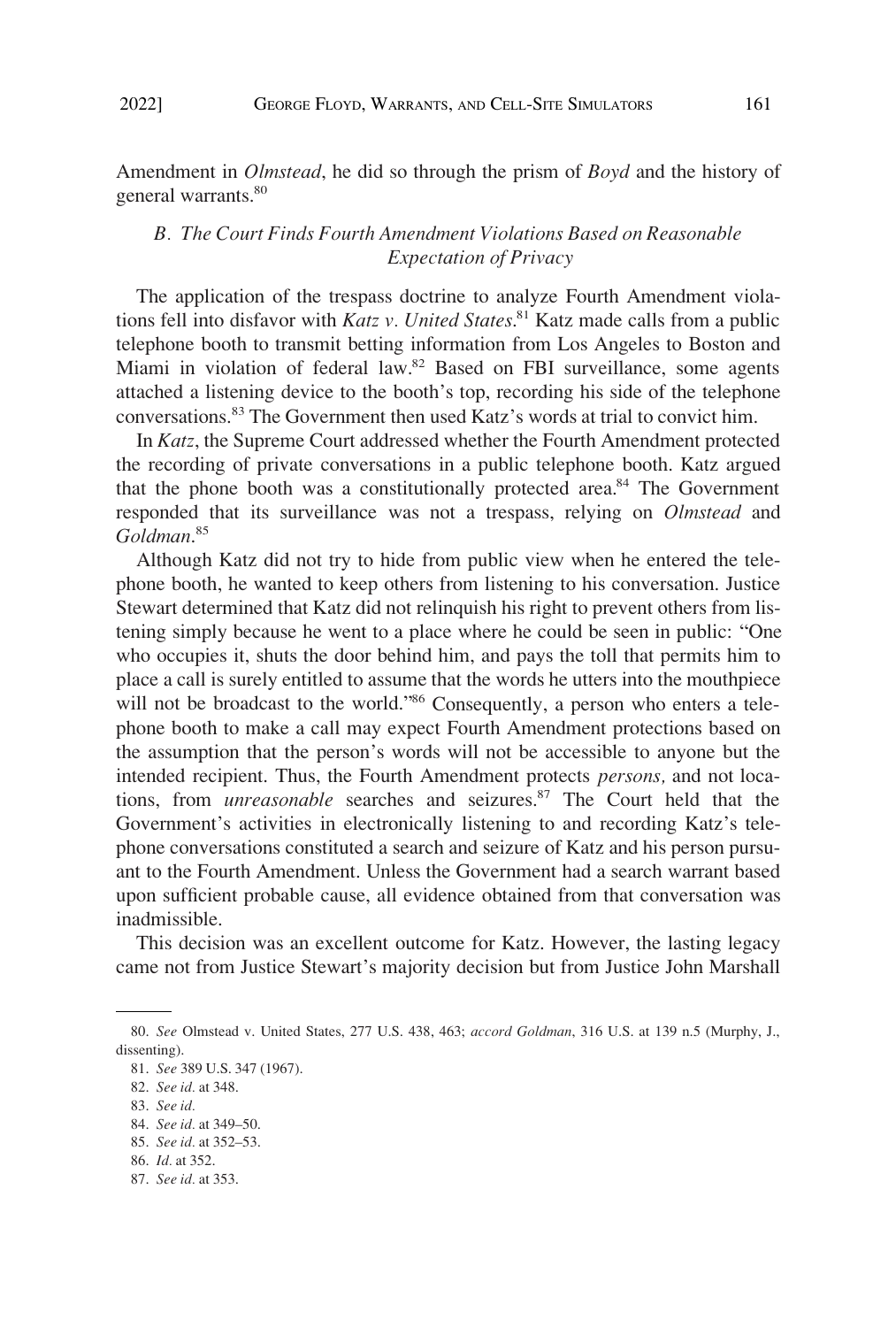<span id="page-13-0"></span>Harlan's concurring opinion, which embodies the principle for which the decision is known today. Justice Harlan created a two-factor requirement for what Fourth Amendment protections exist in a given situation.<sup>88</sup> First, a person must demonstrate an actual expectation of privacy. This factor is based on the person's subjective belief. Second, the expectation must be one that society is prepared to recognize as reasonable. This factor is based on objective determinations within society.

Applying this two-factor test, Justice Harlan found that Katz entered the telephone booth, closed the door behind him, paid for his call, and thus was reasonably entitled to believe that his conversation was not being recorded.<sup>89</sup> In other words, he had a subjective belief that his conduct was private. Moreover, Justice Harlan further concluded that privacy within the confines of a telephone booth was an expectation that society would recognize as reasonable.<sup>90</sup>

After *Katz*, the new analytical approach toward assessing Fourth Amendment violations was based on the concept of whether one had a reasonable expectation of privacy in any given circumstance. The trespass approach lay moribund if not firmly dead: "We have recognized that the principal object of the Fourth Amendment is the protection of privacy rather than property, and have increasingly discarded fictional and procedural barriers rested on property concepts."91 Indeed, the *Katz* Court overruled both *Olmstead* and *Goldman*, finding that their reasoning was no longer compelling.<sup>92</sup> Thus, the Supreme Court struck a significant blow against trespass as a Fourth Amendment theory in favor of reasonable expectation of privacy.

#### *C. The Pendulum of Fourth Amendment Jurisprudence Swings Back*

In 2012, Justice Antonin Scalia sought to revive the trespass theory of the Fourth Amendment. In *United States v. Jones*, 93 he succeeded. In *Jones*, Antoine

<sup>88.</sup> *See id.* at 361 (Harlan, J., concurring). The Supreme Court fully adopted this two-prong test in *Smith v. Maryland*, 442 U.S. 735, 740 (1979).

<sup>89.</sup> *See Katz*, 389 U.S. at 361.

<sup>90.</sup> *See id.* 

<sup>91.</sup> Warden v. Hayden, 387 U.S. 294, 304 (1967) (citations omitted); *see* Brian L. Owsley, *Cell Phone Tracking in the Era of* United States v. Jones *and* California v. Riley, 48 TEX. TECH L. REV. 207, 210 (2015).

<sup>92.</sup> The *Katz* Court stated as follows:

We conclude that the underpinnings of *Olmstead* and *Goldman* have been so eroded by our subsequent decisions that the 'trespass' doctrine there enunciated can no longer be regarded as controlling. The Government's activities in electronically listening to and recording the petitioner's words violated the privacy upon which he justifiably relied while using the telephone booth and thus constituted a 'search and seizure' within the meaning of the Fourth Amendment. The fact that the electronic device employed to achieve that enddid not happen to penetrate the wall of the booth can have no constitutionalsignificance.").

*See Katz*, 389 U.S. at 353; *see also id.* at 362 (Harlan, J., concurring) (rejecting *Goldman*. 93. 565 U.S. 400 (2012).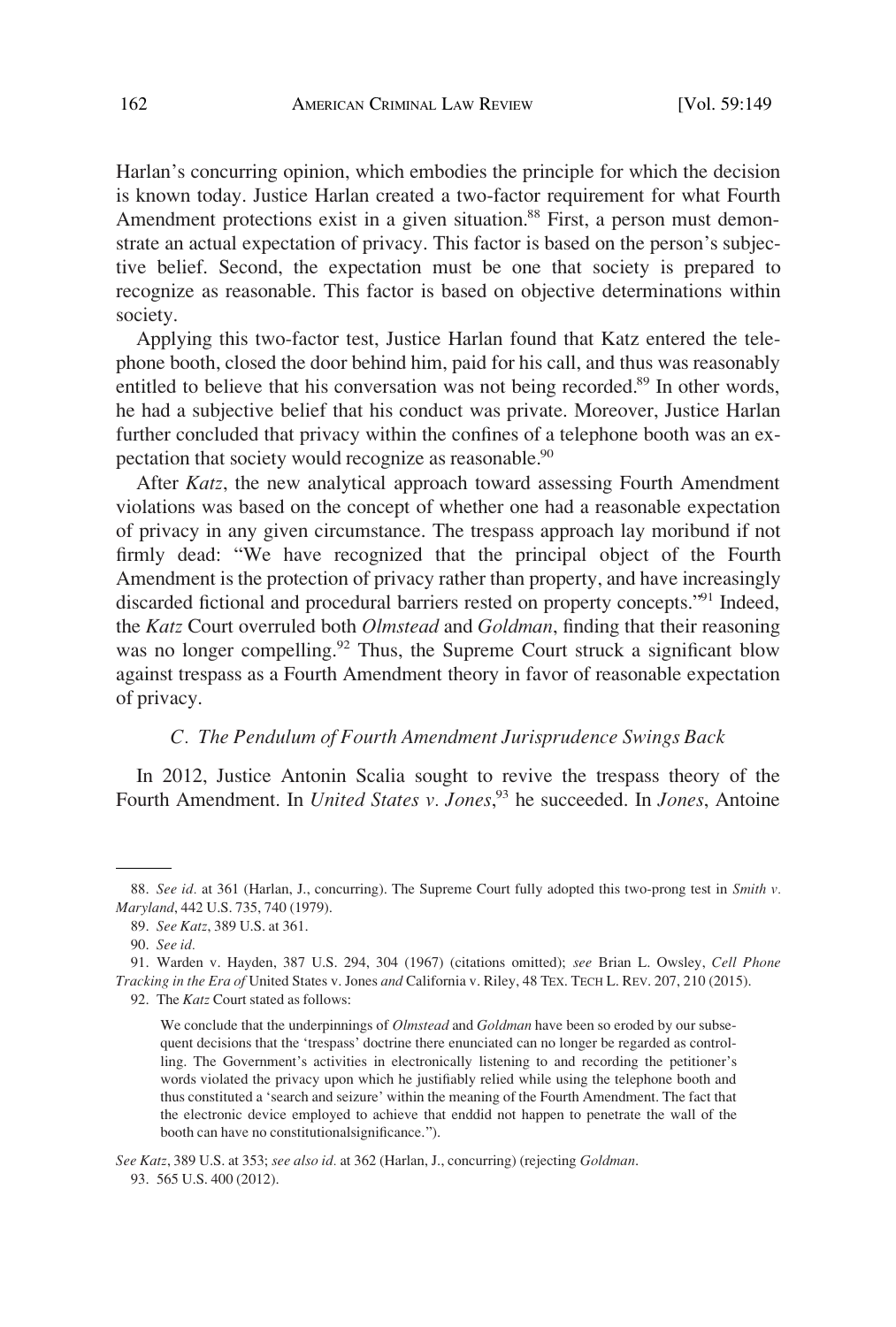Jones owned and operated a nightclub in the District of Columbia.<sup>94</sup> Local police officers and the FBI suspected he engaged in the trafficking of narcotics.95 Based on information gathered through various investigative techniques, police obtained a warrant authorizing the use of a GPS tracking device on a Grand Jeep Cherokee registered to Jones's wife (of which Jones was the exclusive driver).<sup>96</sup> However, in placing the tracking device on the Jeep, the police failed to comply with the warrant's mandates. Specifically, the magistrate judge authorized the warrant but required the police to put the device on the Jeep *within* ten days *and in* the District of Columbia.97 Instead, the officers installed the device on the undercarriage of the Jeep *on the eleventh day in Maryland* and used it to track the vehicle's movements.<sup>98</sup>

By satellite, the tracking device narrowed the Jeep's location within fifty to one hundred feet and communicated the location by cell phone to a government computer, relaying more than 2,000 pages of data over a twenty-eight-day period.<sup>99</sup> The Government ultimately obtained an indictment against Jones, which included charges of conspiracy to distribute cocaine.<sup>100</sup>

In *Jones*, the Supreme Court addressed whether the attachment of a GPS tracking device to Jones's Jeep constituted a search within the meaning of the Fourth Amendment.<sup>101</sup> The Court unanimously found that Jones suffered a Fourth Amendment violation based on this search even though the Justices reached this unanimity via two different paths.

Writing for a plurality including Chief Justice Roberts, Justice Kennedy, and Justice Thomas, Justice Scalia posited that the Government's physical intrusion on Jones's Jeep, which was a personal "effect," was clearly a search within the Fourth Amendment's original meaning.<sup>102</sup> In its analysis of the Fourth Amendment, the Court was historically concerned with governmental trespass on private property for the purpose of finding something or obtaining information.103 The *Katz* "reasonable expectation of privacy" standard did not repudiate that understanding of trespass and the Fourth Amendment but rather added to it.104 In *Jones*, Justice Scalia revitalized the physical trespass approach best known from *Olmstead* that at one point had seemingly been overruled after *Katz*. 105

105. In *Arizona v. Hicks*, 480 U.S. 321 (1987), Justice Scalia authored a decision that predicted his approach to the Fourth Amendment based on trespass. In *Hicks*, the police were investigating a shooting that came from

<sup>94.</sup> *See id.* at 402.

<sup>95.</sup> *See id.* 

<sup>96.</sup> *See id.* at 402, 404 n.2.

<sup>97.</sup> *See id.* at 402–03 (emphases added).

<sup>98.</sup> *See id.* at 403 (emphasis added).

<sup>99.</sup> *See id.*; Owsley, *supra* note 91, at 209.

<sup>100.</sup> *See Jones*, 565 U.S. at 403; Owsley, *supra* note 91, at 209.

<sup>101.</sup> *See Jones*, 565 U.S. at 402.

<sup>102.</sup> *See id.* at 404.

<sup>103.</sup> *See* Olmstead v. United States, 277 U.S. 438, 463 (1928); *see also* Kyllo v. United States, 533 U.S. 27, 31 (2001).

<sup>104.</sup> *See Jones*, 565 U.S. at 405–09; Owsley, *supra* note 91, at 211.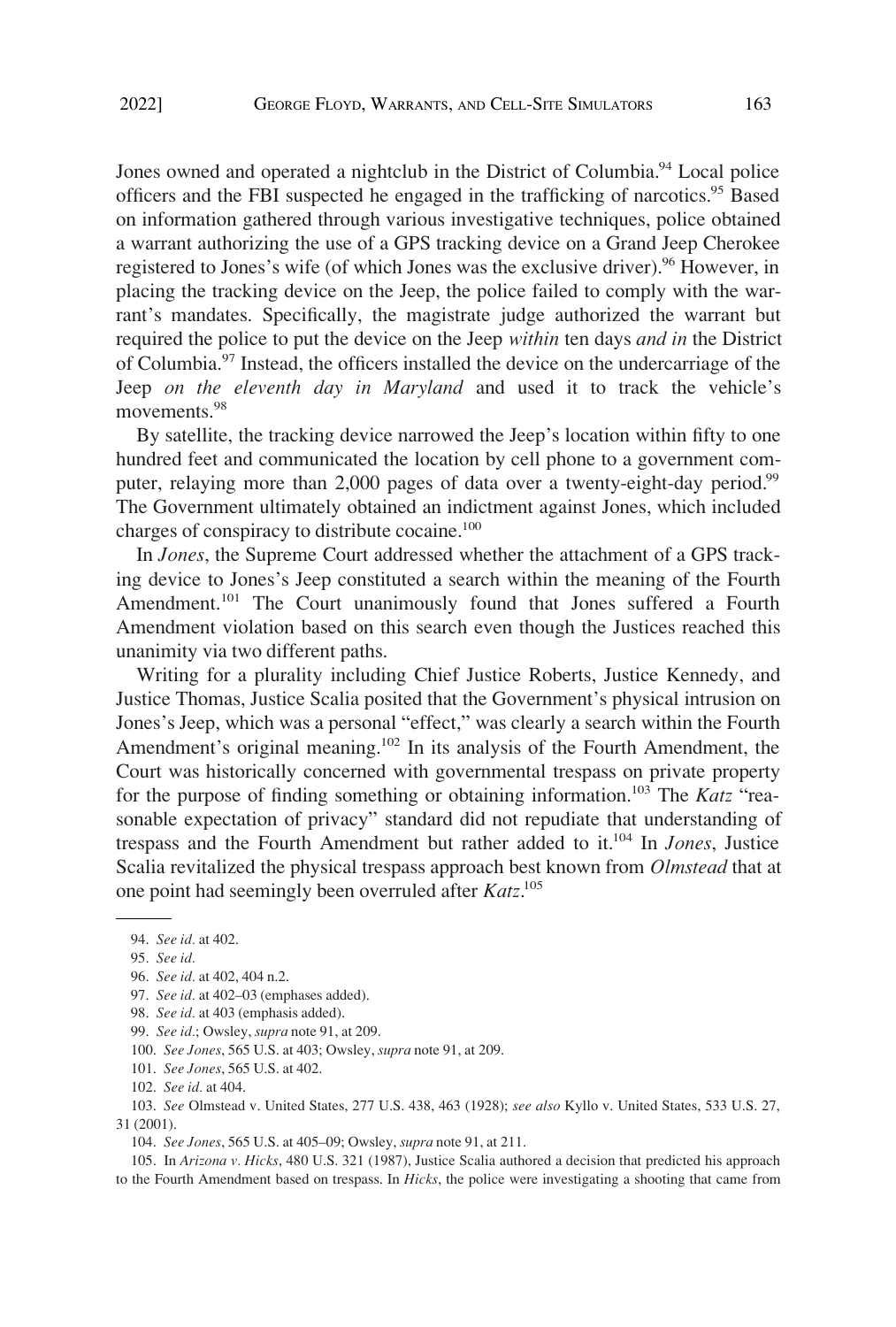Justice Samuel Alito, joined by as Justices Ginsburg, Breyer, and Kagan, concurred in the judgment. However, they disagreed with the majority that any technical trespass that results in the gathering of evidence amounts to a search. Instead, they would have analyzed the case pursuant to the *Katz* standard.106 Because GPS technology is relatively cheap and easy to use, it overcomes traditional practical constraints on close surveillance.<sup>107</sup> While Justice Alito deemed relatively short-term monitoring of an individual's movements on public streets reasonable under the Fourth Amendment, he argued that "the use of longer term GPS monitoring in investigations of most offenses impinges on expectations of privacy."108 Here, use of GPS monitoring violated societal expectations that law enforcement would not and could not monitor all of an individual's movements in one's car for a four-week period.

Justice Sonia Sotomayor concurred, agreeing with Justice Scalia that *Katz* supplemented rather than substituted the trespassory test for whether a search has occurred.<sup>109</sup> However, she also agreed with Justice Alito that most long-term GPS monitoring would violate *Katz*, and noted that even short-term GPS monitoring may violate an individual's reasonable expectation of privacy because of the unique nature of GPS surveillance. $110$ 

In *Florida v. Jardines*, Justice Scalia once again bolstered his efforts to reinvigorate the trespass approach in addressing Fourth Amendment violations.<sup>111</sup> In November 2006, Miami police received an anonymous unverified tip through its "crime stoppers" tipline that Jardines used his residence to grow marijuana.<sup>112</sup> About a month later, two detectives and Franky, a drug sniffing dog, approached the house in the morning while other officers, along with DEA agents, established perimeter positions around the residence.<sup>113</sup>

Detective William Pedraja observed Jardines' house for fifteen minutes.<sup>114</sup> There were no vehicles in the driveway, the blinds were closed, and there was no

- 108. *Id.* at 430 (Alito, J., concurring).
- 109. *See id.* at 414 (Sotomayor, J., concurring).
- 110. *See id.* at 415 (Sotomayor, J., concurring); Owsley, *supra* note 92, at 212.
- 111. 569 U.S. 1 (2013).

the suspect's apartment into the one below it. *Id.* at 323. While in the apartment, one officer saw some expensive stereo equipment and picked it up to look at the serial number underneath the equipment. *Id.* Subsequently, it was determined based on the serial numbers that the equipment was indeed stolen. *Id.* The Court held that the stereo equipment was not immediately incriminating because probable cause was acquired only after an additional search. Specifically, the police officer had to lift up the stereo equipment and turn over it to get the serial numbers. Physically trespassing on someone's private property may not be a search in *Oliver v. United States*, 466 U.S. 170 (1984), and *United States v. Dunn*, 480 U.S. 294 (1987), but handling and turning over a piece of stereo equipment constituted a search.

<sup>106.</sup> *See Jones*, 565 U.S. at 422–24 (Alito, J., concurring).

<sup>107.</sup> *See id.* at 428–30 (Alito, J., concurring).

<sup>112.</sup> *See* Jardines v. State, 73 So. 3d 34, 37 (Fla. 2011); *Jardines*, 569 U.S. 1 at 3; Brian L. Owsley, *The Supreme Court Goes to the Dogs: Reconciling* Florida v. Harris *and* Florida v. Jardines, 77 ALB. L. REV. 349, 367 (2013–2014).

<sup>113.</sup> *See Jardines*, 569 U.S. at 3–4; *Jardines*, 73 So. 3d at 37.

<sup>114.</sup> *See Jardines*, 569 U.S. at 3.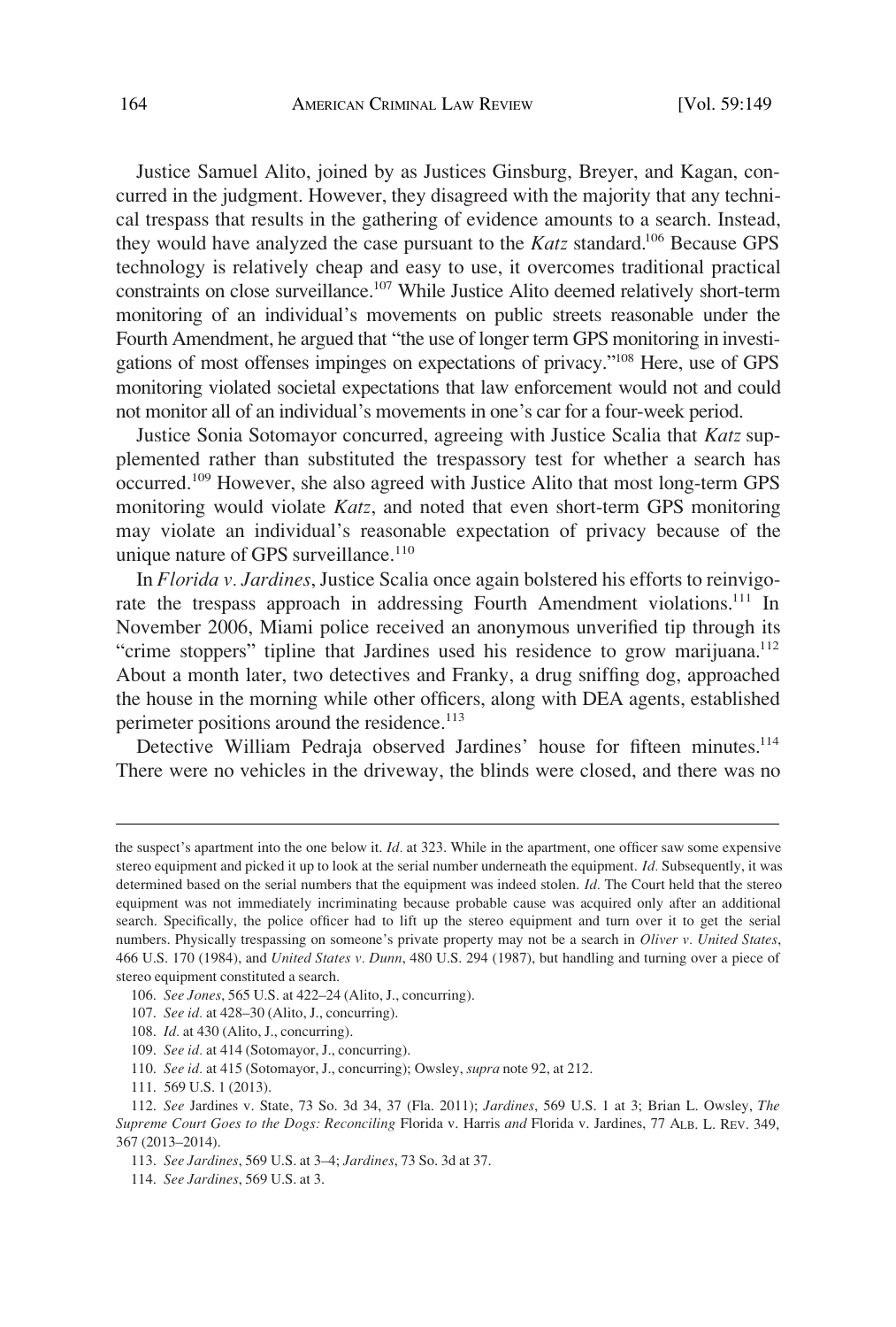observable activity.<sup>115</sup> After this fifteen minutes of surveillance, Detective Douglas Bartlett, a dog handler, approached the residence with the drug sniffing dog.<sup>116</sup> Detective Bartlett put the dog on a leash and accompanied it to the front door, where it alerted.<sup>117</sup> Detective Bartlett told Detective Pedraja that the dog had exhibited a positive alert for narcotics.<sup>118</sup> On the basis of the drug dog's positive alert for narcotics at the house, Detective Pedraja then sought and obtained a search warrant for Jardines' home.<sup>119</sup> The search established that Jardines grew marijuana inside his home. $120$ 

The Florida Supreme Court granted Jardines' petition for discretionary review to address whether the use of the drug dog on his porch constituted a search pursuant to the Fourth Amendment and what standard applied to such a search.<sup>121</sup> Ultimately, the court determined that the use of the drug dog on the porch was a search, and that the search lacked the requisite probable cause.122 In *Jardines*, the United States Supreme Court then addressed whether law enforcement needs probable cause and a warrant to bring a trained drug sniffing dog to a person's front  $d$ oor.<sup>123</sup>

As in *Jones*, Justice Scalia analyzed the issue through the prism of trespass theory: "though *Katz* may add to the baseline, it does not subtract anything from the Amendment's protections 'when the Government *does* not engage in [a] physical intrusion of a constitutionally protected area."<sup>124</sup> He wrote that a home's front porch is part of the home itself for Fourth Amendment purposes based in part on notions of curtilage.125 Typically, ordinary citizens are invited to enter onto the porch or up to the front door, either explicitly or implicitly, to communicate with the home's residents.<sup>126</sup> "Thus, a police officer not armed with a warrant may approach a home and knock, precisely because that is 'no more than any private citizen might do.'"127 However, a police officer cannot go beyond the scope of that invitation. Entering a person's porch for the purposes of conducting a search

120. *See id.*; Jardines v. State, 73 So. 3d 34, 38 (Fla. 2011).

122. *See Jardines*, 73 So. 3d at 50–54; *see also* Owsley, *supra* note 113, at 368–70.

123. *See Jardines*, 569 U.S. at 5.

124. *Id.* (quoting *United States v. Knotts*, 460 U.S. 276, 286 (1983)) (Brennan, J., concurring in judgment).

125. *See Jardines*, 569 U.S. at 6-7; *see also* Owsley, *supra* note 112, at 371 ("[T]he protection of the home from unreasonable searches has long included the house's curtilage.").

126. *Jardines*, 569 U.S. at 8.

127. *Id.* at 8 (quoting Kentucky v. King, 563 U.S. 452, 469 (2011)); *see also* Owsley, *supra* note 113, at 372 ("This implicit license applies to law enforcement officers in the same manner as it does to private citizens.").

<sup>115.</sup> *See id.* 

<sup>116.</sup> *See id.*at 3–4.

<sup>117.</sup> *See id.* at 4.

<sup>118.</sup> *See id.* 

<sup>119.</sup> *See id.* 

<sup>121.</sup> *See Jardines v. State*, No. SC08-2101, 2009 WL 424721 (Fla. Feb. 4, 2009); *Jardines*, 73 So. 3d at 35; *see also* Stephen A. Simon, *Dog Sniffs, Robot Spiders, and the Contraband Exception to the Fourth Amendment*, 7 CHARLESTON L. REV. 111, 113 (2012) (discussing the issue of whether the sniff by the drug dog constituted a search).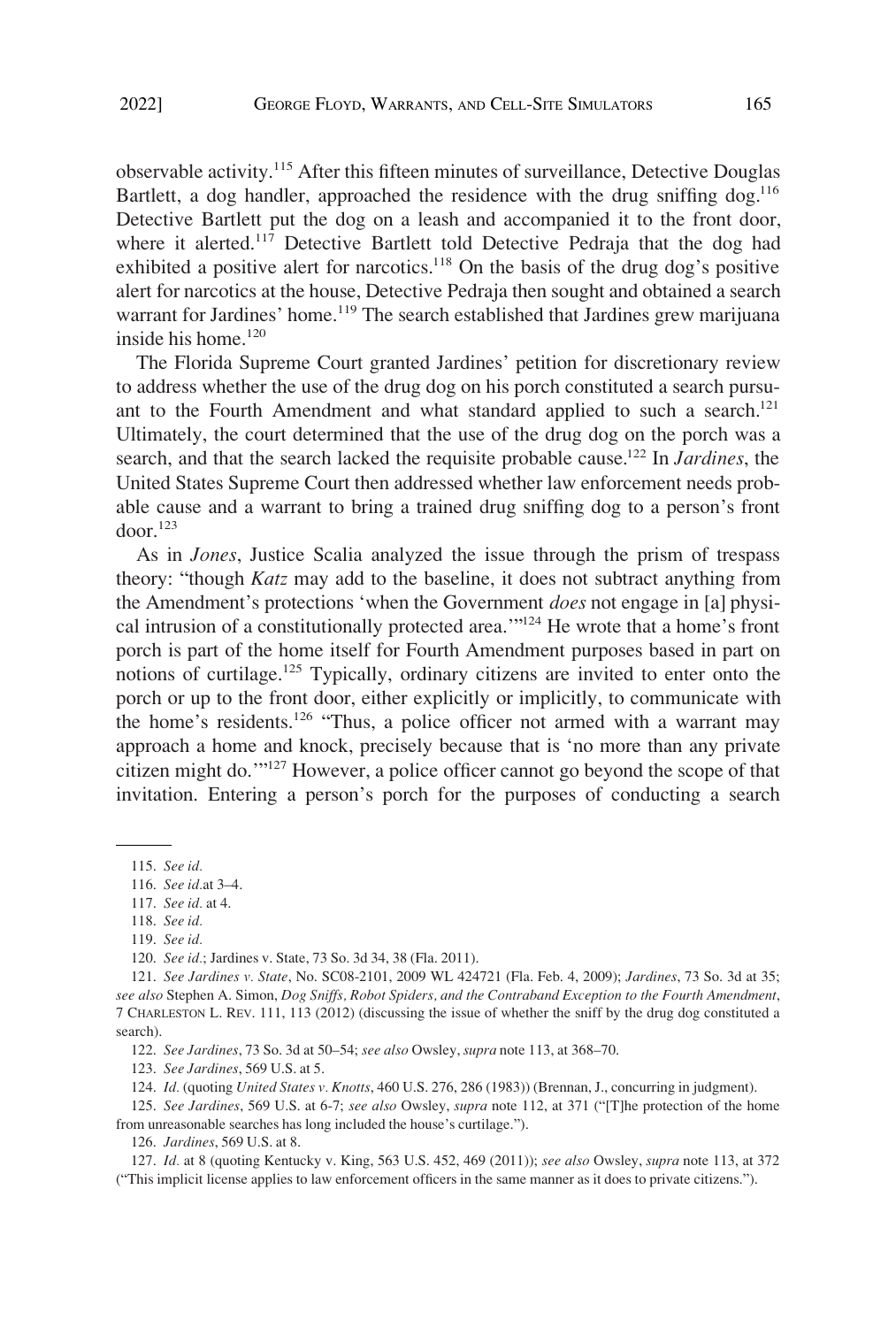<span id="page-17-0"></span>requires a broader license than the one commonly given to the general public. The Court determined that without such a license, the officers' search violated the Fourth Amendment. Approaching the front door with a trained drug dog was clearly beyond the scope of the ordinary license.<sup>128</sup>

The majority opinion does not address reasonable expectation of privacy. Justice Scalia noted that the Court did not need to decide whether there was a violation of Jardines' reasonable expectation of privacy based on *Katz*. 129 Instead, as in *Jones*, the decision's reasoning was based on a trespass theory of the Fourth Amendment.

Justice Alito, joined by Chief Justice Roberts as well as Justices Breyer and Kennedy, issued a dissenting opinion.<sup>130</sup> He argued that the majority interpreted too narrowly the public license to approach a person's front door.<sup>131</sup> This license should extend even to police officers gathering evidence for a criminal case against the resident.<sup>132</sup> The common law of trespass did not limit the public license to a particular category of visitors approaching the door for a specific purpose.<sup>133</sup>

# III. LAW ENFORCEMENT CAN USE CELL-SITE SIMULATORS TO GATHER DATA FROM CELL PHONES

# *A. A Cell Phone Operates by Sending and Receiving Radio Waves to a Cell Tower, and a Cell Cite Simulator Mimics a Cell Tower to Gather Data*

In order to understand how a cell-site simulator works, one first needs to understand how a cell phone works. A cell phone has a dual function, operating simultaneously as a radio transmitter and a radio receiver.<sup>134</sup> The phone converts the

<sup>128.</sup> *See Jardines*, 569 U.S. at 9; *see also* Owsley, *supra* note 112, at 372.

<sup>129.</sup> In a concurring opinion by Justice Kagan, joined by Justices Ginsburg and Sotomayor, she argued that the case also concerned privacy issues along with the property and trespass issues raised by the majority opinion. *See Jardines*, 569 U.S. at 12 (Kagan, J., concurring). Homeowners have a heightened expectation of privacy in their homes and the curtilage. Here, the police violated Jardines' reasonable expectation of privacy as established in *Kyllo* (and *Katz*). *See Jardines*, 569 U.S. at 12, 14 (Kagan, J., concurring); *see also* Owsley, *supra* note 112, at 373 (Justice Kagan "explained that analysis of the case according to a right to privacy theory would have led to the conclusion that *Kyllo* resolved the issue."). Because the police officers used a drug-sniffing dog, a device not in public use, to obtain intimate information about the home, the search violated the Fourth Amendment. *See Jardines*, 569 U.S. at 14–15 (Kagan, J., concurring).

<sup>130.</sup> *See Jardines*, 569 U.S. at 16 (Alito, J., dissenting).

<sup>131.</sup> *See id.* 

<sup>132.</sup> *See id.* at 19–21.

<sup>133.</sup> *See id.* at 21.

<sup>134.</sup> *See* Stephanie K. Pell & Christopher Soghoian, *A Lot More than a Pen Register, and Less than a Wiretap: What the StingRay Teaches Us about How Congress Should Approach the Reform of Law Enforcement Surveillance Authorities*, 16 YALE J.L. & TECH. 134, 144–45 (2013); *see also In re* United States for Historical Cell Site Data, 747 F. Supp. 2d 827, 831 (S.D. Tex. 2010) (". . . [C]ellular telephones use radio waves to communicate between the user's handset and the telephone network."); *In re* Pen Register and Trap and Trace Device with Cell Site Location Authority, 396 F. Supp. 2d 747, 750 (S.D. Tex. 2005) ("A cell phone is a sophisticated two-way radio with a low-power transmitter that operates in a network of cell sites.").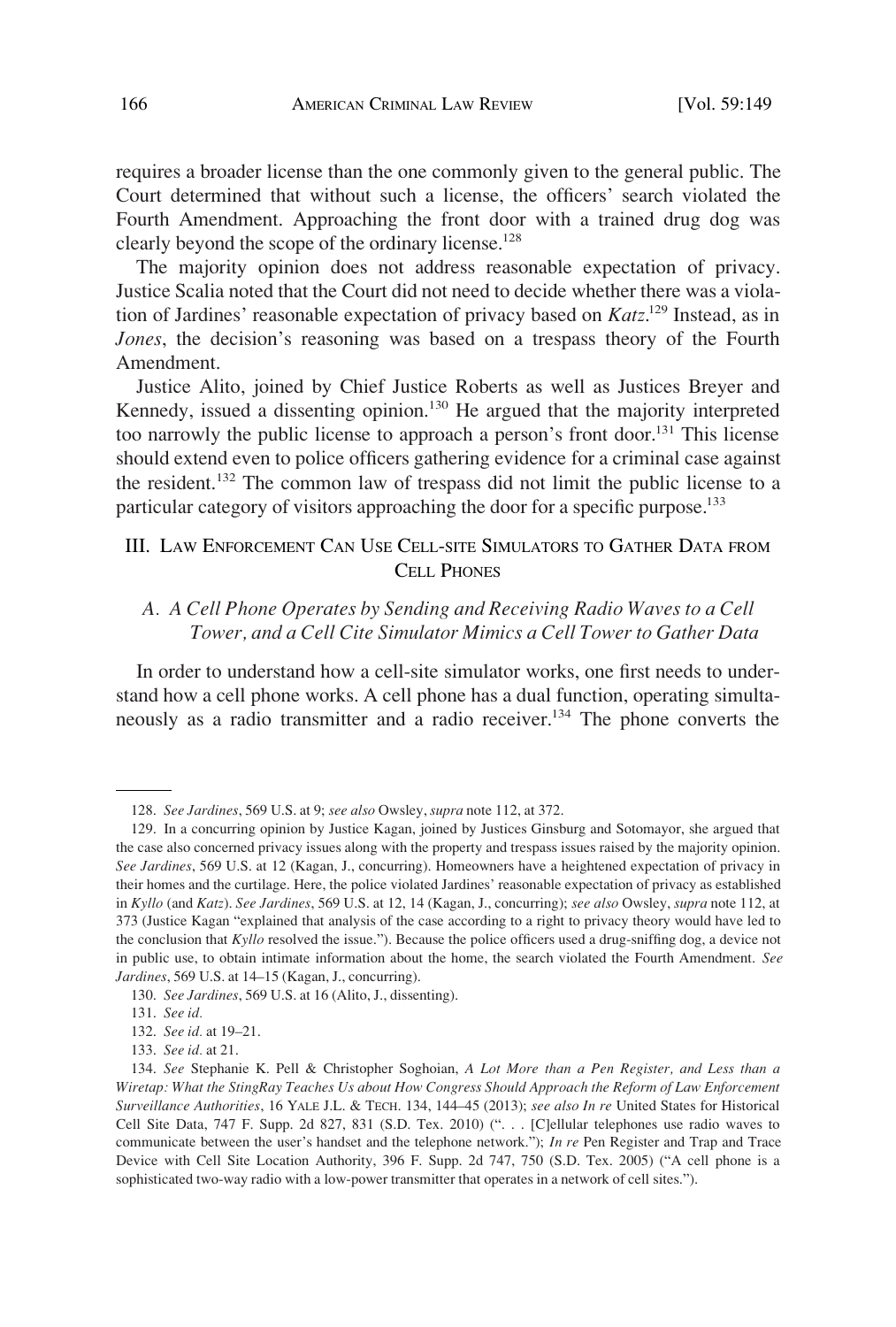user's voice into electrical signals, transmits those signals via radio waves, and similarly converts incoming electrical signals into the other speaker's voice.<sup>135</sup>

Cell phones function within "cells" that provide service covering about a tensquare-mile area.<sup>136</sup> The cell-site or cellular base station consists of a large antenna and electronic equipment that receives and transmits radio signals from cell phones.<sup>137</sup> As the cell phone user moves, the service shifts to adjacent cells with their base stations.138 Thus, a caller can drive down the highway and maintain the connection mile after mile.

Cell phone calls are transmitted by radio waves from the cell phone to the nearest cell towers.<sup>139</sup> Then the calls are relayed along a series of cell towers until the call reaches the other cell phone.<sup>140</sup> When cell phones are turned on but not in use, they register constantly with the nearest network cell towers in order to be available should a call come into the cell phone or be made from the cell phone.<sup>141</sup>

A cell-site simulator functions by mimicking a cell phone tower, enabling it to capture information from as many as  $60,000$  cell phones at the same time.<sup>142</sup> When the nearby cell phones seek to register with a cell tower, the cell-site simulator creates the impression that it is a cell tower, capturing the cell phones' data, including

138. *See In re* United States for an Ord. for Disclosure of Telecomms. Recs., 405 F. Supp. 2d 435, 437 (S.D. N.Y. 2005) ("As a cell phone user moves from place to place, the cell phone automatically switches to the tower that provides the best reception."); *see also* Pell & Soghoian, *supra* note 137, at 127 ("[M]obile telephones (as their name suggests) are portable, and so when a phone moves away from the cell site with which it started a call and nearer to a different cell site, the call is 'handed over' from one cell site to another without interruption.").

139. *See In re* United States for an Ord. for Disclosure of Telecomms. Recs., 405 F. Supp. 2d at 436–37.

142. *See* United States v. Artis, 315 F. Supp. 3d 1142, 1144 (N.D. Cal. 2018) (A cell-site simulator "'tricks' nearby cell phones into thinking that it's a cell tower, thereby causing nearby cell phones to send signals to the device, which allows the operator of the device to locate the phone being sought."); *see, e.g.*, State v. Sylvestre, 254 So.3d 986, 989-90 (Fla. Ct. App. 2018) (quoting *Artis*); *see also* United States v. Lambis, 197 F. Supp. 3d 606, 609 (S.D.N.Y. 2016) ("A cell-site simulator—sometimes referred to as a 'StingRay,' 'Hailstorm,' or 'TriggerFish'—is a device that locates cell phones by mimicking the service provider's cell tower (or 'cell-site') and forcing cell phones to transmit 'pings' to the simulator."); Elyssa Cherney, *Chicago Lawyer Files Federal Lawsuit over Police Cellphone Tracking System*, CHICAGO TRIBUNE (Jan. 13, 2017).

<sup>135.</sup> *See In re Pen Register*, 396 F. Supp. 2d at 751 (S.D. Tex. 2005).

<sup>136.</sup> *See* Henry H. Perritt, Jr., *The Internet Adopts Two-Way Radio*, 10 HASTINGS SCI. & TECH. L.J. 147, 157 (2019); *see, e.g.*, Nextel of N.Y., Inc. v. Assessor for Spring Valley, 771 N.Y.S. 2d 853, 860 (N.Y. Sup. Ct. 2004).

*See* Perritt, *supra* note 136, at 157–58; Stephanie K. Pell & Christopher Soghoian, *Can You See Me*  137. *Now?: Toward Reasonable Standards for Law Enforcement Access to Location Data that Congress Could Enact*, 27 BERKELEY TECH. L.J. 117, 126, 136-37 (2012) (citing U.S. DEP'T OF JUSTICE (DOJ) SEARCHING AND SEIZING COMPUTERS AND OBTAINING ELECTRONIC EVIDENCE IN CRIMINAL INVESTIGATIONS 160 (3d ed. 2009), available at [http://www.justice.gov/criminal/cybercrime/docs/ssmanual2009.pdf\)](http://www.justice.gov/criminal/cybercrime/docs/ssmanual2009.pdf).

<sup>140.</sup> *See, e.g.*, Pell & Soghoian, *supra* note 137, at 144.

<sup>141.</sup> See In re United States for an Ord. Directing a Provider of Elec. Commc'n Serv. to Disclose Recs. to the Gov't, 534 F. Supp. 2d 585, 589–90 (W.D. Pa. 2008) (citation omitted), *rev'd on other grounds* 620 F.3d 304, 313 (3d Cir. 2010); *see also* State v. Copes, 165 A.3d 418, 423 (Md. 2017) (cell-site simulators function because "a cell phone—when turned on—constantly seeks out nearby cell towers, even if the user is not making a call"); Kim Zetter, *How Cops Can Secretly Track Your Phone*, THE INTERCEPT (July 31, 2020, 7:00 a.m.), [https://](https://theintercept.com/2020/07/31/protests-surveillance-stingrays-dirtboxes-phone-tracking/) [theintercept.com/2020/07/31/protests-surveillance-stingrays-dirtboxes-phone-tracking/.](https://theintercept.com/2020/07/31/protests-surveillance-stingrays-dirtboxes-phone-tracking/)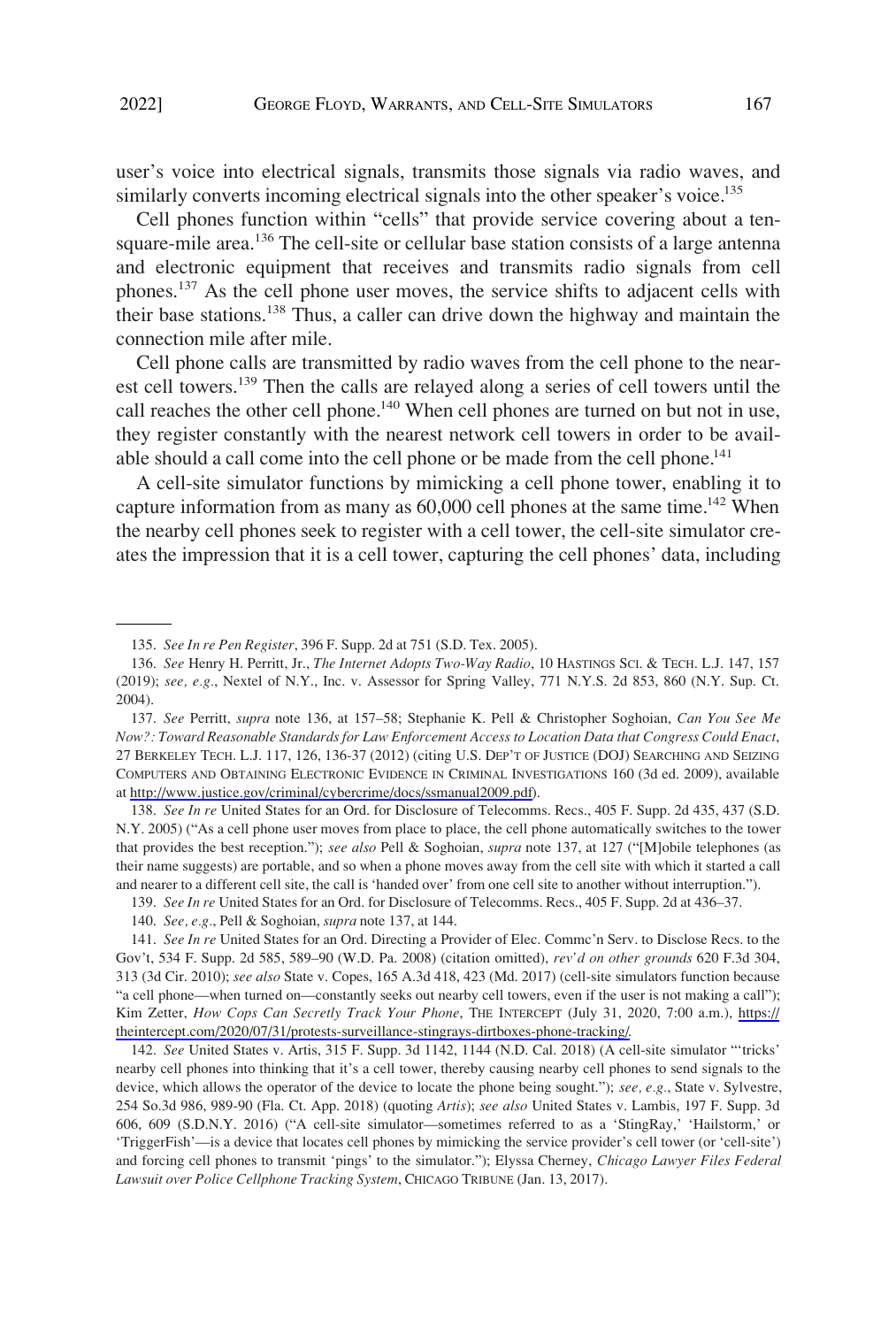the cell phone number.<sup>143</sup> In other words, the cell-site simulator can only target and obtain information from cell phones that are turned on.144 When a nearby cell phone is on, a cell-site simulator forces the cell phone to emit information.<sup>145</sup>

The cell phone operates on a network, typically 4G, which employs strong encryption. The cell-site simulator jams the 4G network and the 3G network, forcing the cell phone to operate on a 2G network. At that level, security is greatly diminished, and the cell-site simulator can cause "the phone to use either no encryption or use a weak encryption that can be cracked."<sup>146</sup> Thus, the only available network for the cell phone to register is the one temporarily controlled by the cell-site simulator.<sup>147</sup>

Theoretically, the capture of the data is so brief that the simulator should not adversely impact the cell phone's service even if it is currently in use for a call.<sup>148</sup> However, "once the cell-site simulator 'grabs' the target phone, the target phone is prevented from communicating 'with an actual . . . tower.'"<sup>149</sup> For example, in *Jones*, the court explained that "because the cell-site simulator is not a true cell tower connected with the cellular network, any cellphone connected to the cell-site simulator will not be able to communicate with the network: '[Y]our call doesn't go through[,] period. Nothing happens.'"150 The Department of Justice has represented in federal court that the use of a cell-site simulator can disrupt the use of a cell phone: "Assistant United States Attorney Osmar J. Benvenuto told a federal court in New Jersey, 'Because of the way the Mobile Equipment sometimes operates, its use has the potential to intermittently disrupt cellular service to a small fraction of Sprint's wireless customers within its immediate vicinity.'"<sup>151</sup>

Moreover, when law enforcement activates such a device, it will "send signals, often indiscriminately, through the walls of homes, vehicles, purses, and pockets in order to probe and identify the phones located inside."152 Once the data is

<sup>143.</sup> *See* State v. Tate, 849 N.W. 3d 798, 802 n.8 (Wis. 2014) (citation omitted); State v. Andrews, 134 A.3d 324, 341 (Md. App. 2016); Pell & Soghoian, *supra* note 134, at 142, 145–46 (2014).

<sup>144.</sup> *See* United States v. Tutis, 216 F. Supp. 3d 467, 481 (D.N.J. 2016) (A cell-site simulator "would invite its electronic signal exchange only from active cell phones; if in the home one did not wish to communicate identifying data, one need only turn the cell phone off.").

<sup>145.</sup> *See Andrews*, 134 A.3d at 333; *Lambis*, 197 F. Supp. 3d at 615 (citing *Andrews*, 134 A.3d at 324, *Tate*  849 N.W. 3d at 798).

<sup>146.</sup> *See* Zetter, *supra* note 141; *see also* Jones v. United States, 168 A.3d 703, 713, n.21 (D.C. 2017) ("[T]he cell-site simulator exploits a security vulnerability in the phone—the fact that cellphones are, in the words of the defense expert, 'dumb devices,' unable to differentiate between a legitimate cellular tower and a cell-site simulator masquerading as one—and actively induces the phone to divulge its identifying information.").

<sup>147.</sup> *See* Zetter, *supra* note 141.

<sup>148.</sup> U.S. DEP'T OF JUST., POLICY GUIDANCE: USE OF CELL-SITE SIMULATOR TECHNOLOGY 5 (Sept. 3, 2015), [https://www.justice.gov/opa/file/767321/download.](https://www.justice.gov/opa/file/767321/download)

<sup>149.</sup> *Jones*, 168 A.3d at 709.

<sup>150.</sup> *Id.* at 710 (citing testimony by an expert witness for the defense on cell phone technology).

<sup>151.</sup> Complaint for Relief Against Unauthorized Radio Operation and Willful Interference with Cellular Communications at 14; *In re* Balt. City Police Dep't, (FCC Rcd. Aug. 16. 2016).

<sup>152.</sup> Stephanie K. Pell & Christopher Soghoian, *Your Secret StingRay's No Secret Anymore: The Vanishing Government Monopoly over Cell Phone Surveillance and its Impact on National Security and Consumer Privacy*, 28 HARV. J.L. & TECH. 1, 12 (2014).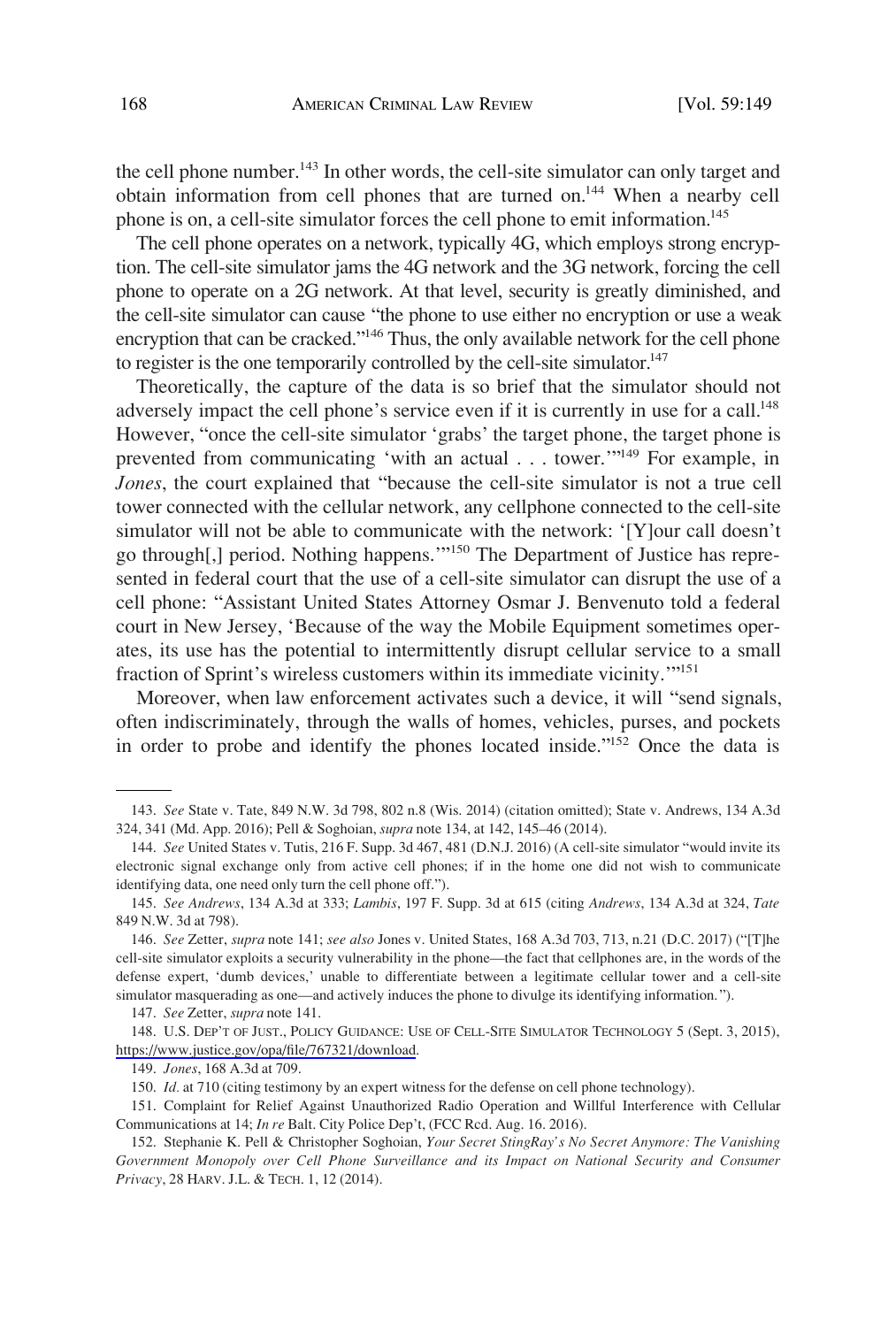<span id="page-20-0"></span>captured, the cell phone is released by the device, returning to the proper cell phone network. Typically, a laptop computer is connected to the cell-site simulator and used to download the cell phone data on it. $153$ 

#### *B. There Are an Array of Different Cell-site Simulators with Different Features*

Law enforcement officers use cell-site simulators to locate cell phones in the course of their criminal investigative work. The Harris Corporation makes many of these devices, including the StingRay, Amberjack, Harpoon, and Kingfish.<sup>154</sup> It has sold many such devices to state and local law enforcement through grants from the Department of Homeland Security based on a sole-source contract with that agency.155

Harris Corporation conceals information, including in some sales brochures, about the electronic surveillance technologies that it sells to government agencies based on national security concerns.<sup>156</sup> Moreover, the federal government has nondisclosure agreements with state and local law enforcement agencies that purchase cell-site simulators.<sup>157</sup> For example, the Baltimore City Police Department signed a non-disclosure agreement with the FBI when it purchased a Hailstorm from the Harris Corporation.<sup>158</sup> Specifically, the agreement bars the police department from using or providing in any criminal or civil action "any information concerning the Harris Corporation wireless collection equipment/technology, its associated software, operating manuals, and any related documentation (including its technical/ engineering description(s) and capabilities)."159 Moreover, if either the police department or the State's Attorney for Baltimore City discover that a circumstance exists that may result in disclosure of such information, they must immediately contact the FBI so that it may seek to intervene.<sup>160</sup> Indeed, "the government has gone so far as to dismiss cases and withdraw evidence rather than reveal that the technology was used."<sup>161</sup>

<sup>153.</sup> Brian L. Owsley, *TriggerFish, StingRays, and Fourth Amendment Fishing Expeditions*, 66 HASTINGS L.J. 183, 213 (2014); U.S. DEP'T OF JUSTICE, ELECTRONIC SURVEILLANCE 44, 171-74 (rev. 2005).

*See id*; Ryan Gallagher, *Meet the machines that steal your phones data*, ARS TECHNICA (Sept. 25, 2013, 154. 1:00 p.m.), [https://arstechnica.com/tech-policy/2013/09/meet-the-machines-that-steal-your-phones-data/.](https://arstechnica.com/tech-policy/2013/09/meet-the-machines-that-steal-your-phones-data/)

<sup>155.</sup> *See* Owsley, *supra* 153; Gallagher, *supra* note 154.

<sup>156.</sup> *See* Gallagher, *supra* note 154.

<sup>157.</sup> See Robert Patrick, St. Louis police: We track cellphones, but won't tell you how, Sr. Louis Post-DISPATCH, (May 25, 2015), [https://perma.cc/7UAN-ZD7L;](https://perma.cc/7UAN-ZD7L) *see also In re* United States for an Ord. Relating to Telephones Used by Suppressed, No. 15 M 0021, 2015 WL 6871289, at \*1 (N.D. Ill. Nov. 9, 2015) (finding that Harris Corporation, the major manufacturer of cell-site simulators, has non-disclosure agreements with state and local law enforcement agencies).

<sup>158.</sup> *See* Andrews v. Baltimore City Police Dep't, Civil No. CCB-16-2010, 2018 WL 3649602, at \*2 (D. Md. Aug. 1, 2018).

<sup>159.</sup> *Id.* at \*3.

<sup>160.</sup> *See id.* 

<sup>161.</sup> United States v. Patrick, 842 F.3d 540, 545 (7th Cir. 2016); *see also* Jessica Lussenhop, St. Louis Police Have Used StingRay Technology For Years—They Just Won't Talk About It, Riverfront Times (May 20, 2015,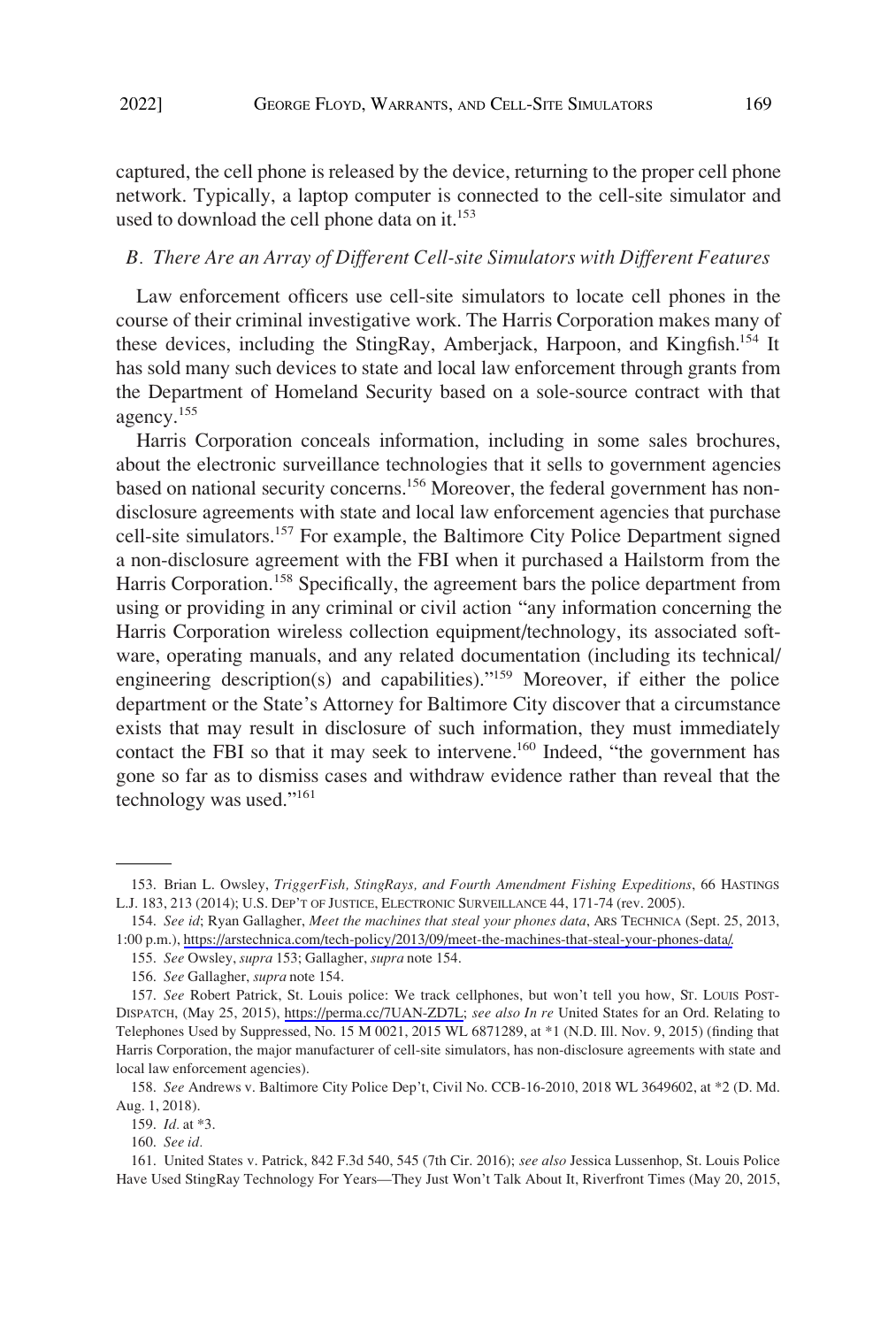Cell-site simulators like the StingRay can access communications content such as audio and text messages from cell phones.<sup>162</sup> They are portable, and police officers can install them within police vehicles.<sup>163</sup>

The policy guidance from the Department of Justice regarding the use of cell-site simulators mandates that they must be configured as pen registers, and prohibits the collection of audio communications.<sup>164</sup> The wiretap statute bars the government from obtaining such communications without a warrant.<sup>165</sup> In addition to such communications, this ban includes data on the cell phone such as "emails, texts, contact lists, images or any other data from the phone."<sup>166</sup> Of course, after *Riley v. California*,<sup>167</sup> obtaining this type of data from a cell phone requires a search warrant.

In a Harris Corporation promotional brochure, it describes a KingFish as "a multiprotocol, cellular communications system . . . [it] is a man-portable, single receiver, single transmitter platform capable of supporting multiple, cellular communications technologies."<sup>168</sup> In other words, it is "a smaller hand-held device that operates like a stingray and can be used by a law enforcement agent while walking around outside a vehicle."<sup>169</sup> Interestingly, Harris Corporation has a distribution warning at the bottom of its KingFish brochure, noting that it "may be provided only to persons eligible under 28 U.S.C. § 2512 (Government law enforcement agencies or communications service providers)."<sup>170</sup>

In another promotional brochure, the Harris Corporation describes a Harpoon as "software-controlled, high-power filtered amplifier that maximizes the multichannel transmit capability of the StingRay II (mark omitted) and significantly improves the performance of the single-channel StingRay (mark omitted) and KingFish (mark omitted) systems by providing high-gain, wide dynamic range ...."<sup>171</sup> In other words, a Harpoon boosts the signals of StingRay and KingFish

165. *See* 18 U.S.C. § 2518.

166. U.S. DEP'T OF JUST., POLICY GUIDANCE: USE OF CELL-SITE SIMULATOR 3 (Sept. 3, 2015), [https://www.](https://www.justice.gov/opa/file/767321/download) [justice.gov/opa/file/767321/download](https://www.justice.gov/opa/file/767321/download).

167. 573 U.S. 373, 381–403 (2014) (finding that the warrantless search exception following an arrest exists for two reasons—preserving evidence and protecting officer safety—but neither basis exists regarding cell phone searches incident to arrest and thus law enforcement needs a search warrant).

168. HARRIS CORPORATION, KINGFISH,<https://perma.cc/6A3S-A78Z>(last visited September 4, 2021).

169. *See* Zetter, *supra* note 141.

170. HARRIS CORPORATION, *KingFish*,<https://perma.cc/6A3S-A78Z>(last visited September 4, 2021).

<sup>8:00</sup> a.m.), <https://perma.cc/P6HK-M6F3>("In a handful of incidents around the country, prosecutors have dropped cases,offered plea deals or withdrawn evidence rather than disclose informationabout StingRay.").

<sup>162.</sup> *See* Pell & Soghoian, *supra* note 152, at 146.

<sup>163.</sup> *See* Lussenhop, *supra* note 161.

<sup>164. &</sup>quot;Moreover, cell-site simulators used by the Department must be configured as pen registers, and may not be used to collect the contents of any communication, in accordance with 18 U.S.C. § 3127(3)." *See* U.S. DEP'T OF JUST., POLICY GUIDANCE: USE OF CELL-SITE SIMULATOR TECHNOLOGY 2 (Sept. 3, 2015), [https://www.justice.](https://www.justice.gov/opa/file/767321/download) [gov/opa/file/767321/download.](https://www.justice.gov/opa/file/767321/download)

<sup>171.</sup> HARRIS CORPORATION, *Harpoon*, <https://cdn.arstechnica.net/wp-content/uploads/2013/09/harpoon.pdf> (last visited September 1, 2021).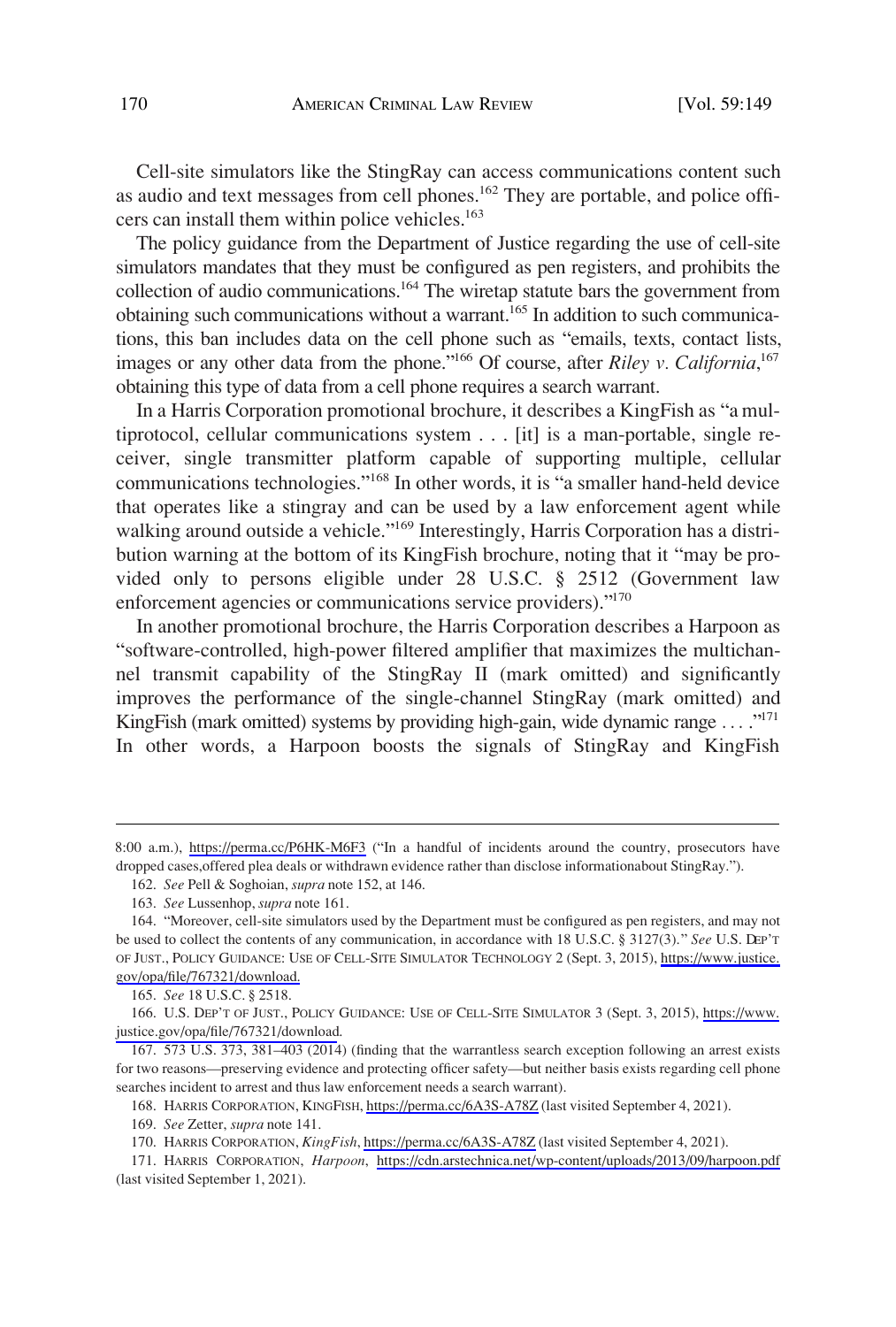<span id="page-22-0"></span>devices.172 Again, the brochure has the same distribution warning as the KingFish brochure.173

In a Harris Corporation brochure, the company describes an AmberJack as "a phased array direction-finding . . . antenna capable of providing lines to mobile phone users and base stations" when used with various Harris cell-site simulator devices.<sup>174</sup> This antenna merges "Harris' expertise in phased array antenna technology and location based services to offer a state-of-the-art direction-finding system."175 In other words, this antenna helps home in on the location of a particular cell phone.

Dirtboxes, which are cell-site simulators that are used in small aircraft to surveil a larger area, are manufactured by Digital Receiver Technology, which is a subsidiary of Boeing.<sup>176</sup> The United States Marshal Service and the FBI mount these devices on a small plane such as a Cessna.<sup>177</sup> "An air-borne dirtbox has the ability to collect data on many more phones than a ground-based stingray; it can also move more easily and quickly over wide areas."<sup>178</sup>

GammaGroup is an English-German company manufacturing a range of cellsite simulators, including its Model 4019 HP with "active interception solutions [that] provide<sup>[]</sup> a tactical tool for Law Enforcement, Government and Military Agencies."<sup>179</sup> A sales brochure also notes that it has Model ANT 8000, which is a vehicular system; Model 4062, which is a cell-site simulator worn on the body under clothing; Model 4061, which is located in a portable briefcase, as well as other tracking and geo-locating devices.<sup>180</sup>

# *C. Law Enforcement Officers Can Use Cell-site Simulators in Three Different Manners*

Cell-site simulators can be used in a few different ways. In the first scenario, if the investigating law enforcement officers already know the suspect's cell phone

<sup>172.</sup> *See* Zetter, *supra* note 141.

*See* HARRIS CORPORATION, *Harpoon*, [https://cdn.arstechnica.net/wp-content/uploads/2013/09/harpoon.](https://cdn.arstechnica.net/wp-content/uploads/2013/09/harpoon.pdf) 173. [pdf](https://cdn.arstechnica.net/wp-content/uploads/2013/09/harpoon.pdf) (last visited September 1, 2021); HARRIS CORPORATION, *KingFish*, <https://perma.cc/6A3S-A78Z> (last visited September 4, 2021).

<sup>174.</sup> HARRIS CORPORATION, Amberjack, [https://www.nyclu.org/sites/default/files/AmberJack\\_ProductDescription.](https://www.nyclu.org/sites/default/files/AmberJack_ProductDescription.pdf) [pdf](https://www.nyclu.org/sites/default/files/AmberJack_ProductDescription.pdf) (last visited September 1, 2021).

<sup>175.</sup> *Id.* 

<sup>176.</sup> *See generally* Brian L. Owsley, *Spies in the Skies: Dirtboxes and Airplane Electronic Surveillance*, 113 MICH. L. REV. FIRST IMPRESSIONS 75–76 (2015) (explaining the purpose and usage of dirtboxes).

<sup>177.</sup> *See* Zetter, *supra* note 141.

<sup>178.</sup> *Id.* 

<sup>179.</sup> GAMMAGROUP, 3G-GSM Tactical Interception & Target Location, at 15, https://info.publicintelligence. [net/Gamma-GSM.pdf](https://info.publicintelligence.net/Gamma-GSM.pdf) (last visited September 1, 2021); *see also* GAMMAGROUP, *Products and Services*, [https://](https://www.gammagroup.com/ProductsServices.aspx?m=p) [www.gammagroup.com/ProductsServices.aspx?m=p](https://www.gammagroup.com/ProductsServices.aspx?m=p) (last visted September 1, 2021) (providing overview of all of GammaGroup's products and services).

<sup>180.</sup> GAMMAGROUP, *Products and Services*,<https://www.gammagroup.com/ProductsServices.aspx?m=p>(last visted September 1, 2021) (providing overview of all of GammaGroup's products and services).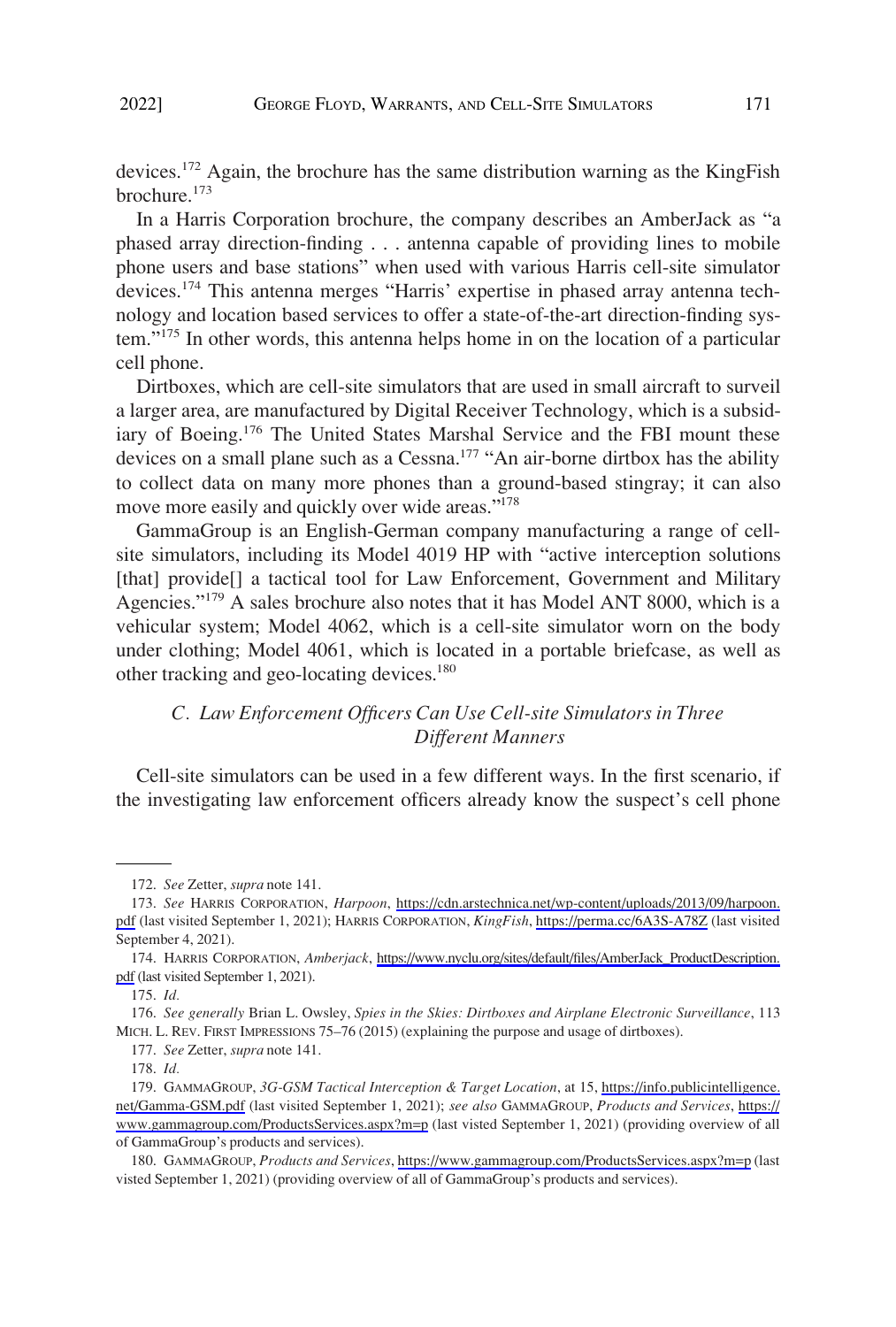number, then they can target that known number in a search for the suspect.<sup>181</sup> As an initial step, the officers obtain the targeted cell phone's subscriber information as well as the real-time location information from the cell phone's telecommunications provider.<sup>182</sup> This approach, consistent with a search warrant, would generally be a constitutionally permissible use of a cell-site simulator because the search is done with particularity and specificity by targeting a known cell phone (and number).<sup>183</sup> For example, a former state court judge in St. Louis, Missouri, acknowledged that he would sign a warrant authorizing the use of a cell-site simulator when the application included the cell phone's serial number and the cell phone provider.184

In the second scenario, law enforcement officers may have a suspect for a criminal investigation, but they do not have a cell phone number associated with that suspect. During the course of surveillance of this suspect, they will follow that person to several different locations and use the cell-site simulator.<sup>185</sup> For example, they will use the device at the suspect's home in the morning. If the person then goes to a restaurant for lunch, the device will be used there. In the evening, the person may go out to socialize or meet with friends; law enforcement will use the cellsite simulator at that location. Of course, as law enforcement is targeting the suspect, it is also gathering private data regarding all of cell phones in the vicinity. As

184. *See* Lussenhop, *supra* note 161.

<sup>181.</sup> *See* United States v. Lambis, 197 F. Supp. 3d 606, 609 (S.D.N.Y. 2016) (finding that a technician used a cell-site simulator to locate defendant's precise location); *In re* United States for an Ord. Relating to Telephones Used by Suppressed, No. 15 M 0021, 2015 WL 6871289, at \*2 (N.D. Ill. Nov. 9, 2015) ("Armed with a cell-site simulator, a law enforcement officer can obtain a target's cell phone's ESN or IMSI (among many other things) by taking the device near the physical location of the target's cell phone and then activating the device."); Jones v. United States, 168 A.3d 703, 709 ("The officers operating the cell-site simulator drive around and 'as soon as the [the simulator] comes across [the target phone's signal] it grabs it and it holds on to it. Once the cell-site simulator 'grabs' the target phone, the simulator begins reporting 'general location information and signal strength' that can be used to locate the target phone's exact location.'") (internal quotations omitted).

<sup>182.</sup> *Jones*, 168 A.3d at 712.

<sup>183.</sup> *But see* United States v. Powell, No. 2:18-cv-13107, 2020 WL 3868500, at \*4 (E.D. Mich. July 9, 2020), *appeal filed*, No. 20-1894 (6th Cir. Sept. 17, 2020) (finding that where a cell-site simulator is only used to obtain a suspect's cell phone numbers, there is no Fourth Amendment violation because one does not have a reasonable expectation of privacy in one's phone number); *see also* United States v. Patrick, 842 F.3d 540, 543 (7th Cir. 2016) ("One potential question posed by use of a cell-site simulator would be whether it is a 'search' at all, or is covered by *Smith v. Maryland*, 442 U.S. 735 (1979) and *United States v. Knotts*, 460 U.S. 276 (1983).").

<sup>185.</sup> *See, e.g.*, United States v. Tutis, 216 F. Supp. 3d 467, 472 (D.N.J. 2016) (Law enforcement obtained the warrant for the cell-site simulator to "canvass all cells phones within close proximity to Tutis at one location and then do so again at other known Tutis locations, yielding list of identifying data for each vicinity's cell phones. Then by 'process of elimination' the detectives could focus upon the common cell phone number(s) that showed up at each Tutis location, which logically would be highly probably possessed by Tutis, and thus lead to the identification of a new Tutis cell phone."); *Powell*, 2020 WL 3868500, at \*4 ("The cell-site simulator was therefore used only to obtain the numbers of the various phones that Defendant used and not to verify his location."); United States v. Johnson, No. 4:18 CR 565, 2020 WL 3989590, at \*2 (E.D. Mo. July 15, 2020) ("The purpose of [using a cell-site simulator] was to identify a cell phone or phones used by Johnson as part of his drug distribution activities. Authorities used the cell site simulator in 'canvass' mode in different location in Johnson's vicinity.").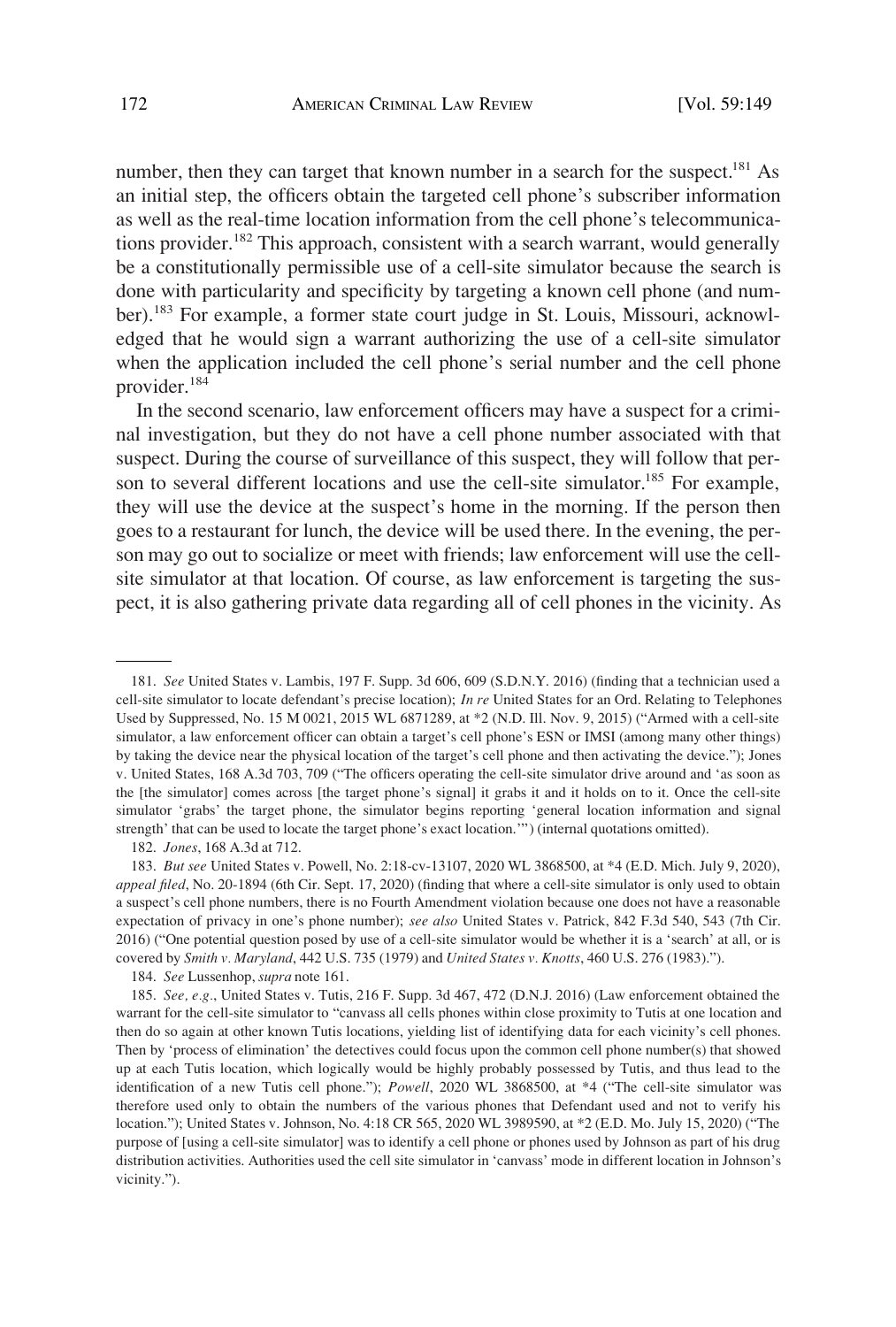<span id="page-24-0"></span>Professor Tim Nolan, a former Boston Police Department lieutenant, explained about the confusion for law enforcement regarding this private data:

Say I'm looking at a drug dealer on a corner, and we sweep up data on hundreds of people who happen to be in the vicinity. And then, at some later point, we realize there was some unrelated incident there, too . . . Do I now have the right to access that data, even if we had no probable cause about any particular individuals?<sup>186</sup>

Ultimately, law enforcement will use the cell-site simulator in enough locations where they have surveilled the suspect so that they will have captured numerous cell phone numbers in each location. They will analyze the data from each location and look for common cell numbers at all or most of the locations. Those numbers will then become the next step in the investigation of the suspect and the criminal enterprise. Of course, at each location, not only are the police gathering the cell phone numbers of the persons who are the target of the investigation or involved in the criminal conduct, but they are also getting access to the data of a large number of innocent people.187

In the last scenario, there is a circumstance where law enforcement uses a cellsite simulator without any specific target.<sup>188</sup> For example, there may be a large gathering of people at a protest or rally, and the police want to determine who is present. Indeed, if they do it over several days of a protest, they might determine who is always present and possibly who serves in leadership positions of the protest groups.

### IV. THE USE OF CELL-SITE SIMULATORS CONSTITUTES A SEARCH

In 2015, the United States Department of Justice issued new policy guidance altering its internal policies indicating that, generally, the government would seek a search warrant before using a cell-site simulator.<sup>189</sup> However, as one court noted, federal officers would do this *ordinarily*, but not always, and the Department of

<sup>186.</sup> George Joseph, *Racial Disparities in Police 'Stingray' Surveillance, Mapped*, BLOOMBERG NEWS, (Oct. 16, 2016, 7:00 AM), [https://www.bloomberg.com/news/articles/2016-10-18/u-s-police-cellphone-surveillance](https://www.bloomberg.com/news/articles/2016-10-18/u-s-police-cellphone-surveillance-by-stingray-mapped)[by-stingray-mapped](https://www.bloomberg.com/news/articles/2016-10-18/u-s-police-cellphone-surveillance-by-stingray-mapped) (quoting Tim Nolan, an associate professor of criminology at Merrimack College and former Boston Police Department Lieutenant).

*See* Zetter, *supra* note 141; Kim Zetter, *The Feds Are Now Using 'Stingrays' in Planes to Spy on Our*  187. *Phone Calls*, WIRED (Nov. 14, 2014, 2:14 PM), [http://www.wired.com/2014/11/feds-motherfng-stingrays](http://www.wired.com/2014/11/feds-motherfng-stingrays-motherfng-planes/)[motherfng-planes/.](http://www.wired.com/2014/11/feds-motherfng-stingrays-motherfng-planes/)

<sup>188.</sup> *See* Zetter, *supra* note 141 ("Law enforcement can also use a stingray in a less targeted way to sweep up information about all nearby phones.").

*See* United States v. Lambis, 197 F. Supp. 3d 606, 611 (S.D.N.Y. 2016) (citing U.S. Dep't of Just., 189. *Deputy Assistant General Richard Downing Testifies Before House Oversight and Government Reform Committee At Hearing on Geolocation Technology and Privacy*, JUSTICE NEWS (Mar. 16, 2016), [https://www.](https://www.justice.gov/opa/speech/deputy-assistant-attorney-general-richard-downing-testifies-house-oversight-and) [justice.gov/opa/speech/deputy-assistant-attorney-general-richard-downing-testifies-house-oversight-and;](https://www.justice.gov/opa/speech/deputy-assistant-attorney-general-richard-downing-testifies-house-oversight-and) U.S. Dep't of Just., *Justice Department Announces Enhance Policy for Use of Cell-Site Simulators*, JUSTICE NEWS (Sept. 3, 2015), [https://www.justice.gov/opa/pr/justice-department-announces-enhanced-policy-use-cell-site](https://www.justice.gov/opa/pr/justice-department-announces-enhanced-policy-use-cell-site-simulators)[simulators](https://www.justice.gov/opa/pr/justice-department-announces-enhanced-policy-use-cell-site-simulators).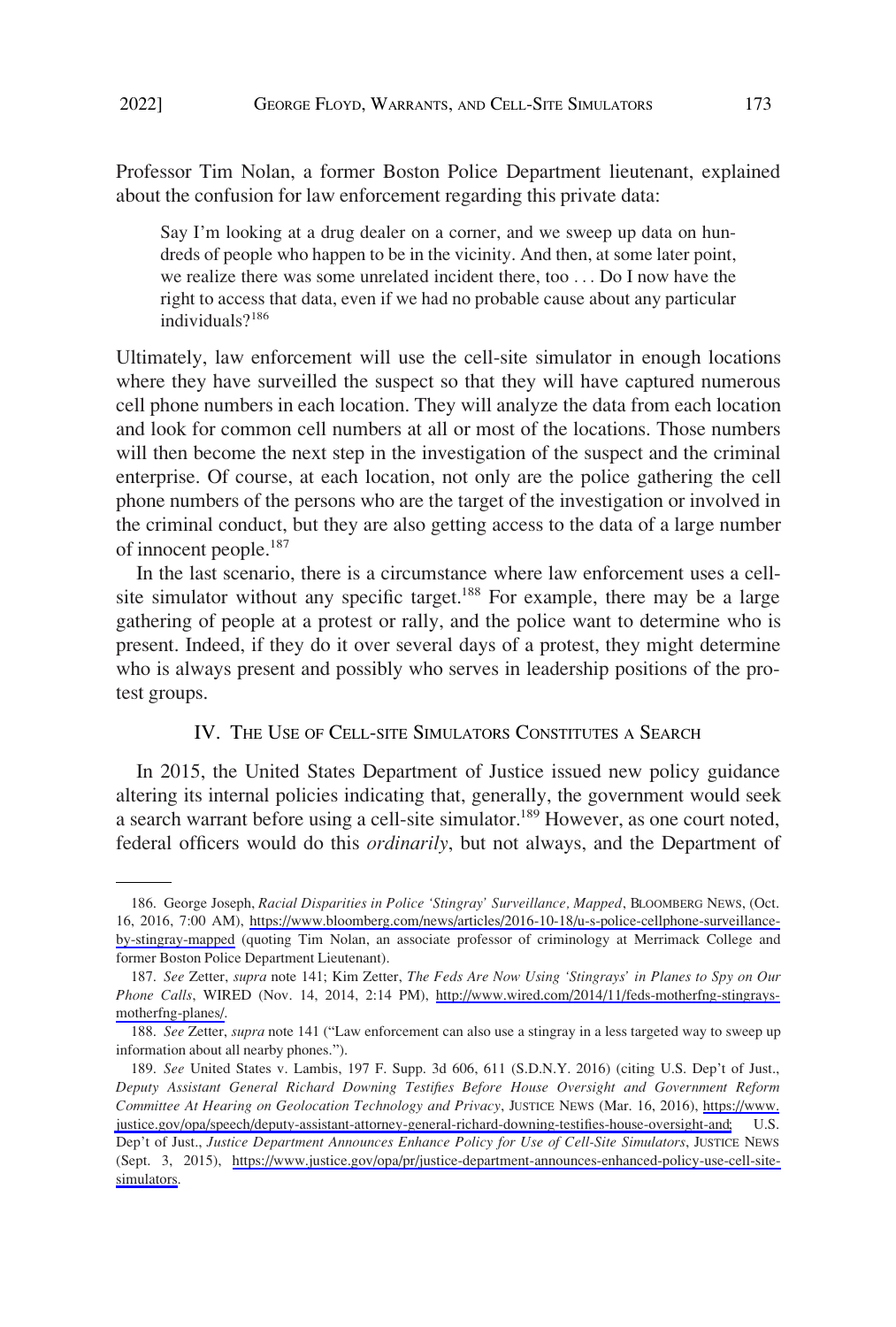<span id="page-25-0"></span>Justice did "not concede<sup>[]</sup> that this [warrant] is constitutionally required."<sup>190</sup> Federal law enforcement officials do not indicate that the use of a cell-site simulator is controlled by the Fourth Amendment. Moreover, this policy guidance does not apply to state and local law enforcement officers.

In order for a search to have occurred, a governmental official or agent of the government must intrude into an individual's home, person, papers, or effects in a manner that breaches some privacy interest of that individual. There are two components. First, there must be some kind of intentional state action.<sup>191</sup> Second, there must be an intrusion within the sphere that the individual reasonably holds as private.192

In some respects, the notion of what constitutes a search appears to be a straightforward proposition. Since the Bill of Rights, Justice Scalia explained that the word "search" has had a similar meaning: "[t]o look over or through for the purpose of finding something; to explore; to examine by inspection; as, to *search* the house for a book."<sup>193</sup> However, Justice Scalia further noted that the "question whether or not a Fourth Amendment 'search' has occurred is not so simple under our precedent."<sup>194</sup> That lack of simplicity is further exacerbated when technology is involved.

# *A. The Supreme Court Has Not Explicitly Addressed Cell-Site Simulators, But Its Decisions Provide Some Guidance*

Historically, the federal government sought court authorization for cell-site simulators pursuant to a pen register.<sup>195</sup> The Supreme Court has explained that a pen register is "a device that records telephone numbers dialed from a *particular phone*."196 The pen register statute requires a very low standard. Law enforcement officials need only provide "a certification by the applicant that the information likely to be obtained is relevant to an ongoing criminal investigation being conducted by that agency" to obtain a pen register. $197$ 

Historically, the Department of Justice provided guidance to obtain orders authorizing cell-site simulators based on this low standard.<sup>198</sup> In September 2015,

<sup>190.</sup> United States v. Patrick, 842 F.3d 540, 545 (7th Cir. 2016).

<sup>191.</sup> *See* United States v. Jacobsen, 466 U.S. 109, 113 (1984); United States v. Fortney, 772 F. App'x 269, 272–73 (6th Cir. 2019).

<sup>192.</sup> *See Jacobsen*, 466 U.S. at 113.

<sup>193.</sup> Kyllo v. United States 533 U.S. 27, 32 n.1 (2001) (quoting N. WEBSTER, AN AMERICAN DICTIONARY OF THE ENGLISH LANGUAGE 66 (1828) (reprint 6th ed. 1989)).

<sup>194.</sup> *Id.* at 31.

<sup>195.</sup> *See In re* United States for an Ord. Authorizing the Installation and Use of a Pen Register and Trap and Trace Device, 890 F. Supp. 2d 747, 749 (S.D. Tex. 2012).

<sup>196.</sup> United States v. Giordano, 416 U.S. 505, 511 n.2 (1974) (emphasis added); *accord* United States v. Lambis, 197 F. Supp. 3d 606, 608 (S.D.N.Y. 2016); *see also* United States v. N.Y. Tel. Co., 434 U.S. 159, 161 n.1 (1977) ("A pen register is a mechanical device that records the numbers dialed on a telephone by monitoring the electrical impulses caused when the dial on the telephone is released. It does not overhear oral communications and does not indicate whether calls are actually completed.").

<sup>197. 18</sup> U.S.C. § 3122(a)(2).

<sup>198.</sup> U.S. DEP'T OF JUST., ELECTRONIC SURVEILLANCE 44, 171-74 (rev. 2005).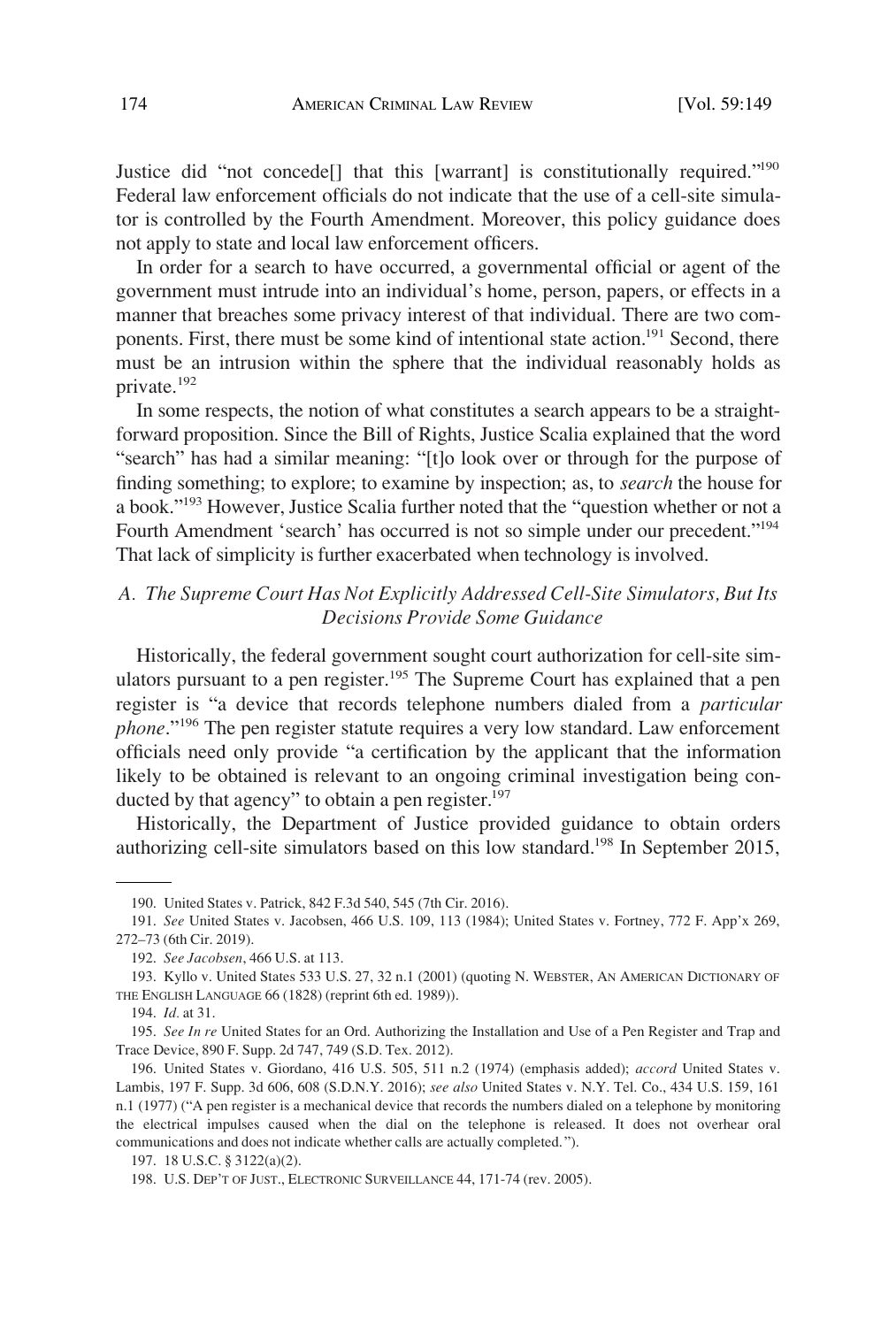<span id="page-26-0"></span>the Department of Justice announced that it would establish probable cause when seeking court authorization for a cell-site simulator.<sup>199</sup> This policy guidance, along with the Supreme Court decisions below, bolster the notion that the cell-site simulators violate general warrant principles even though the Supreme Court has not explicitly addressed the issue.

1. The Use of Thermal Imaging Devices Violates the Fourth Amendment

In *Kyllo v. United States*,<sup>200</sup> the Supreme Court addressed a new technology, a thermal imaging device: "Thermal imagers detect infrared radiation, which virtually all objects emit but which is not visible to the naked eye."<sup>201</sup>

Based on suspicion that Kyllo was growing marijuana in his home, federal agents used a thermal-imaging device to detect heat emanating from his triplex home at  $3:20$  a.m.<sup>202</sup> A federal agent conducted this scan with the device in just a few minutes while sitting in a vehicle parked across the street from Kyllo's house.203 The scan revealed that part of his house was significantly hotter than the rest of his house and much warmer than the other homes in the triplex.<sup>204</sup> The agent determined that this amount of heat coming from his home was consistent with the high-intensity lamps that could be used for growing marijuana inside. Based on the informants' statements, Kyllo's electric bills, and the results from the thermal imaging, police obtained a search warrant for the home from a federal magistrate judge.<sup>205</sup> During the search, police discovered over one hundred marijuana plants.206

The Court addressed whether the use of a thermal-imaging device to detect the heat radiating from Kyllo's home was a search pursuant to the Fourth Amendment.<sup>207</sup> The Court held that when police obtain information about the inside of a home without physical intrusion, using a device not normally used by the public, the police action constitutes a Fourth Amendment search and is presumptively unreasonable without a warrant.<sup>208</sup>

- 204. *See id.*
- 205. *See id.*
- 206. *See id.*
- 207. *See id.* at 29.

<sup>199.</sup> U.S. DEP'T OF JUST., POLICY GUIDANCE: USE OF CELL-SITE SIMULATOR TECHNOLOGY 3 (Sept. 3, 2015), [https://www.justice.gov/opa/file/767321/download.](https://www.justice.gov/opa/file/767321/download)

<sup>200. 533</sup> U.S. 27 (2001).

<sup>201.</sup> *Id.* at 29.

<sup>202.</sup> *See id.* 

<sup>203.</sup> *See id.* at 30.

<sup>208.</sup> *See id.* at 40.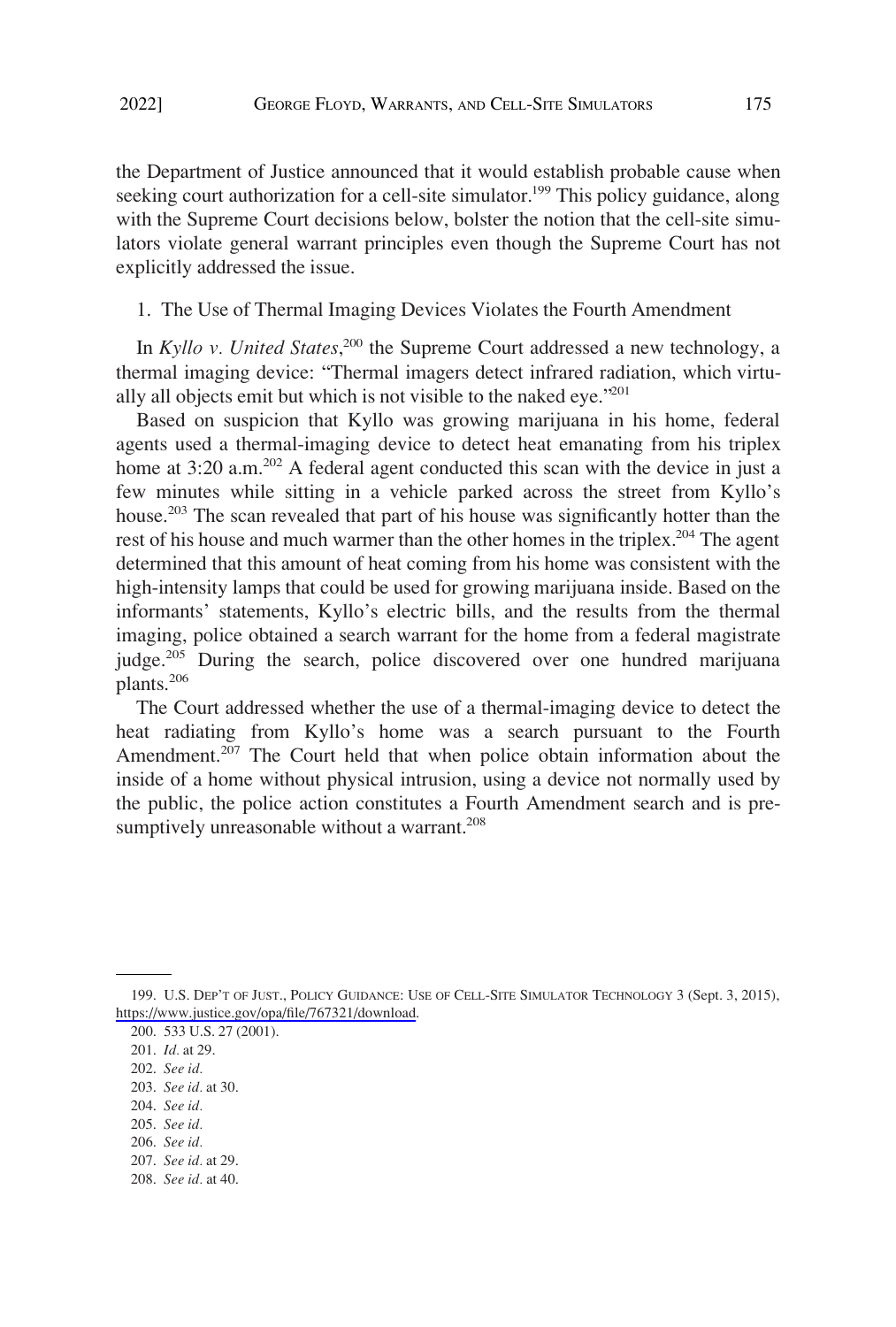## <span id="page-27-0"></span>2. Law Enforcement Must Obtain a Search Warrant in Order to Obtain Cell Site Location Information

In *Carpenter v. United States*, the Supreme Court addressed whether the Government's obtaining of an individual's cell site location information from his telephone provider constituted a search.<sup>209</sup> Timothy Carpenter challenged the use of this cell phone data insofar as the Government did not obtain a search warrant.<sup>210</sup> Specifically, he argued that the historical cell site location data required a warrant based on probable cause instead of an order pursuant to the Stored Communications Act, $2^{11}$  which is what the Government had obtained.<sup>212</sup>

Police arrested four men for armed robberies of Radio Shack and T-Mobile stores in Detroit.<sup>213</sup> One man confessed to a role in nine separate robberies in Michigan and Ohio with a group of at least fifteen men who communicated by cell phones.214 Moreover, he provided the FBI some of his accomplices' cell phone numbers as well as his records to reveal who he called around the time of the robberies.215 With this information, the Assistant United States Attorneys obtained court orders pursuant to the Stored Communications Act for the cell phone data of Carpenter and several other suspects.<sup>216</sup> Specifically, the cell phone providers' records provided data regarding Carpenter for 127 days and regarding Timothy Sanders for eighty-eight days.<sup>217</sup>

At trial, seven accomplices testified that Carpenter organized the robberies and provided the weapons.<sup>218</sup> Moreover, Carpenter and Sanders served as lookouts waiting nearby in a stolen car.<sup>219</sup> Carpenter provided a signal from this vehicle that indicated to the others to commence the armed robbery.<sup>220</sup>

In addition to the seven accomplices, the Government also provided expert testimony by FBI agent Michael Hess regarding cell site data of nearby cell towers for cell phones used by Carpenter and Sanders.<sup>221</sup> Specifically, "Hess explained that each time a cell phone taps into the wireless network, the carrier logs a timestamped record of the cell site and particular sector that were used."<sup>222</sup> Based on

- 211. *Id.*; *see also* 18 U.S.C. § 2703(d).
- 212. *See Carpenter*, 138 S. Ct. at 2212.
- 213. *See id.*

219. *See Carpenter*, 819 F.3d at 884–85.

<sup>209.</sup> Carpenter v. United States, 138 S. Ct. 2206, 2211 (2018).

<sup>210.</sup> *Id*. at 2212.

<sup>214.</sup> *See id.* 

<sup>215.</sup> *See id.* 

<sup>216.</sup> *See id.* 

<sup>217.</sup> *See id*; *United States v. Carpenter*, 819 F.3d 880, 886 (6th Cir. 2016), *rev'd*, 585 U.S. \_\_, 138 S. Ct. 2206 (2018).

<sup>218.</sup> *See Carpenter*, 138 S. Ct. at 2212; *Carpenter*, 819 F.3d at 884–85.

<sup>220.</sup> *See id.* at 885.

<sup>221.</sup> *See Carpenter*, 138 S. Ct. at 2212-13; *Carpenter*, 819 F.3d at 885.

<sup>222.</sup> *Carpenter*, 138 S. Ct. at 2212; *see also Carpenter*, 819 F.3d at 885 (summarizing the FBI agent Hess' testimony regarding how cell phones operate through a series of cell towers and radio connections).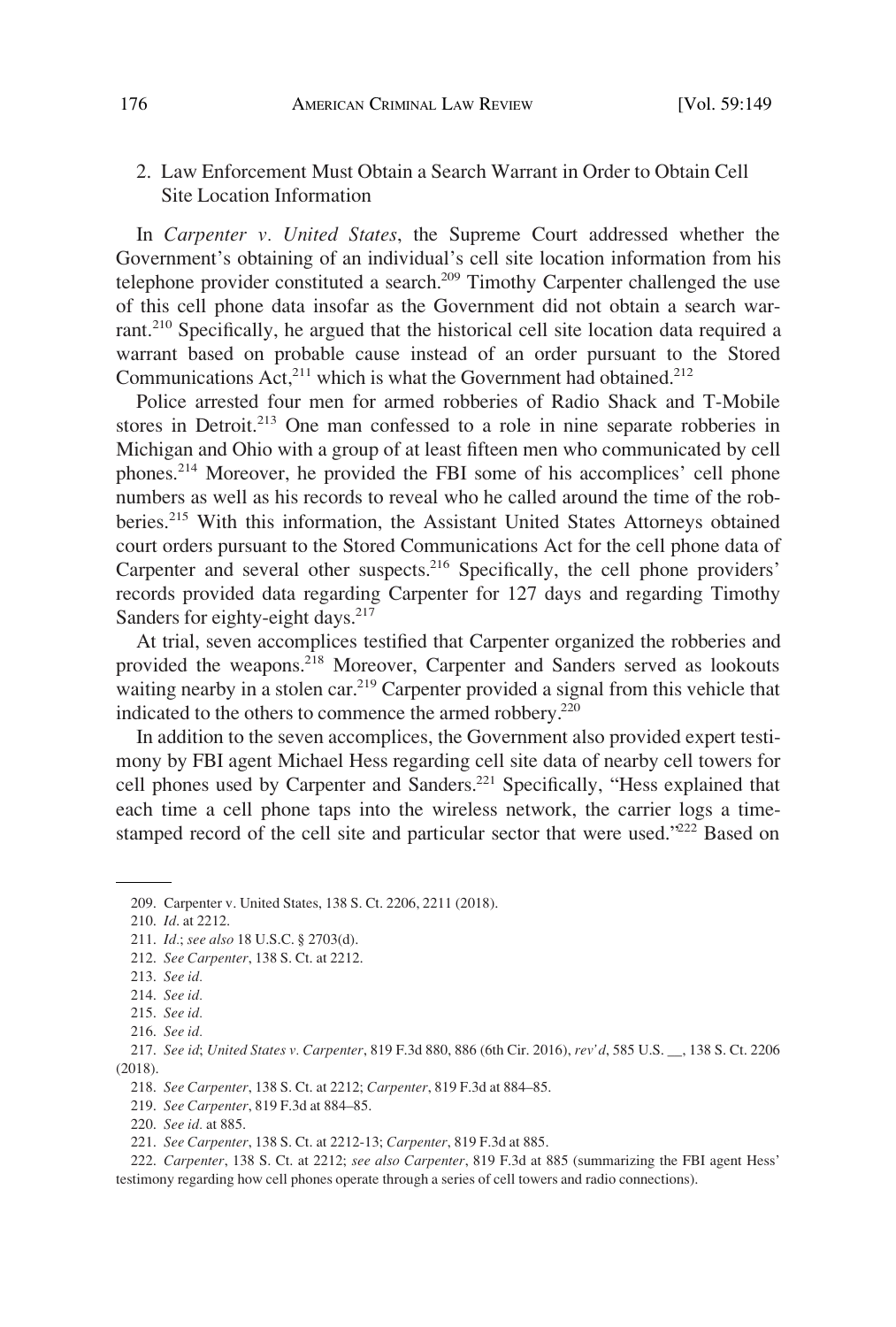this data, "Hess produced maps that placed Carpenter's phone near four of the charged robberies."223 The jury convicted Carpenter on several counts, and he received a 100-year sentence. $224$ 

The Supreme Court granted the petition for a writ of certiorari to address whether the Government's obtaining of the historical cell site location information without a search warrant violated the Fourth Amendment.<sup>225</sup> The Court held that obtaining the cell site location records without a warrant violated the Fourth Amendment ban against unreasonable searches and seizures.<sup>226</sup>

Writing for the majority, Chief Justice Roberts noted that the Fourth Amendment protects both property interests as well as reasonable expectations of privacy.<sup>227</sup> Even though people like Carpenter engage in conduct within the public sphere, they still maintain some Fourth Amendment protection within that sphere.<sup>228</sup> The Court declined to extend the third-party doctrine<sup>229</sup> to Carpenter's cell site location information because the intrusive nature of such data would provide law enforcement officers with a significant invasion of the cell phone user's privacy.230 Indeed, the privacy rights at issue here with historical cell site location records are arguably greater than those presented regarding GPS tracking in *Jones*. 231 Thus, law enforcement needs to obtain a search warrant to review cell site location information absent exigent circumstances.232 Further, review of cell site location information constitutes a search.<sup>233</sup>

228. *See id.* at 2217; *see generally* Antony Barone Kolenc, *"23 and Plea": Limiting Police Use of Genealogy Sites after* Carpenter v. United States, 122 W. VA. L. REV. 53, 54–55, 96 (2019) (arguing that, after *Carpenter*, there may be an enforceable privacy right in information shared with genealogy websites, such as "23 and Me").

229. The Supreme Court developed the third-party doctrine to reduce Fourth Amendment protections when an individual voluntarily shares access to that person's personal information by establishing that there is no longer a reasonable expectation of privacy in that information. *See generally* Brian L. Owsley, *Cell Phone Tracking in the Era of* United States v. Jones *and* Riley v. California, 48 TEX. TECH. L. REV. 207, 217–19 (2015) (discussing *Smith v. Maryland*, 442 U.S. 735 (1979) and *United States v. Miller*, 425 U.S. 435 (1976)).

230. *See Carpenter*, 138 S. Ct. at 2217; *see also id.* at 2209–10 (finding that government access to cell site location information invaded "the whole of [Carpenter's] physical movements" and would provide a detailed chronicle of their physical presence).

231. *See id.* at 2210 ("[I]n fact, historical cell-site records present even greater privacy concerns than the GPS monitoring considered in Jones.").

232. *See id.* at 2221–22.

233. *See id.* at 2222 ("If the third-party doctrine does not apply to the 'modern-day equivalents of an individual's own "papers" or "effects,"' then the clear implication is that the documents should receive full Fourth Amendment protection. We simply think that such protection should extend as well to a detailed log of a person's movements over several years.").

<sup>223.</sup> *Carpenter*, 138 S. Ct. at 2213; *accord Carpenter*, 819 F.3d at 885 ("With the cell-site data provided by Carpenter's and Sanders's wireless carriers, Hess created maps showing that Carpenter's and Sanders' phones were within a half-mile to two miles of the location of each of the robberies around the time the robberies happened.").

<sup>224.</sup> *See Carpenter*, 138 S. Ct. at 2213.

<sup>225.</sup> *See id.* at 2212.

<sup>226.</sup> *See id.* at 2221

<sup>227.</sup> *See id.* at 2213.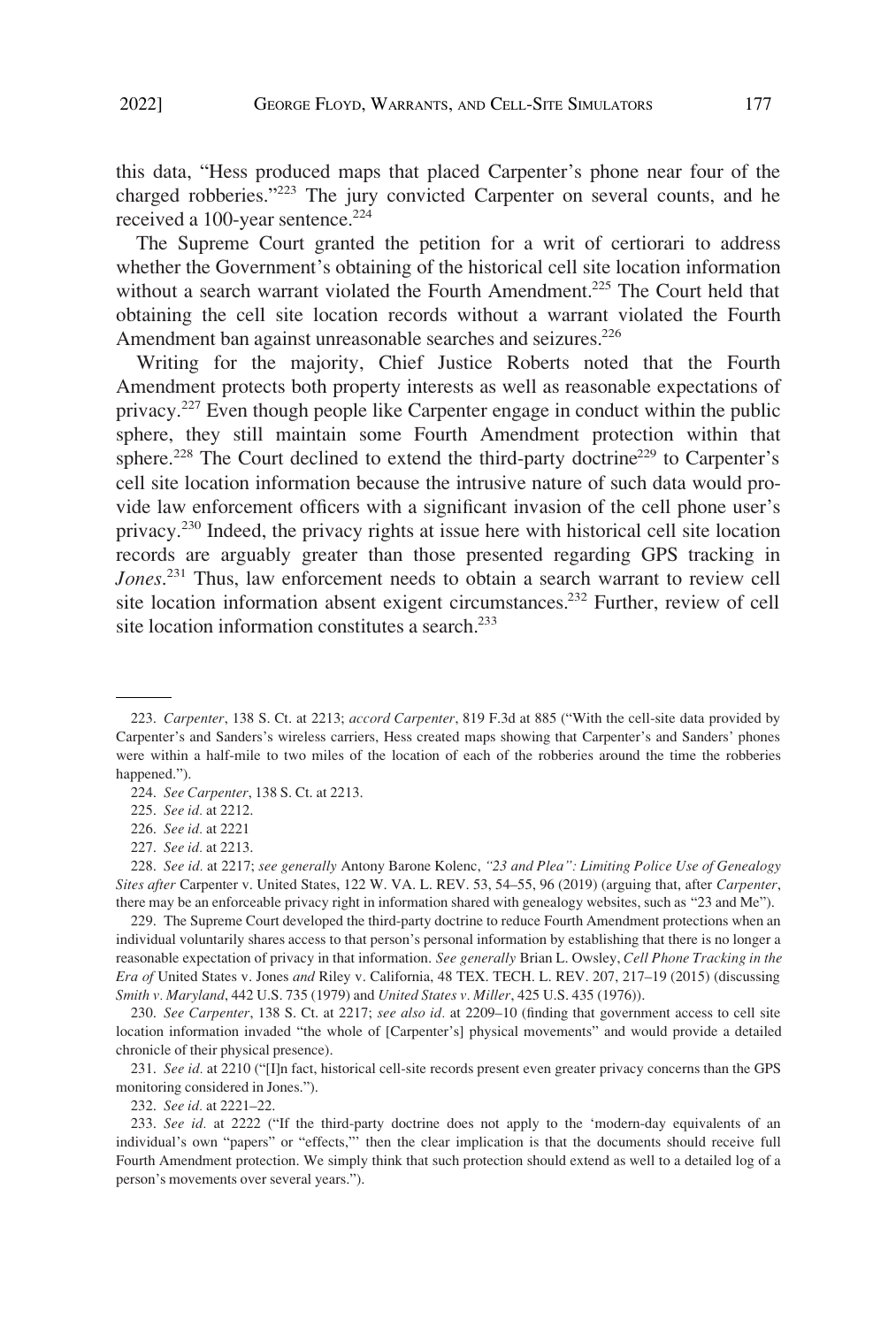# <span id="page-29-0"></span>*B. Some Courts Have Specifically Concluded a Warrant Is Required When the Police Use Cell-Site Simulators*

Only a few courts have addressed issues related to cell-site simulators. In some of those decisions, courts addressed whether the use of this device constituted a search. Several courts concluded that the use of a cell-site simulator is indeed a search for which law enforcement must obtain a search warrant.

A federal district court in New York has determined that a search warrant was necessary before law enforcement could use a cell-site simulator.234 In *United States v. Lambis*, federal agents were involved in a drug investigation during which they obtained a warrant for both pen register data and cell site location information for a targeted cell phone.<sup>235</sup> Based on that information, the agents were able to pinpoint the target cell phone to within a Manhattan city block.<sup>236</sup> In order to more precisely locate this cell phone, a technician deployed a cell simulator, which led the agents to Raymond Lambis' apartment.<sup>237</sup> After they gained consent to enter, the agents located narcotics and drug paraphernalia, which Lambis filed a motion to suppress.<sup>238</sup>

Addressing Lambis' motion to suppress, the trial court first noted that "[a] Fourth Amendment search occurs when the government violates a subjective expectation of privacy that society recognizes as reasonable." 239 Moreover, a warrantless search, like the one in *Lambis*, is generally deemed to be per se unreasonable.<sup>240</sup> Additionally, the court explained that one's home is particularly protected pursuant to the Fourth Amendment.<sup>241</sup>

Although the Federal Government argued that there was no search, the *Lambis*  court explicitly rejected that position, finding that "[t]he use of a cell-site simulator constitutes a Fourth Amendment search within the contemplation of *Kyllo*. Absent a search warrant, the Government may not turn a citizen's cell phone into a tracking device."242 Thus, the Government needed a search warrant to use this device in conjunction with a cell-site simulator to track Lambis' location.<sup>243</sup>

Similarly, a Maryland appellate court ruled that the use of a cell-site simulator was a search that mandated a warrant. In *Andrews v. Baltimore City Police* 

<sup>234.</sup> United States v. Lambis, 197 F. Supp. 3d 606 (S.D.N.Y. 2016).

<sup>235.</sup> *See Lambis*, 197 F. Supp. 3d at 608; *see also* Carrie Leonetti, *A Hailstorm of Uncertainty: The Constitutional Quandary of Cell-Site Simulators*, 85 U. CINN. L. REV. 665, 690 (2017) (explaining DEA obtained a warrant to "place a pen register and acquire real-time CSLI from Lambis's phone").

<sup>236.</sup> *See Lambis*, 197 F. Supp. 3d at 609.

<sup>237.</sup> *See Lambis*, 197 F. Supp. 3d at 609; *see also* Leonetti, *supra* note 235, at 690 (explaining the DEA used a Stingray device to identify Lambis's specific apartment).

<sup>238.</sup> *See Lambis*, 197 F. Supp. 3d at 609; *see also* Leonetti, *supra* note 235, at 690.

<sup>239.</sup> *Lambis*, 197 F. Supp. 3d at 609 (quoting Kyllo v. United States, 533 U.S. 27, 33 (2001)).

<sup>240.</sup> *See id.* at 609 (quoting City of Ontario v. Quon, 560 U.S. 746, 760 (2010)).

<sup>241.</sup> *See id.* at 609 (quoting *Kyllo*, 533 U.S. at 31).

<sup>242.</sup> *Id.* at 611; *see also* Jonathan Manes, *Secrecy & Evasion in Police Surveillance Technology*, 34 BERKLEY TECH. L.J., 503, 519 n.65 (2019).

<sup>243.</sup> *See Lambis*, 197 F. Supp. 3d at 611.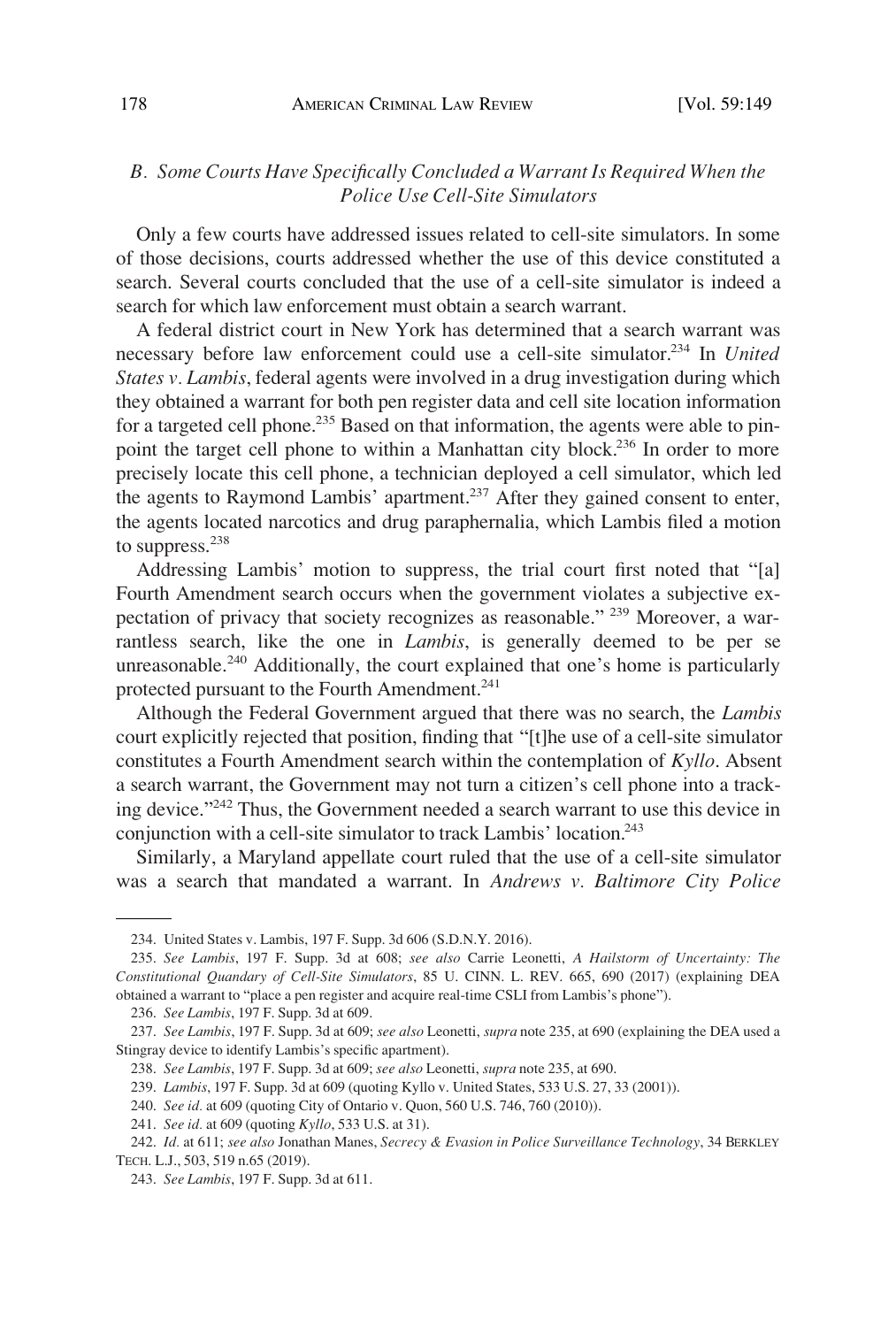*Department*, witnesses identified Kerron Andrews as the shooter during a drug deal that turned sour.<sup>244</sup> Based on the identifications, officers with the Baltimore City Police Department obtained an arrest warrant for Andrews.<sup>245</sup> After the investigating officers could not locate Andrews, they obtained an order for a pen register and a trap-and-trace device on his cell phone in part because he knew about the arrest warrant and was hiding.<sup>246</sup> After receiving information that indicated Andrews' general location, the officers used a Hailstorm, without a warrant, "to pinpoint the location of the cell phone as being inside the residence at 5032 Clifton Avenue."<sup>247</sup>

The police officers went to this residence and "found Andrews seated on the couch in the living room with the cell phone in his pants pocket" after gaining consensual entry inside.<sup>248</sup> More importantly, they found a firearm in the couch cushions after obtaining a search warrant for this residence.<sup>249</sup> Andrews' defense attorney filed a motion to suppress all evidence from this residence based on the police officers' use of the Hailstorm device.<sup>250</sup> The trial court agreed with Andrews, finding that the use of the Hailstorm violated his Fourth Amendment right and thus any evidence in the residence must be suppressed.251 Thus, while the arrest warrant was still valid, the evidence from the residence was the fruit of the poisonous tree.<sup>252</sup>

The prosecution appealed the decision to suppress this evidence pursuant to the Fourth Amendment. The Court of Special Appeals of Maryland also concluded that use of the Hailstorm constituted a search for purposes of the Fourth Amendment based on the trial court's factual record and the *Katz* reasonable expectation of privacy standard.<sup>253</sup> Specifically, it held "that the use of a cell-site simulator, such as a Hailstorm, by the Government, requires a search warrant based on probable cause and describing with particularity the object and manner of the search."254

250. *See Andrews*, 134 A.3d at 330.

251. *See id.* at 333.

<sup>244.</sup> Civil No. CCB-16-2010, 2018 WL 3649602, at \*1 (D. Md. Aug. 1, 2018); *see also* State v. Andrews, 134 A.3d 324, 327 (Md. App. 2016).

<sup>245.</sup> *See Andrews*, 134 A.3d at 327; *see also* Leonetti, *supra* note 235, at 689 (finding that the Baltimore Police Department had a warrant for Andrews' arrest).

<sup>246.</sup> *See Andrews*, 134 A.3d at 327; Andrews v. Balt. City Police Dep't, 2018 WL 3649602 at \*1.

<sup>247.</sup> *Andrews*, 134 A.3d at 329; *see also* Andrews v. Balt. City Police Dep't, 2018 WL 3649602 at \*2; Leonetti, *supra* note 235, at 689.

<sup>248.</sup> *Andrews*, 134 A.3d at 329; Andrews v. Balt. City Police Dep't, 2018 WL 3649602 at \*2; *see also*  Leonetti, *supra* note 235, at 689.

<sup>249.</sup> *See Andrews*, 134 A.3d at 329; *see also* Leonetti, *supra* note 235, at 689.

<sup>252.</sup> *See id.* at 333–34. The Supreme Court fashioned the "fruit of the poisonous tree" doctrine to limit the admissibility of evidence that was directly obtained by an invalid search. *See* Wong Sun v. United States, 371 U.S. 471, 485–88 (1963) (establishing the doctrine by name); *see also* Silverthorne Lumber Co. v. United States, 251 U.S. 385, 391–92 (1920) (holding that evidence improperly obtained shall not be used); Nardone v. United States, 308 U.S. 338, 341 (1939) (same).

<sup>253.</sup> *See id.* at 339–50; *see also* Leonetti, *supra* note 235, at 689–90.

<sup>254.</sup> *Andrews*, 134 A.3d at 350.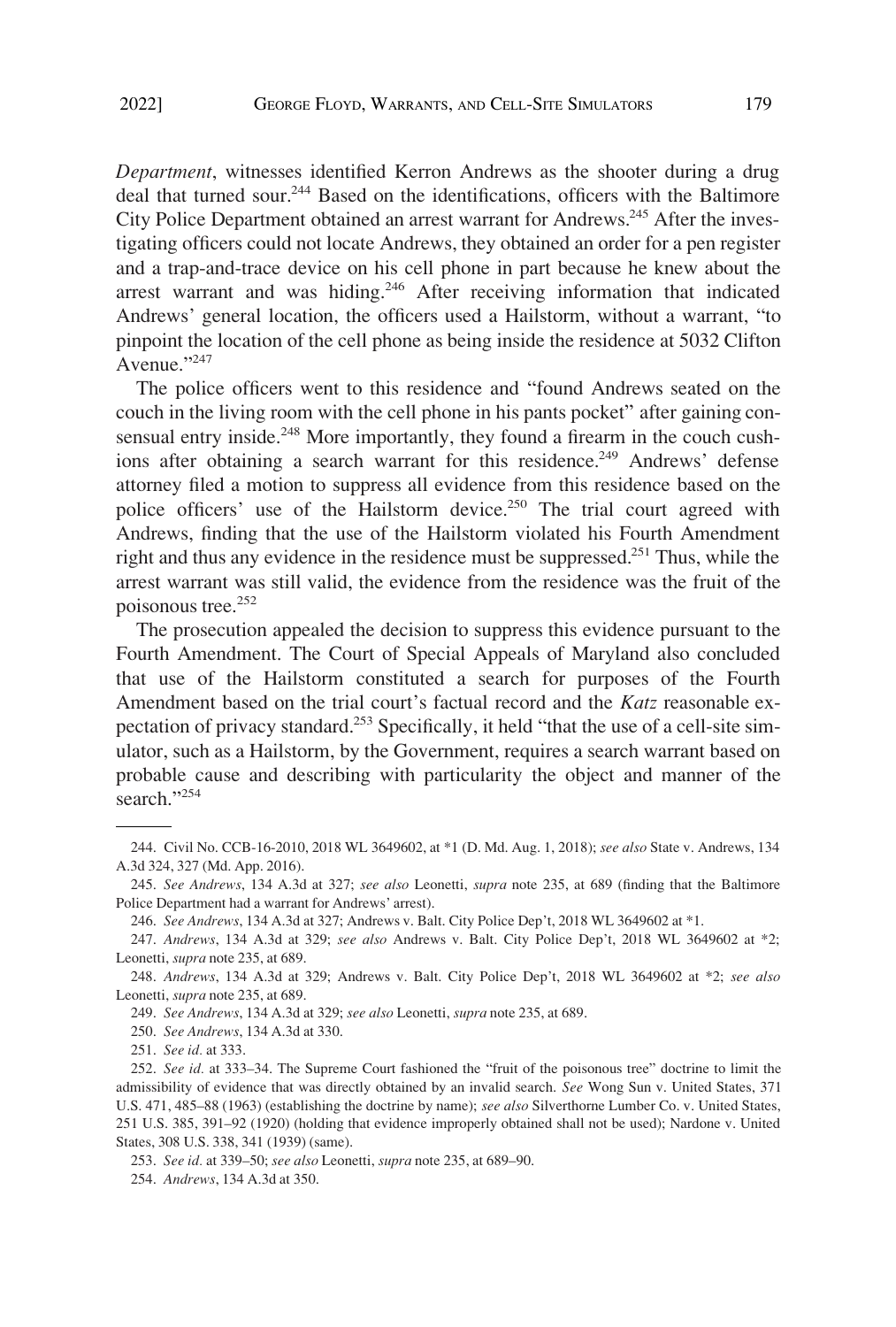In affirming the suppression of the evidence, the appellate court further determined that the Maryland pen register statute did not authorize the police officers to use the Hailstorm.<sup>255</sup> Moreover, the pen register order that the officers obtained did not substitute as a search warrant regarding the Hailstorm's use.256

Next, the District of Columbia appellate court also reached the conclusion that using a cell-site simulator constituted a search pursuant to the Fourth Amendment. Detective Rachel Pulliam of the Metropolitan Police Department in the District of Columbia was investigating two sexual assaults in which the assailant then robbed the victims of their cell phones and money.257 Both victims were escorts who told Detective Pulliam that their attacker had called them on their cell phones.<sup>258</sup> After comparing the cell phone logs from both victims and identifying a common cell number, Detective Pulliam sought assistance from Sergeant Todd Perkins in the Technical Services Unit.259

Initially, Sergeant Perkins sought the targeted cell phone's subscriber information but failed because it was a prepaid cell phone without such information.<sup>260</sup> Moreover, he sought location information from the relevant telecommunication providers, which was updated every fifteen minutes.<sup>261</sup> By reviewing the location data for both the suspect's cell phone and one of the victim's cell phones, Sergeant Perkins determined that the cell phones were near the Minnesota Avenue Metro Station.<sup>262</sup>

With the information about the general vicinity of the cell phones, Sergeant Perkins drove a truck with a cell-site simulator to that station.<sup>263</sup> Based on the data provided by the cell-site simulator, the officers located Jones inside a parked car at the station with his girlfriend.<sup>264</sup> They arrested Jones, recovering evidence including a weapon and the victims' cell phones.<sup>265</sup>

At a suppression hearing, Sergeant Perkins testified about how cell-site simulators work.266 Jones called an expert from the telecommunications industry about cell phone networks and systems, who testified that an active cell-site simulator allows an officer to obtain a cell phone's unique identifiers, such as the IMSI number, as well as the locational direction of the targeted cell phone and how far it is

<sup>255.</sup> *See id.* at 355.

<sup>256.</sup> *See id.* at 360–61.

<sup>257.</sup> *See* Jones v. United States, 168 A.3d 703, 707–08 (D.C. 2017); *see also* Harvey Gee, *Almost Gone: The Vanishing Fourth Amendment's Allowance of Stingray Surveillance in a Post-*Carpenter *Age*, 28 BERKLEY TECH. L.J. S. CAL REV. L. & SOC. JUST. 409, 440 (2019).

<sup>258.</sup> *See Jones*, 168 A.3d at 707.

<sup>259.</sup> *See id.* at 708.

<sup>260.</sup> *See id.* 

<sup>261.</sup> *See id.* 

<sup>262.</sup> *See id.* 

<sup>263.</sup> *See id.*; *see also* Gee, *supra* note 257, at 440.

<sup>264.</sup> *See Jones*, 168 A.3d at 709.

<sup>265.</sup> *See id.* 

<sup>266.</sup> *See id.*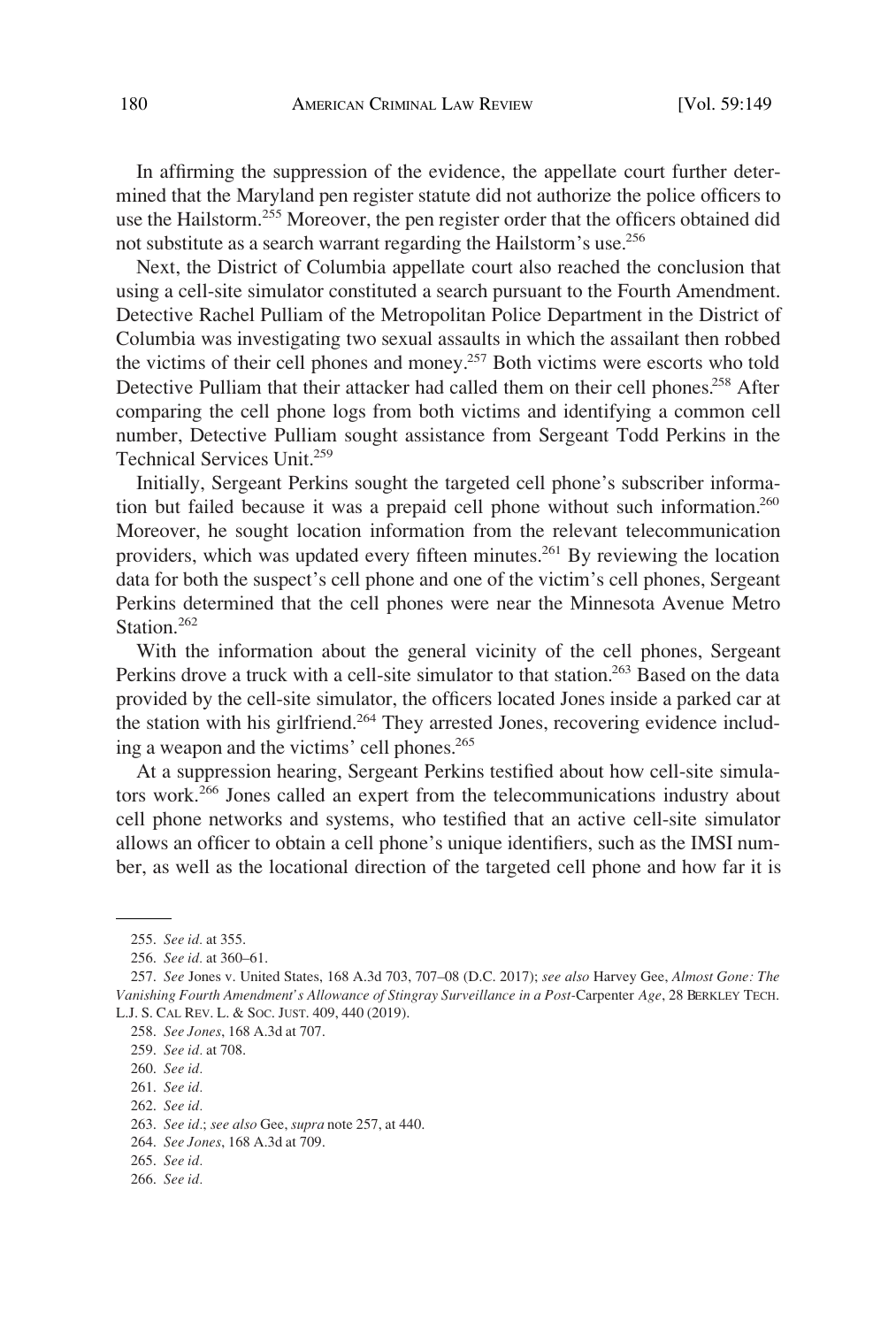from a cell-site simulator.<sup>267</sup> The trial court found that there were no exigent circumstances justifying the cell-site simulator's use as the police officers had time to obtain a warrant.<sup>268</sup> However, the court determined that the inevitable discovery doctrine applied because the officers would have located Jones through the cellsite simulator's location of the victim's cell phone.<sup>269</sup>

On appeal, the District of Columbia Court of Appeals determined "that the use of a cell-site simulator to locate Mr. Jones's phone invaded a reasonable expectation of privacy and was thus a search."270 Next, the appellate court addressed whether the inevitable discovery doctrine applied.<sup>271</sup> It concluded that the evidence that Sergeant Perkins switched to tracking the victim's cell phone with the cell-site simulator might establish that the police officers *could* have apprehended Jones and the incriminating evidence separate and apart from the invalid search.<sup>272</sup> However, that possibility does not establish that they would have done so such that the discovery was inevitable which is the appropriate legal standard.<sup>273</sup> Thus, the court found the incriminating evidence inadmissible based on the inevitable discovery doctrine.<sup>274</sup>

The appellate court also addressed whether the incriminating evidence was admissible pursuant to the good-faith exception to the exclusionary rule.<sup>275</sup> Not only were these police officers acting without a warrant, but there was no statute or judicial decision justifying their search based on "a secret technology that they had shielded from judicial oversight and public scrutiny."<sup>276</sup> Thus, the good-faith exception did not apply to the incriminating evidence obtained during Jones's arrest.277

Finally, the appellate court determined that the incriminating statements that Jones made after the police officers located him constituted the fruit of the poisonous tree.<sup>278</sup> Additionally, evidence obtained from the purse of the girlfriend who was in the car was also fruit of the poisonous tree.<sup>279</sup> Thus, the court excluded all

<sup>267.</sup> *See id.* at 709–10.

<sup>268.</sup> *See id.* at 710–11.

<sup>269.</sup> *See id.* at 711.

<sup>270.</sup> *See id.* at 713; *see also* United States v. Powell, No. 2:18-cv-13107, 2020 WL 3868500, at \*4 (E.D. Mich. July 9, 2020) (citing *Jones*, 168 A.3d at 711–13) ("The use of a cell site simulator to track or locate a person likely constitutes a 'search' and requires a warrant."), *appeal filed*, No. 20-1894 (6th Cir. Sept. 17, 2020); Manes, *supra* note 242, at 518 n.63.

<sup>271.</sup> *See Jones*, 168 A.3d at 717–19. In *Nix v. Williams*, 467 U.S. 431 (1984), the Supreme Court established the inevitable discovery doctrine by which evidence may be admissible when that evidence is discovered during a warrantless or otherwise improper search if the evidence would have been obtained by some other manner of investigation that is untainted from the original invalid search.

<sup>272.</sup> *See Jones*, 168 A.3d at 718.

<sup>273.</sup> *See id.* 

<sup>274.</sup> *See id*. at 718–19.

<sup>275.</sup> *See id.* at 719–20.

<sup>276.</sup> *See id.* at 720.

<sup>277.</sup> *See id.* 

<sup>278.</sup> *See id.* at 722.

<sup>279.</sup> *See id.* at 722–23.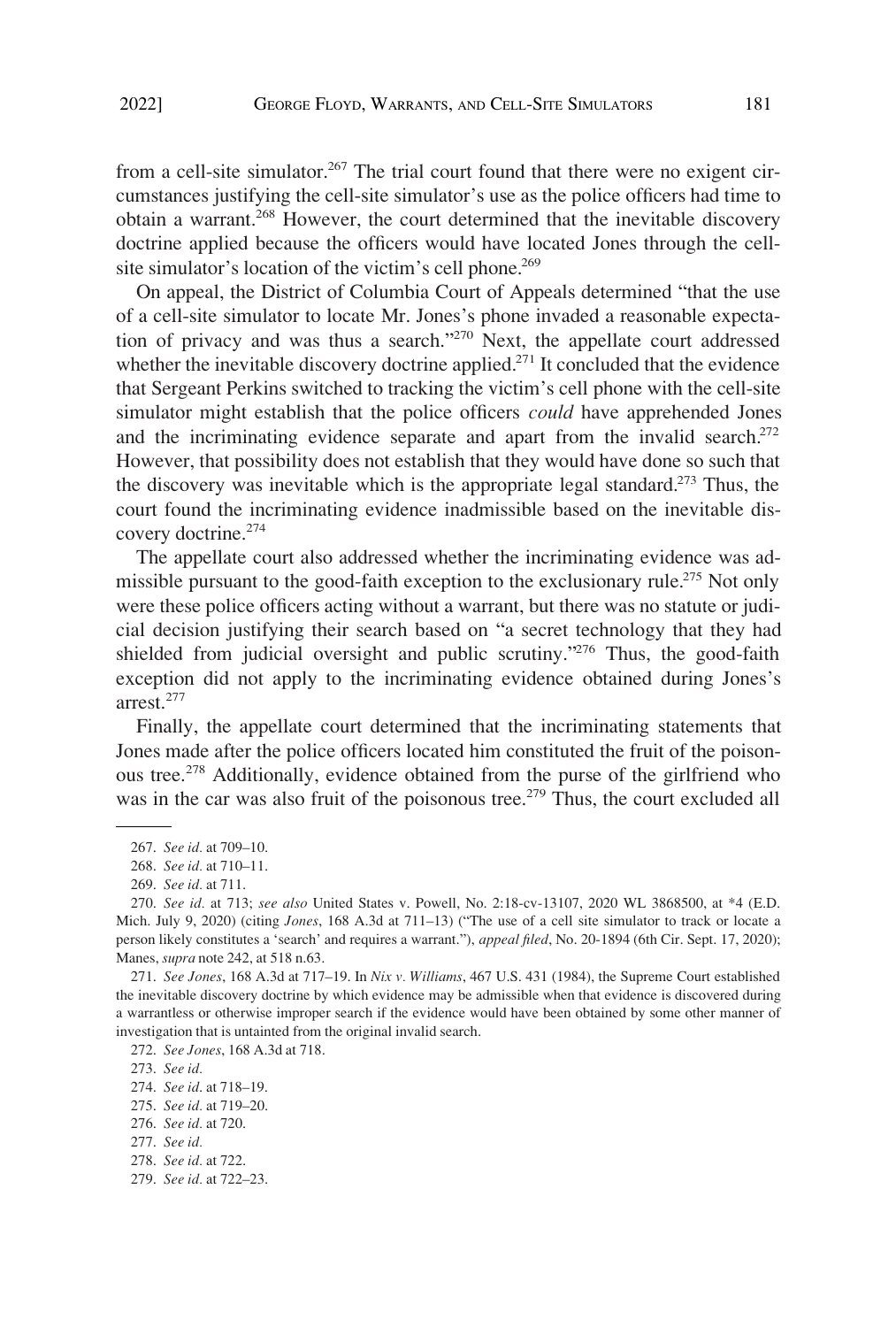of this incriminating evidence because law enforcement failed to obtain a search warrant prior to their use of a cell-site simulator, and none of the exceptions to the exclusionary rule applied.<sup>280</sup>

Finally, a California federal district court determined that using a cell-site simulator constituted a search pursuant to the Fourth Amendment. In *United States v. Ellis*, 281 during the course of an investigation into a shooting of a police officer, the Oakland Police Department and the FBI used cell-site simulators to track and locate Purvis Ellis's cell phone.<sup>282</sup> They located him in his apartment complex building the morning after the shooting.<sup>283</sup> Neither the FBI nor the Oakland Police Department sought a search warrant authorizing the cell-site simulator use but instead only obtained an order from a state court judge authorizing a pen register and a trap-and-trace device.<sup>284</sup>

In discussing whether there was a search based on the use of the cell-site simulator, the *Ellis* court explained that there are two approaches to establishing a search. First, there is the traditional property-centric trespass approach revitalized by the Supreme Court in *Jones*.<sup>285</sup> Second, a search can be established under the "reasonable expectation of privacy" test enunciated in *Katz*. 286

Ellis argued that he suffered a Fourth Amendment violation when the cell-site simulators' signals penetrated the walls of his home.<sup>287</sup> Because the record before the trial court was insufficient as to whether Ellis was actually in his home when law enforcement officers deployed the cell-site simulator, the trial court did not make any determination of this claim.<sup>288</sup>

Next, the *Ellis* court addressed the "reasonable expectation of privacy" test, finding that Ellis established "that the use of the Stingray devices amounted to a search in violation of a reasonable expectation of privacy in the real-time location of his cell phone."289 Moreover, it held that using the cell-site simulator constituted a search within the meaning of the Fourth Amendment that necessitated a warrant absent any exceptions.<sup>290</sup> Additionally, the order authorizing the use of a pen register and trap-and-trace device was inadequate to meet the constitutional standard for the use of the cell-site simulators.<sup>291</sup> Unfortunately for Ellis, the court determined that exigent circumstances existed for a warrantless search,<sup>292</sup> that the

288. *See id.* at 1141.

<sup>280.</sup> *See id.* at 722–26.

<sup>281. 270</sup> F. Supp. 3d 1134 (N.D. Cal. 2017).

<sup>282.</sup> *See id.* at 1139.

<sup>283.</sup> *See id.* at 1141.

<sup>284.</sup> *See id.* at 1147.

<sup>285.</sup> *See id.* at 1139 (discussing United States v. Jones, 565 U.S. 400, 404–05 (2012)).

<sup>286.</sup> *See id.* at 1139–40 (discussing Justice Harlan's concurrence in Katz v. United States, 389 U.S. 347, 361 (1967)).

<sup>287.</sup> *See id.* at 1140.

<sup>289.</sup> *Id.* at 1141–42.

<sup>290.</sup> *See id.* at 1145–46.

<sup>291.</sup> *See id.* at 1148–49.

<sup>292.</sup> *See id.* at 1149–53.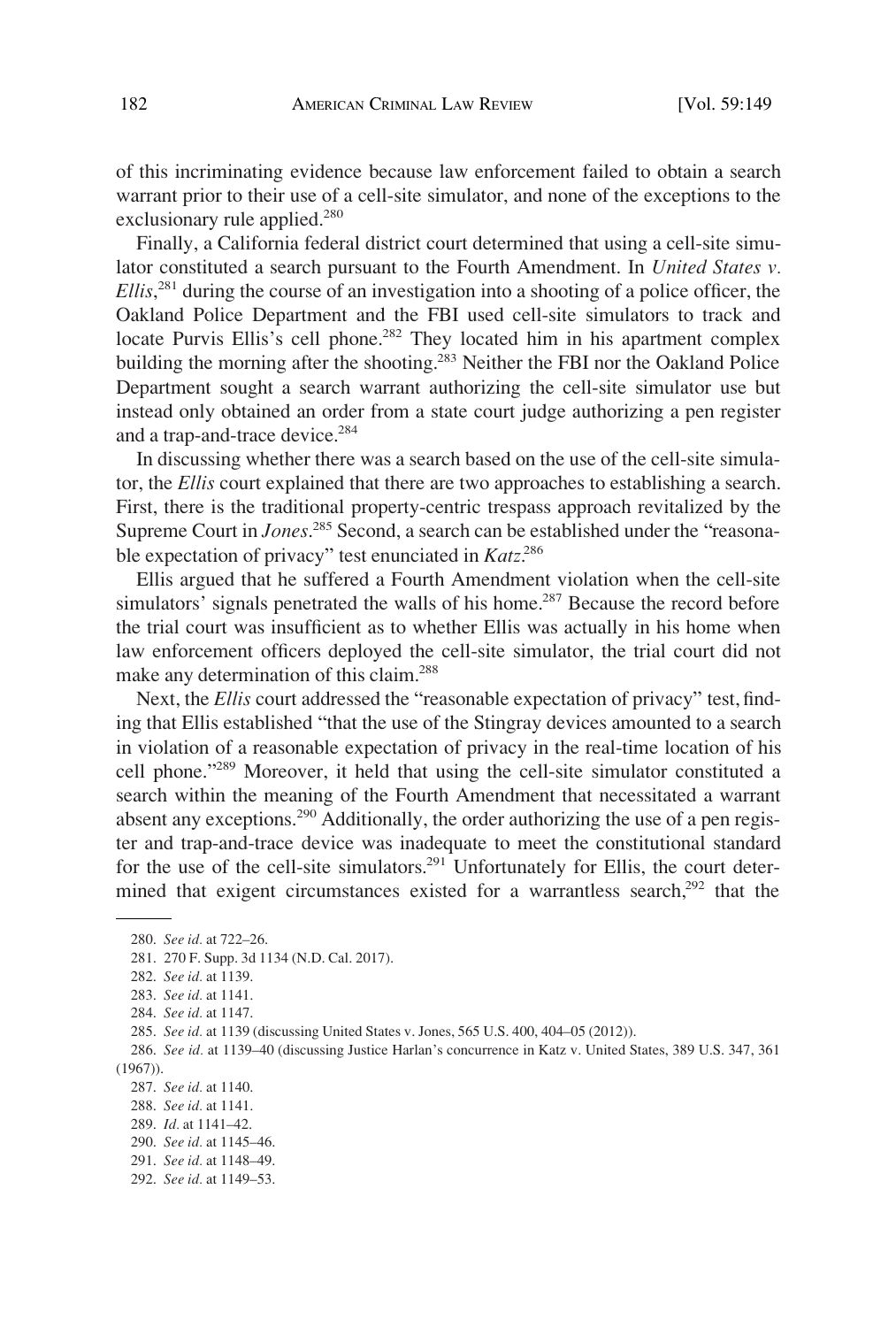<span id="page-34-0"></span>Fourth Amendment's good-faith exception applied,<sup>293</sup> and that the inevitable-discovery doctrine precluded suppression.294

# *C. Some Courts Analyze Cell-Site Simulator Decisions Based on the Assumption that a Search Warrant is Necessary*

In two decisions issued by the Florida District Court of Appeals, the court did not directly address whether using a cell-site simulator constitutes a search.<sup>295</sup> Instead, the court implicitly established that there is a search because law enforcement had to obtain a warrant based upon probable cause before using a cell-site simulator.<sup>296</sup>

In *State v. Sylvestre*, 297 police officers investigated an armed robbery and a murder at a Boca Raton restaurant.<sup>298</sup> During the course of this investigation, they obtained a court order authorizing them to obtain cell site location information for a cell phone associated with Quinton Sylvestre.<sup>299</sup> Specifically, the order mandated that the telecommunications provider "disclose 'all cell-site activations and sectors for all incoming and outgoing calls/communications ... call detail location records, 'angle from the tower' data, including [those] contemporaneous (realtime) with these communications, and historical calls/communications detail records.'"300 Moreover, the trial court also issued an order authorizing pen register and trap-and-trace device.<sup>301</sup> After the officers used the cell-site simulator to pinpoint Sylvestre's location, they then obtained a search warrant for his home.<sup>302</sup>

Sylvestre filed a motion to suppress all evidence obtained from his home, arguing that law enforcement officers exceeded the scope of the warrant for the cell site location information, when they used the cell-site simulator.<sup>303</sup> At the hearing, a sergeant with the Broward County Sheriff's Department testified that the order did not provide for any GPS locations, but instead only tower data.304 Because they could only locate Sylvestre's cell phone within a general vicinity of about several square blocks, they used a cell-site simulator.<sup>305</sup> Sylvestre's expert also testified "'that, at best, the CSLI order could provide general location information, which would only be accurate for several square blocks of a particular area."<sup>306</sup>

- 300. *Id.* at 988.
- 301. *See id.*
- 302. *See id.*
- 303. *See id.*
- 304. *See id.*
- 305. *See id.*
- 306. *Id.*

<sup>293.</sup> *See id.* at 1153–57.

<sup>294.</sup> *See id.* at 1157–58.

<sup>295.</sup> State v. Sylvestre, 254 So. 3d 986 (Fla. Dist. Ct. App. 2018); State v. Martin, 287 So. 3d 645 (Fla. Dist. Ct. App. 2019) (per curiam).

<sup>296.</sup> *Sylvestre*, 245 So. 3d at 991–92; *Martin*, 287 So. 3d at 648–49.

<sup>297. 254</sup> So. 3d 986.

<sup>298.</sup> *See id.* at 987.

<sup>299.</sup> *See id.* at 987.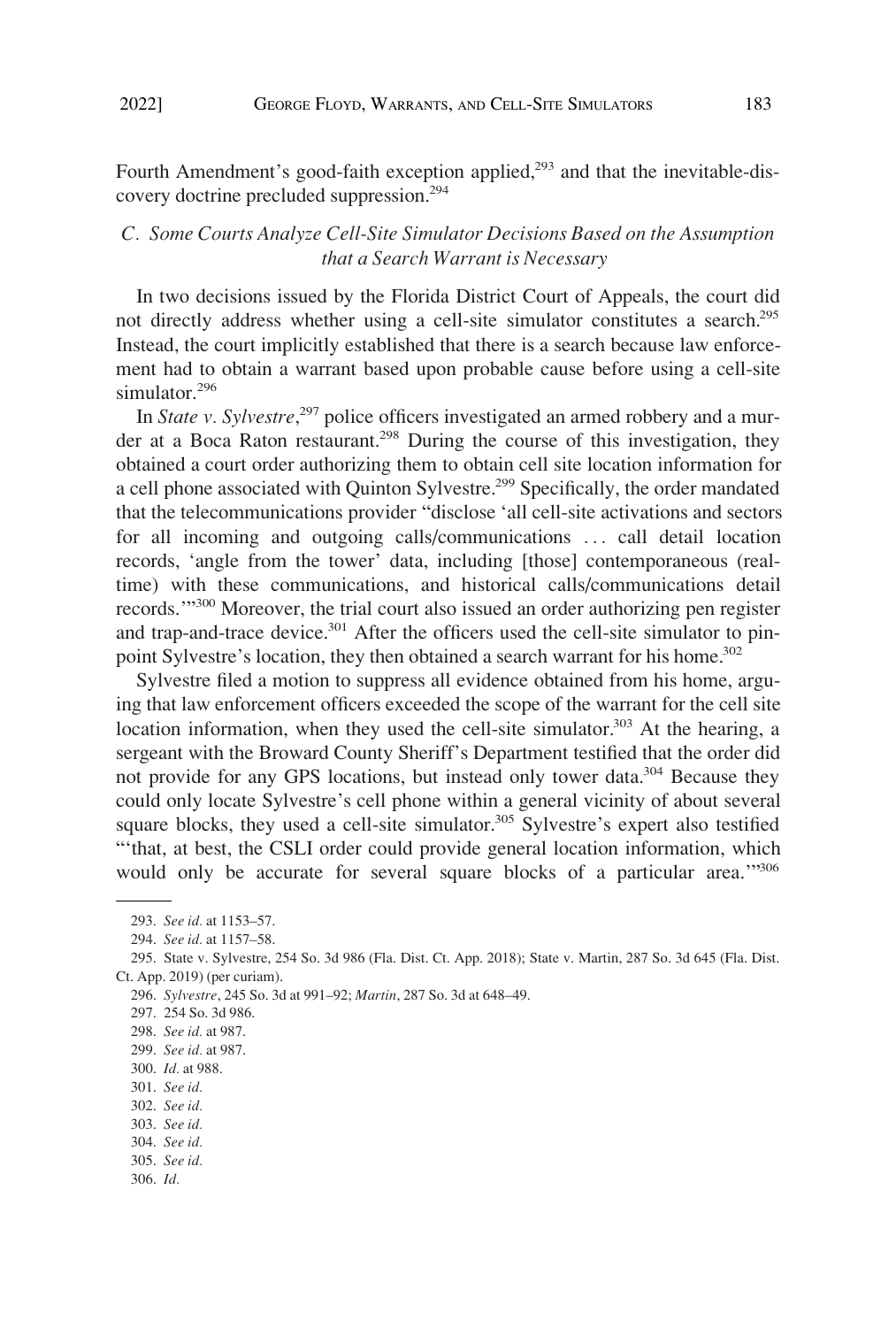Moreover, the expert emphasized that "[o]nly a cell-site simulator could provide the State the exact location of the Defendant's cell phone."<sup>307</sup> The trial court suppressed the evidence from Sylvestre's home because "of the warrantless use of the cell-site simulator."<sup>308</sup>

On appeal, the prosecution argued that the trial court erred "because (1) the CLSI Order permitted the use of a cell-site simulator, and (2) the State did not have to disclose its intention to use a cell-site simulator."309 Analyzing a number of recent Supreme Court decisions regarding cell phones, the court determined that, based on *Riley* and *Carpenter*, law enforcement cannot use technological devices to search for a cell phone in an individual's possession absent a search warrant.<sup>310</sup> The appellate court did not fully address whether using a cell-site simulator constituted a search. However, the court implicitly reached that conclusion because it held that before using such a device the government must obtain a warrant based on probable cause.<sup>311</sup>

In *State v. Martin*<sup>312</sup>, the same Florida state appellate court considered a similar appeal in which the trial court granted a motion to suppress when law enforcement used a cell-site simulator without a warrant.<sup>313</sup> Martin's mother was found dead in the apartment that he shared with her, leading to a murder charge against  $\lim^{314}$ Police officers used a cell-site simulator to track Martin and found him in the victim's car with incriminating evidence.<sup>315</sup> The trial court granted Martin's motion to suppress this evidence based on the Fourth Amendment.<sup>316</sup>

On appeal, the prosecution argued that the trial court erred in finding that Martin had standing to challenge the search using the cell-site simulator.<sup>317</sup> The appellate court rejected this argument finding that Martin indeed had standing.<sup>318</sup> As in *Sylvestre*, the court did not directly address the question of whether the cell-site simulator usage constitutes a Fourth Amendment search, but instead, it was implicit within the court's overall reasoning.

312. 287 So. 3d 645 (Fla. Dist. Ct. App. 2019) (per curiam).

313. *See id.* at 646.

314. *See id.* 

315. *See id.* 

316. *See id.* 

318. *See id.* 

<sup>307.</sup> *Id.* 

<sup>308.</sup> *Id.* 

<sup>309.</sup> *Id.* at 989.

<sup>310.</sup> *See id.* at 991–92 (discussing Riley v. California, 573 U.S. 373 (2014), and Carpenter v. United States, 585 U.S. \_\_, 138 S. Ct. 2206 (2018)).

<sup>311.</sup> *See id.*; *see also In Re* United States for an Ord. Relating to Telephones Used by Suppressed, No. 15 M 0021, 2015 WL 6871289, at \*3 (N.D. Ill. Nov. 9, 2015) (unpublished) (acknowledging implicitly the necessity of a search as "there is no dispute that a warrant meeting the probable cause standard is necessary to use a cell-site simulator" to locate a pre-paid cell phone used in a drug trafficking enterprise).

<sup>317.</sup> *See id.* at 647.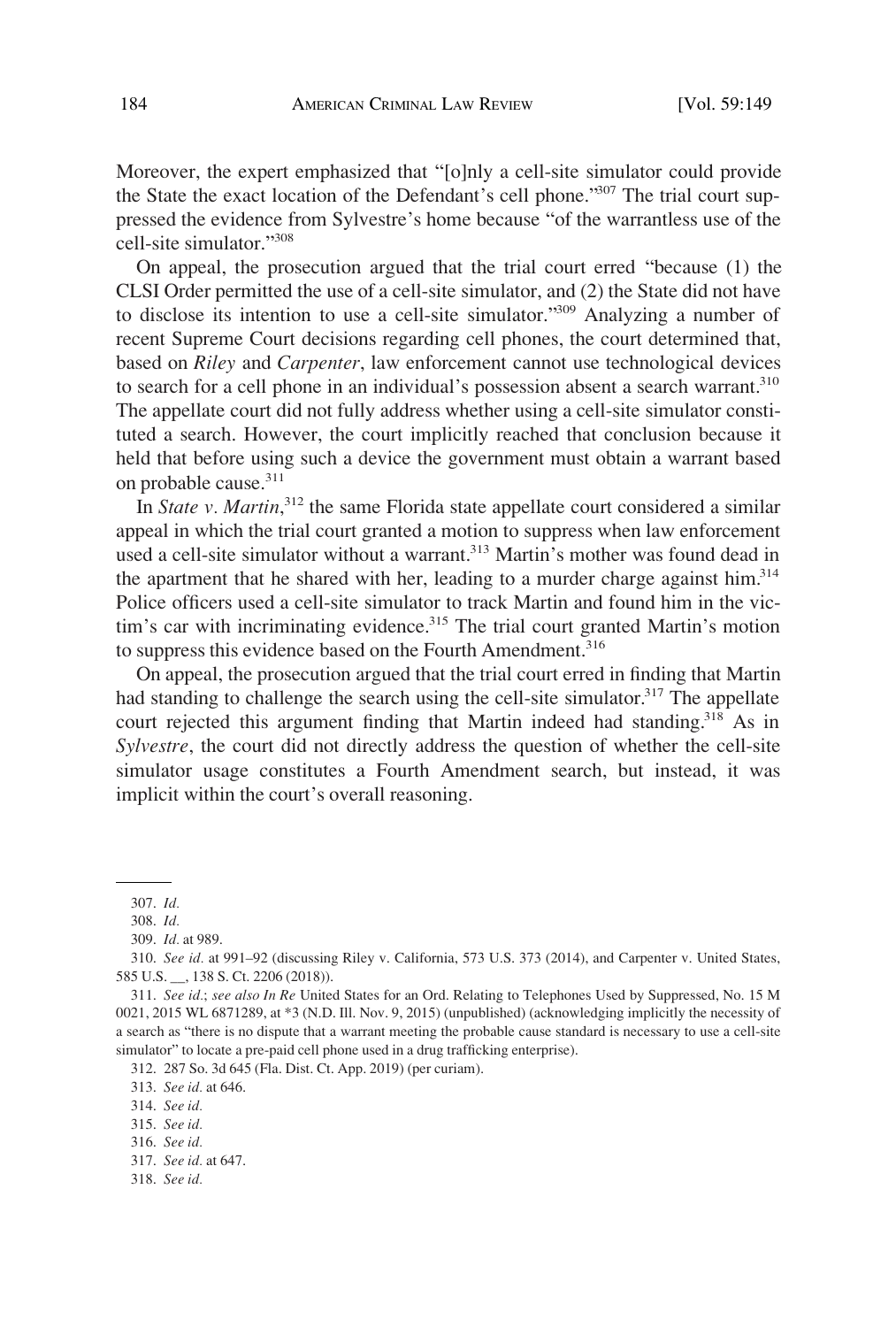<span id="page-36-0"></span>In *United States v. Artis*, 319 the Ninth Circuit reviewed a decision by the United States District Court for the Northern District of California which had assumed that the Government needed to obtain a warrant.<sup>320</sup> The FBI began investigating Donnell Artis and Chanta Hopkins for identity theft and credit card fraud.<sup>321</sup> Both suspects were fugitives based on outstanding state arrest warrants.<sup>322</sup> An FBI agent filed an application seeking authorization to use a cell-site simulator to track the location of Hopkins's cell phone, asserting that Hopkins was a fugitive.<sup>323</sup> A state court judge issued a search warrant authorizing the use of a cell-site simulator by county law enforcement officers along with United States Marshals.<sup>324</sup> Based in part on the use of the cell-site simulator, agents apprehended Hopkins outside his San Francisco apartment and arrested him.<sup>325</sup>

The defendants filed motions to suppress the evidence obtained based in part on the use of the cell-site simulator.<sup>326</sup> After an evidentiary hearing, the trial court granted both motions to suppress, finding that neither warrant approving the use of a cell-site simulator was supported by probable cause.<sup>327</sup>

On appeal, the United States Court of Appeal for the Ninth Circuit indicated that it would "assume (as the government has) that use of a cell-site simulator to track the location of Hopkins's cell phone . . . required a warrant."328 The court noted that as the searches were conducted pursuant to warrants. Hopkins had to establish that his warrant was invalid pursuant to the Fourth Amendment, or, if valid, then "executed in a manner that rendered the search<sup>[]</sup> unreasonable."<sup>329</sup> The Ninth Circuit determined that there was probable cause to support the search warrant authorizing the use of a cell-site simulator to locate Hopkins's cell phone because the agent demonstrated that Hopkins was a fugitive from justice.<sup>330</sup>

# *D. In Some Prosecutions, the Government Has Conceded That a Search Warrant Was Necessary to Use a Cell-Site Simulator*

Some courts have addressed law enforcement's use of a cell-site simulator without a warrant in a context in which the prosecution conceded that this usage constituted a search.

324. *See id.* 

<sup>319. 919</sup> F.3d 1123 (9th Cir. 2019).

<sup>320.</sup> *See generally* United States v. Artis, 315 F. Supp. 3d 1142 (N.D. Cal. 2018) (acknowledging implicitly the necessity of obtaining a warrant).

<sup>321.</sup> *See Artis*, F.3d at 1126.

<sup>322.</sup> *See id.* 

<sup>323.</sup> *See id.* at 1127.

<sup>325.</sup> *See id.* at 1128.

<sup>326.</sup> *See id.* 

<sup>327.</sup> *See id.*; United States v. Artis, 315 F. Supp. 3d 1142, 1145 (N.D. Cal. 2018).

<sup>328.</sup> *Artis*, 919 F.3d at 1128.

<sup>329.</sup> *See id.* 

<sup>330.</sup> *See id.* at 1134–35.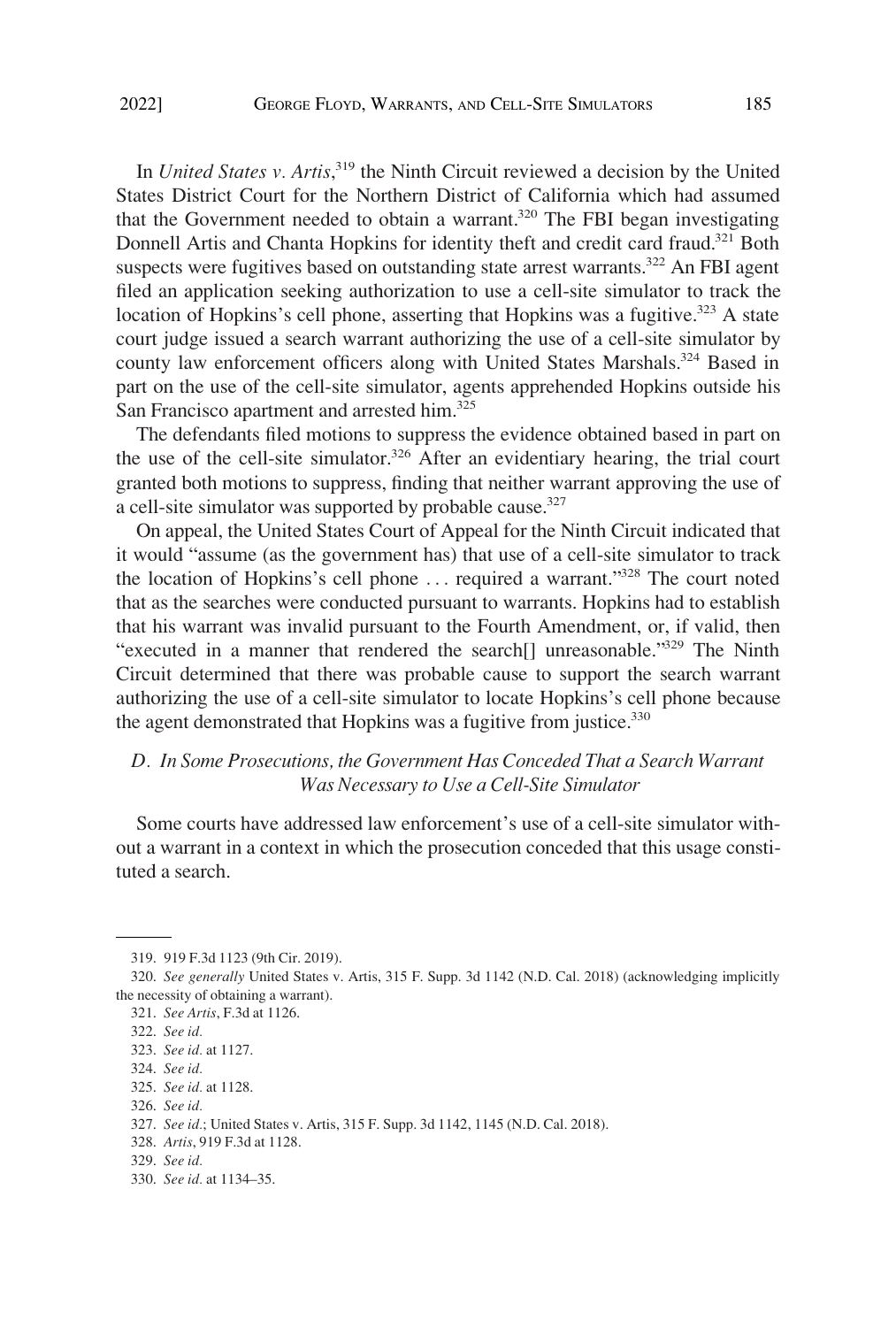There was a valid arrest warrant for Damian Patrick based on parole violations regarding his state court conviction.331 Officers with the Milwaukee Police Department also obtained another warrant authorizing them to locate Patrick based on his cell phone data.332 Using a cell-site simulator, police officers located and arrested Patrick in his car on a public street.<sup>333</sup> Because Patrick possessed a firearm at the time of his arrest, the federal government indicted him for being a felon in possession of a firearm, pursuant to 18 U.S.C.  $\S 922(g)(1).^{334}$ 

Patrick filed a motion to suppress evidence of the firearm. A federal magistrate judge issued a report and recommendation that the motion be denied, and the district court adopted it.335 On appeal to the United States Court of Appeals for the Seventh Circuit, the court noted that the question of whether the use of the cell-site simulator constituted a search for purposes of the Fourth Amendment was an open one.336 This appellate court did not address the issue because "[t]he United States . . . conceded for the purpose of this litigation that use of a cell-site simulator is a search . . . . . . . 337

The dissent chastised the Government for "appear[ing] to have purposefully concealed the Stingray's use from the issuing magistrate, the district court, defense counsel, and even this court. It ultimately admitted its use of the device only in response to an *amicus curiae* brief filed during this appeal."338 Ultimately, the Seventh Circuit held that the exclusionary rule did not mandate that evidence obtained in this case based on the use of a cell-site simulator be excluded.<sup>339</sup>

Similarly, in an appeal to Maryland's highest court, the prosecution conceded that the use of the cell-site simulator constituted a search. 340 In *State v. Copes*, Baltimore detectives were investigating the murder of a homeless woman, including a lead that the cell phone she had was missing.<sup>341</sup> They sought to locate two

336. *See Patrick*, 842 F.3d at 543; *see also* Manes, *supra* note 243, at 519 n.66.

341. *See id.* at 421.

<sup>331.</sup> *See* United States v. Patrick, 842 F.3d 540, 542 (7th Cir. 2016).

<sup>332.</sup> *See id.* at 542.

<sup>333.</sup> *See id.* at 541, 542.

<sup>334.</sup> *See id.* at 541.

<sup>335.</sup> *See id.* at 541; *see also* United States v. Patrick, No. 13-CR-234, 2015 WL 106158 at \*1 (E.D. Wis. Jan. 7, 2015) (unpublished) (adopting magistrate judge's report and recommendation).

<sup>337.</sup> *Patrick*, 842 F.3d at 544; *see also* State v. Tate, 849 N.W.3d 798, 801 (Wis. 2014) (Supreme Court of Wisconsin assumed without deciding that law enforcement's use of a cell-site simulator to locate the suspect in his mother's home constituted a search for purposes of the Fourth Amendment.); United States v. Rigmaiden, 844 F. Supp. 2d 982, 995–96 (D. Ariz. 2012) (Federal prosecutor indicated that "for purposes of Defendant's motion to suppress, . . . the Court may assume that the aircard tracking operation was a Fourth Amendment search and seizure.").

<sup>338.</sup> *Patrick*, 842 F.3d at 546 (Wood, J., dissenting); *see also* Manes, *supra* note 242, at 512 n.29.

<sup>339.</sup> *See Patrick*, 842 F.3d at 545. In a dissenting opinion, Chief Judge Diana Wood argued that the record was inadequate to address whether the use of the Stingray "was sufficiently outside the scope of the warrant to merit blanket suppression," especially in light of the government's attempts to prevent information about the device from reaching the public, including the agreement "to dismiss cases rather than disclose use of Stingray." *Id.* at 546 (Wood, J., dissenting).

<sup>340.</sup> *See* State v. Copes, 165 A.3d 418, 431 (Md. 2017).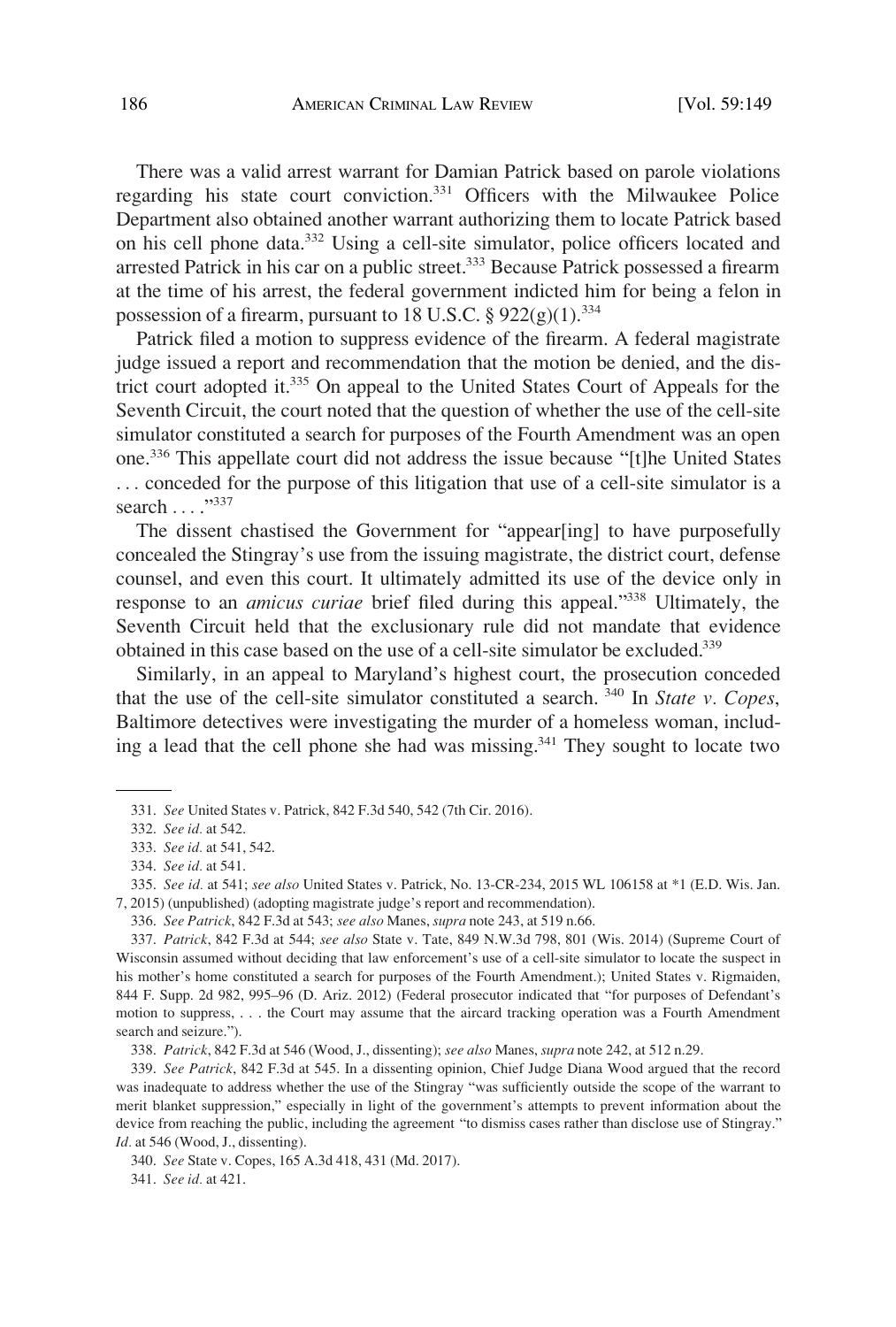cell phones associated with the victim in hopes that it would further the murder investigation.<sup>342</sup>

These detectives then obtained a court order authorizing the use of a cell-site simulator pursuant to the established Baltimore City Police Department procedure of applying to use a pen register and trap-and-trace device.<sup>343</sup> In the pen register application, the detective asserted there was probable cause to believe that the missing cell phones would have been taken by potential suspects and subsequently used by the potential suspects while service is still connected.<sup>344</sup> Significantly, the trial court authorized the investigators "to 'employ . . . [a] Cellular Tracking Device [and] initiate a signal to determine the location of the subject's mobile device on the service provider's network or with such other reference points as may be reasonably available, Global Position System Tracing and Tracking, Mobile Locator tools, R.T.T. (Real Time Tracking Tool).'"<sup>345</sup>

Based on cell site location information, the detectives determined that the missing cell phone was in a specific Baltimore neighborhood.<sup>346</sup> After deploying the cell-site simulators in that neighborhood, the devices indicated that the victim's cell phone was in an apartment building across the street from where her body was found.<sup>347</sup> The detective knocked on the apartment door of Robert Copes, who was recognizable from video surveillance photos in part because of his distinctive blue and yellow coat.<sup>348</sup> The investigators then obtained a search warrant for his apartment which led to additional incriminating information against Copes.<sup>349</sup>

After the grand jury indicted Copes, he filed a motion to suppress all the evidence obtained from his apartment and his statements to the police.<sup>350</sup> The trial court granted the motion to suppress based largely on the recent appellate court decision in *Andrews*, 351 notwithstanding its determination that the investigators acted in good faith.352 The prosecution appealed this decision, but the appellate court affirmed based on *Andrews*, finding in part that the officers did not act in good faith because they failed to adequately describe the device they were seeking to use pursuant to the pen register application.<sup>353</sup>

The *Copes* court first noted that the issues before it first concerned whether the use of the cell-site simulator constituted a search pursuant to the Fourth

348. *See id.* 

350. *See id.* at 429.

<sup>342.</sup> *See id.* at 426.

<sup>343.</sup> *See id.* at 423.

<sup>344.</sup> *See id.* at 426.

<sup>345.</sup> *Id.* at 427.

<sup>346.</sup> *See id.* 

<sup>347.</sup> *See id.* at 428.

<sup>349.</sup> *See id.* at 428–29.

<sup>351.</sup> *See id.* at 430.

<sup>352.</sup> *See Copes*, 165 A.3d at 430.

<sup>353.</sup> *See id.* at 430–31.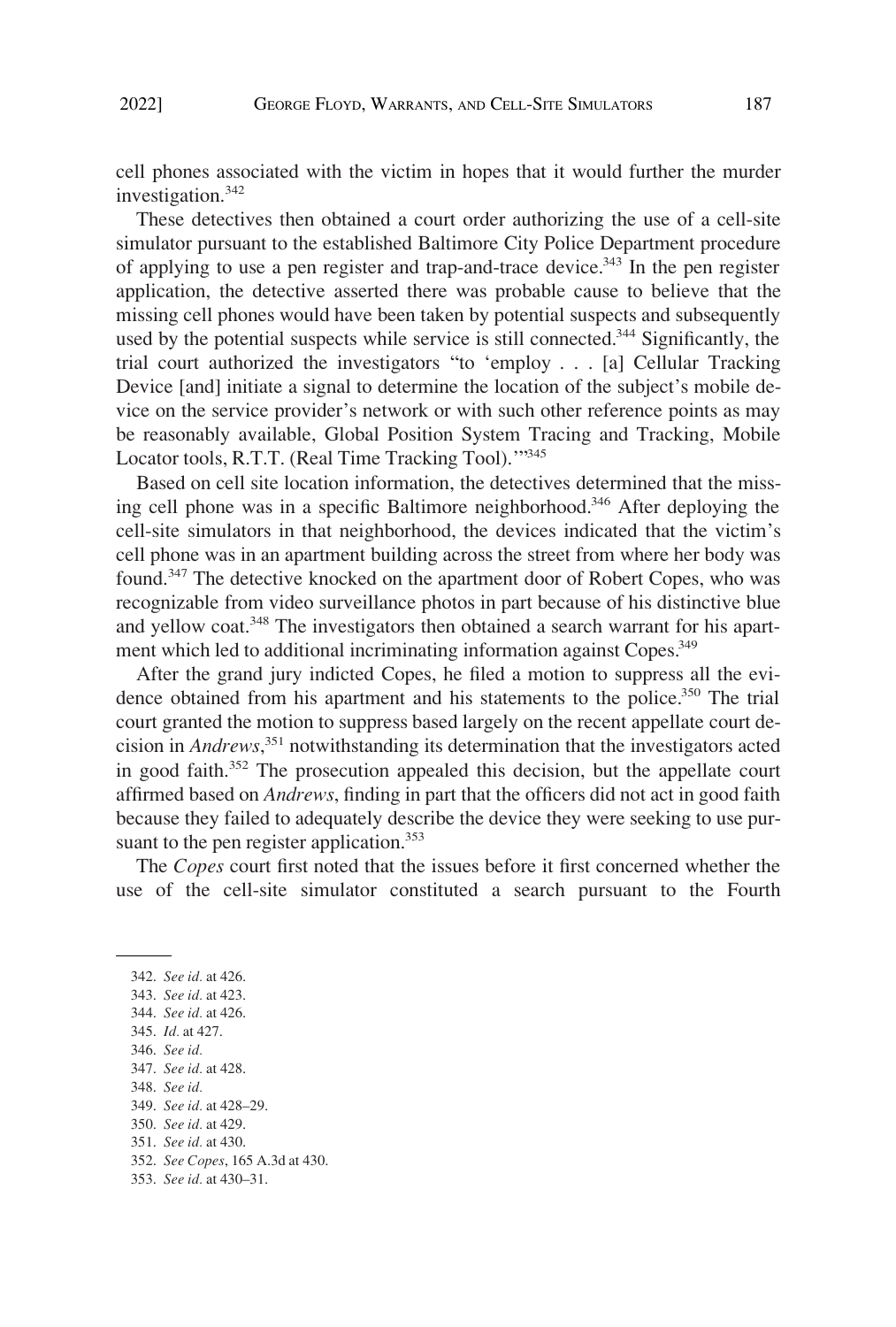<span id="page-39-0"></span>Amendment.<sup>354</sup> The court declined to directly address this question because "the State has conceded, for purposes of this case, that the use of the cell site simulator constituted a search."355 In other words, it was generally accepted by the prosecution and the Court that the use of the cell-site simulator constituted a search. Ultimately, the *Copes* court reversed the trial court's suppression of evidence, finding that the detectives' conduct met the standard for the good-faith exception.<sup>356</sup>

Although the Supreme Court has not yet addressed cell-site simulators in a decision, in *Carpenter*, which instead concerned cell site location information, the Court determined that historical data about location was protected by the Fourth Amendment.<sup>357</sup>

Several state and federal courts have addressed the Fourth Amendment implications of cell-site simulators. Indeed, one federal judge noted that federal law enforcement officers "have settled into a practice of the government showing probable cause" for authorization to use a cell-site simulator.<sup>358</sup> Regardless of the various contexts in which these courts discuss cell-site simulators, it is apparent that they view using them as a search.

V. LAW ENFORCEMENT OFFICIALS' USE OF CELL-SITE SIMULATORS TO CONDUCT MASS SURVEILLANCE VIOLATES THE FOURTH AMENDMENT AS A GENERAL WARRANT

In discussing the three circumstances in which law enforcement officials use cell-site simulators, the most aggressive involves deploying the device on random targets, including on individuals at protests.359 This scenario is a fishing expedition by law enforcement searching for potential criminal conduct. In *Berger v. New York,* the Supreme Court held as unconstitutional a New York law that authorized eavesdropping on telephone calls because it did not "require[] belief that any particular offense has been or is being committed; nor that 'property' sought, the conversations, be particularly described."360 Thus, *Berger* required that there be probable cause that a crime occurred.<sup>361</sup> In *City of Indianapolis v. Edmond*, the Court held that a generalized approach to law enforcement violates the Fourth Amendment.<sup>362</sup> Moreover, the *Edmond* Court struck down the Indianapolis

<sup>354.</sup> *See id.* at 431.

<sup>355.</sup> *Id.* 

<sup>356.</sup> *See id.* at 447.

<sup>357.</sup> Carpenter v. United States, 585 U.S. \_\_, 138 S. Ct. 2206, 2217–18 (2018).

<sup>358.</sup> James Orenstein, *Judicial Engagement with Surveillance Technology*, 49 CONN. L. REV. 1717, 1726 (2017).

<sup>359.</sup> *See supra* Section IV.B.

<sup>360.</sup> Berger v. New York, 388 U.S. 41, 58–59 (1967).

<sup>361.</sup> *Id.* at 59.

<sup>362.</sup> City of Indianapolis v. Edmond, 531 U.S. 32, 44 (2000) ("We cannot sanction stops justified only by the generalized and ever-present possibility that interrogation and inspection may reveal that any given motorist has committed some crime.").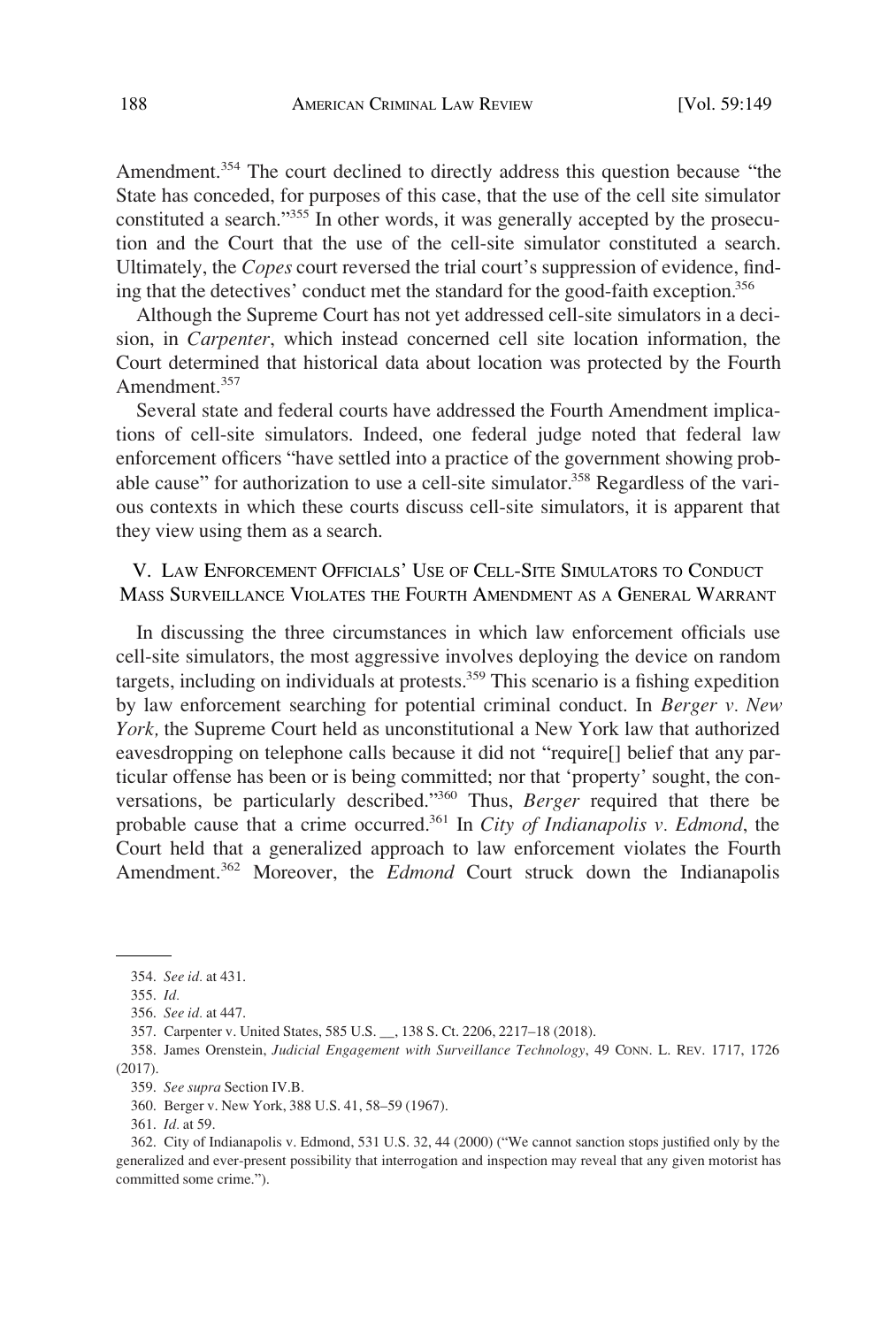ordinance because the checkpoints were essentially designed for general crime control and thus violated the Fourth Amendment.<sup>363</sup>

There are reports around the country that law enforcement's usage of cell-site simulators function as general warrants and therefore violate the Fourth Amendment. As early as 2007, it is believed that federal law enforcement agencies used cell-site simulators in airplanes to conduct mass surveillance: "The technology in the two-foot-square [dirtbox] device enables investigators to scoop data from tens of thousands of cellphones in a single flight, collecting their identifying information and general location."<sup>364</sup> Thus, law enforcement has used cell-site simulators in a generalized manner in support of suspicionless attempts to collect as much data as possible from members of the public.

Even earlier than 2007, law enforcement officials were using cell-site simulators to monitor protestors' cell phones. In 2003, the Miami-Dade Police Department submitted an emergency request to upgrade its Triggerfish surveillance by purchasing StingRay and Amberjack devices to use during the Free Trade Area of the Americas Conference in November of that year.<sup>365</sup> The request specifically explained that accessing cell phone data provides valuable information to law enforcement:

Based on the history of these conferences, the department anticipated criminal activities directed at attendees and conference sites facilitated by the use of cellular phones. Wireless phone tracking systems utilized by law enforcement have proven to be an invaluable tool in both the prevention of these offenses and the apprehension of individuals attempting to carry out criminal activities.<sup>366</sup>

In other words, the Miami-Dade police candidly acknowledged that it wanted to use the StingRay and Amberjack to surveil protestors at the conference.

Other police departments have seemingly followed Miami's lead, although with less candor about their goals. Although law enforcement does not announce that it has engaged in such types of use regarding cell-site simulators, there is anecdotal evidence of such usage.

<sup>363.</sup> *See id.* at 48.

<sup>364.</sup> Devlin Barrett, Americans' Cellphones Targeted in Secret U.S. Spy Program, WALL STREET JOURNAL (Nov. 12, 2014, 8:22 PM), [https://www.wsj.com/articles/americans-cellphones-targeted-in-secret-u-s-spy](https://www.wsj.com/articles/americans-cellphones-targeted-in-secret-u-s-spy-program-1415917533)[program-1415917533;](https://www.wsj.com/articles/americans-cellphones-targeted-in-secret-u-s-spy-program-1415917533) *see also* Owsley, *supra* note 176, at 81-82 (finding that the use of dirtboxes is analogous to warrantless searches using a cell-site simulator).

<sup>365.</sup> Cyrus Farivar, *Powerful 'stingrays' used to go after 911 hangup, ATM burglary*, ARS TECHNICA (Feb. 25, 2015, 7:45 AM), [https://arstechnica.com/tech-policy/2015/02/powerful-stingrays-used-to-go-after-911](https://arstechnica.com/tech-policy/2015/02/powerful-stingrays-used-to-go-after-911-hangup-atm-burglary/)  [hangup-atm-burglary/;](https://arstechnica.com/tech-policy/2015/02/powerful-stingrays-used-to-go-after-911-hangup-atm-burglary/) MIAMI DADE POLICE DEPARTMENT, SECTION 5 EMERGENCY PURCHASES, 5-1, Bid Number E1715-PD (2003), [https://www.documentcloud.org/documents/1675293-miami-dade.html.](https://www.documentcloud.org/documents/1675293-miami-dade.html)

<sup>366.</sup> *Id.*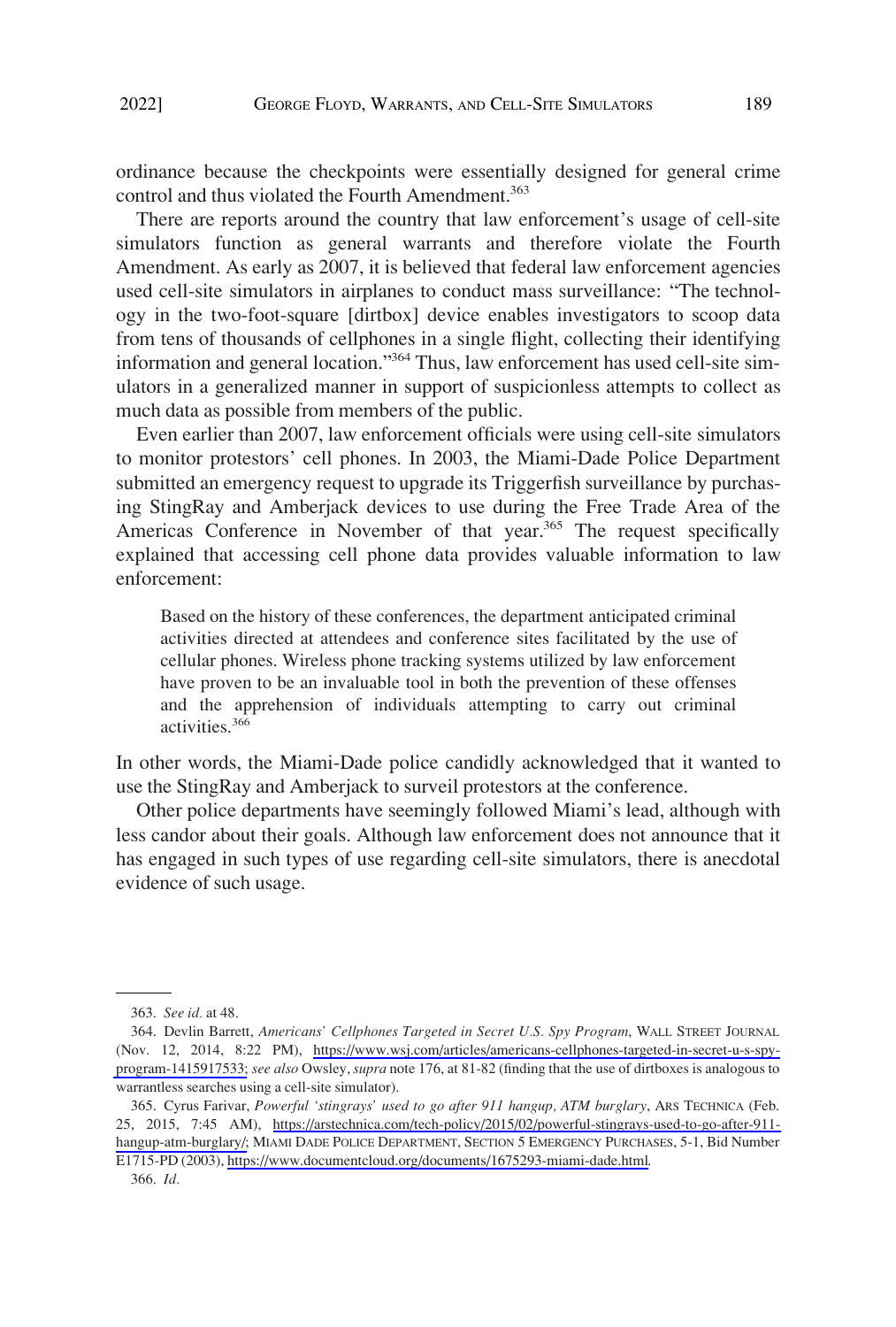#### *A. New York*

<span id="page-41-0"></span>During a December 2014 protest in New York City by Millions March NYC, which is associated with the Movement for Black Lives regarding the killings of Michael Brown and Eric Garner, activist Vienna Rye's "cell phone shut down during the march while she was trying to film what was happening."<sup>367</sup> Ms. Rye further asserted in her petition against the New York Police Department that her "phone indicated that it was out of battery power even though it was fully charged."<sup>368</sup>

Moreover, in April 2015, Ms. Rye and her co-petitioners Arminta Jeffryes and Nabil Hassein all experienced problems with their cell phones while protesting the killing of Freddie Gray in New York City.<sup>369</sup> Additionally, in April 2016, both Ms. Jeffryes and Ms. Rye "lost reception on their cell phones for no apparent reason" during a protest at the New York State Republican Committee's annual gala in Manhattan.<sup>370</sup>

Not only does the New York Police Department have cell-site simulators, but it has admitted "that it had used Stingray technology more than a thousand times between 2008 and 2015" to investigate a variety of criminal offenses.<sup>371</sup> In this context, Ms. Rye, Ms. Jeffryes, and Mr. Hassein filed a state Freedom of Information Law ("FOIL") claim against the New York Police Department seeking, among other information, whether it used cell-site simulators against protestors.372

Although the New York Police Department objected to providing any response to the petitioners, the trial court noted that the lawsuit "arises from reports of protestors who claim that their cellphones are suddenly unable to function while in the middle of a protest. That possibility, that [the New York Police Department] is interfering with protestors' ability to communicate with each other, is a serious concern ripe for the use of FOIL."373 The judge rejected the New York Police Department's concerns ordering it to confirm or deny whether records about what

<sup>367.</sup> *In re* Millions March N.Y.C. v. N.Y.P.D., No. 100690/2017, Am. Opening Mem. of Law in Support of Verified Pet., at 3 (N.Y. Sup. Ct. Oct. 5, 2018); Ali Winston, *Did the Police Spy on Black Lives Matter Protestors? The Answer May Soon Come Out*, N.Y. TIMES (Jan. 14, 2019).

<sup>368.</sup> *In re* Millions March N.Y.C. v. N.Y.P.D., No. 100690/2017, Am. Opening Mem. of Law in Support of Verified Pet., at 3 (N.Y. Sup. Ct. Oct. 5, 2018). This disruption of a cell phones features is reported by protestors in other parts of the country. For example, people protesting in Ferguson, Missouri after the killing of Michael Brown complained that their cell phones would drop calls and make unusual tones or clicks when used. *See*  Lussenhop, *supra* note 161.

<sup>369.</sup> *In re* Millions March N.Y.C. v. N.Y.P.D., No. 100690/2017, Am. Opening Mem. of Law in Support of Verified Pet., at 3 (N.Y. Sup. Ct. Oct. 5, 2018).

<sup>370.</sup> *Id.* 

<sup>371.</sup> Winston, *supra* note 267.

<sup>372.</sup> *See In re* Millions March N.Y.C. v. N.Y.P.D., No. 100690/2017, Am. Opening Mem. of Law in Support of Verified Pet., at 1–2 (N.Y. Sup. Ct. Oct. 5, 2018); Winston, *supra* note 367.

<sup>373.</sup> *In re* Millions March N.Y.C. v. N.Y.P.D., No. 100690/2017, Decision and Order, at 6 (N.Y. Sup. Ct. Jan. 11, 2019).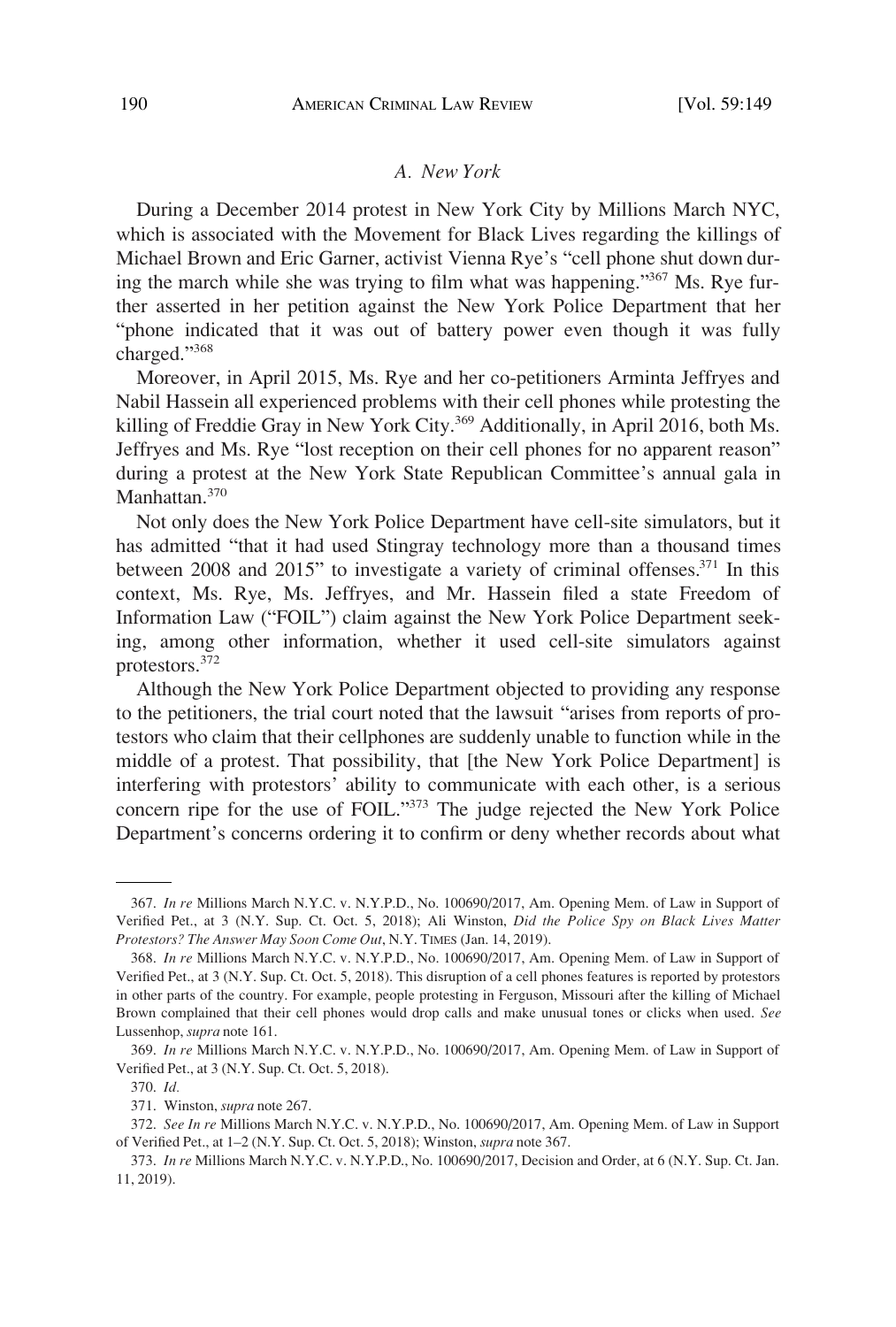<span id="page-42-0"></span>it does to the protestors' cell phones during protests simply exist.<sup>374</sup> Based on this court order, the New York Police Department then indicated that it had no records of cell phone surveillance during the Millions March NYC protest.<sup>375</sup>

### *B. Chicago*

During a late November 2014 protest in Chicago regarding the police killing of Eric Garner and Michael Brown, hackers with the group "Anonymous" reportedly obtained a radio exchange on a police scanner involving a police officer asking whether there was any monitoring of some protestors:

Dispatch: "CPIC [Chicago police's spy 'fusion' center] on the air for a mobile."

Officer 1: "Go ahead."

Officer 2: "Yeah one of the girls, an organizer here, she's been on her phone a lot. You guys picking up any information, uh, where they're going, possibly?" Officer 1: "Yeah we'll keep an eye on it, we'll let you know if we hear anything."

Officer 2: "10-4. They're compliant, and they're, they're doing ok now but she's spending a lot of time on the phone."

Officer 1: "10-4."<sup>376</sup>

It appears that Officer 2 is asking others in CPIC to access this woman's cell phone.377 The officers targeted Kristiana Rae Colón, the protest organizer. She caught the attention of the police officer on the scene.<sup>378</sup> Indeed, someone attending this protest videoed a police vehicle equipped with a cell-site simulator.<sup>379</sup> In response to the officer at the scene of this protest, an officer indicated, "Bill, I want to give you a call on your cell."380 Ms. Colón reported that Commander William

377. *See* Rachel Anspach, *Evidence Strongly Suggests CPD Illegally Uses Stingray Technology on Protestors*, GAPERS BLOCK (Jan. 12, 2015), [http://gapersblock.com/mechanics/2015/01/12/evidence-suggests](http://gapersblock.com/mechanics/2015/01/12/evidence-suggests-cpd-illegally-uses-stingray-technology-on-protestors/)[cpd-illegally-uses-stingray-technology-on-protestors/.](http://gapersblock.com/mechanics/2015/01/12/evidence-suggests-cpd-illegally-uses-stingray-technology-on-protestors/)

378. *See id.* 

*LOOKS LIKE CHICAGO PD HAD A STINGRAY OUT AT THE ERIC GARNER PROTEST LAST*  379. *NIGHT*, PRIVACY SOS BLOG (Dec. 8, 2014), [https://privacysos.org/blog/looks-like-chicago-pd-had-a-stingray](https://privacysos.org/blog/looks-like-chicago-pd-had-a-stingray-out-at-the-eric-garner-protest-last-night/)[out-at-the-eric-garner-protest-last-night/.](https://privacysos.org/blog/looks-like-chicago-pd-had-a-stingray-out-at-the-eric-garner-protest-last-night/)

<sup>374.</sup> *Id.* at 7, 12–13.

<sup>375.</sup> Liam Knox, *NYPD, told it can't use 'Glomar' denial, now claims it has not records on Millions March cell phone surveillance*, MUCKROCK (Mar. 21, 2019), [https://www.muckrock.com/news/archives/2019/mar/21/](https://www.muckrock.com/news/archives/2019/mar/21/css-nypd-glomar/) [css-nypd-glomar/.](https://www.muckrock.com/news/archives/2019/mar/21/css-nypd-glomar/)

*Activists Say Chicago Police Used 'Stingray' Eavesdropping Technology During Protests*, CBS 376. CHICAGO (Dec. 6, 2014, 11:19 AM), [https://chicago.cbslocal.com/2014/12/06/activists-say-chicago-police-used](https://chicago.cbslocal.com/2014/12/06/activists-say-chicago-police-used-stingray-eavesdropping-technology-during-protests/)[stingray-eavesdropping-technology-during-protests/;](https://chicago.cbslocal.com/2014/12/06/activists-say-chicago-police-used-stingray-eavesdropping-technology-during-protests/) Patrick Smith, *Lawsuit seeks information on alleged CPD spying*, WBEZ (Dec. 8, 2014, 2:33 PM), [https://www.wbez.org/stories/lawsuit-seeks-information-on-alleged](https://www.wbez.org/stories/lawsuit-seeks-information-on-alleged-cpd-spying/03b8cb91-1c28-48dd-b89e-f41149f09606)[cpd-spying/03b8cb91-1c28-48dd-b89e-f41149f09606](https://www.wbez.org/stories/lawsuit-seeks-information-on-alleged-cpd-spying/03b8cb91-1c28-48dd-b89e-f41149f09606); *LOOKS LIKE CHICAGO PD HAD A STINGRAY OUT AT THE ERIC GARNER PROTEST LAST NIGHT*, PRIVACY SOS BLOG (Dec. 8, 2014), [https://privacysos.org/](https://privacysos.org/blog/looks-like-chicago-pd-had-a-stingray-out-at-the-eric-garner-protest-last-night/) [blog/looks-like-chicago-pd-had-a-stingray-out-at-the-eric-garner-protest-last-night/;](https://privacysos.org/blog/looks-like-chicago-pd-had-a-stingray-out-at-the-eric-garner-protest-last-night/) *see also* Boyle v. City of Chicago, No. 17-cv-00244, Jerry Boyle Dep., at 18 (N.D. Ill. Aug. 22, 2017) (referencing this incident).

<sup>380.</sup> Anspach, *supra* note 377.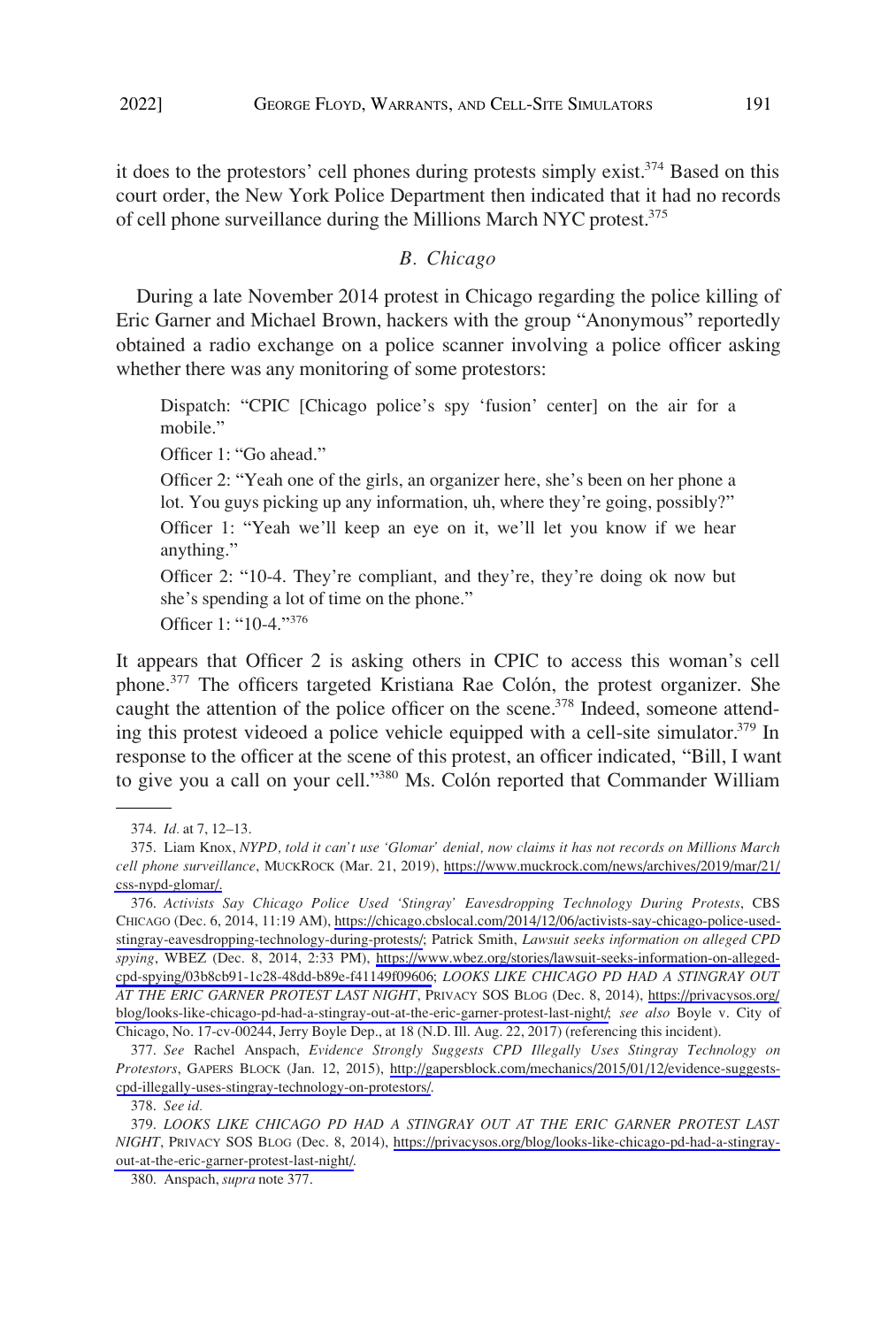Dunn was following her during the protest.<sup>381</sup> Commander Dunn's conduct influenced other Chicago activists, including Jerry Boyle, to engage in counter-surveillance of police regarding their use of this technology.

The recording from the police scanner about the police surveillance of Ms. Colón during this November 2014 protest confirmed the types of allegations asserted by Freddy Martinez, an activist who has sued the City of Chicago for information about the police department's use of cell-site simulators.<sup>382</sup> Specifically, he noticed at protests as early as 2012 that cell phone "batteries were burning quickly, and messages were not getting through, which seems very consistent with Stingray behavior."<sup>383</sup> When law enforcement deploys cell-site simulators, this type of adverse impact on cell phones is a possible occurrence.<sup>384</sup>

Moreover, Mr. Martinez has had experience with Chicago police surveillance vehicles. At a February 2014 protest, he used a cell phone app that enabled him to see the locations of all nearby cell towers.<sup>385</sup> Interestingly, the app revealed a cell tower that was actually moving towards him as a police vehicle arrived.<sup>386</sup> He explained that after seeing "an unmarked Chicago police green license plate" on the vehicle, he and other activists "then . . . saw a cell phone tower broadcast, and  $\dots$  thought it was some kind of surveillance device.<sup>3387</sup> In light of this "suspicious" development, Mr. Martinez concluded that the cell tower "seemed to be the car itself."<sup>388</sup>

On January 15, 2015, Jerry Boyle, an attorney, volunteered as a legal observer from the National Lawyers Guild for a "Reclaim MLK Day" event in Chicago during which he alleged Chicago police officers targeted his cell phone with a cell-site simulator.<sup>389</sup> After hearing Commander Bill Dunn request CPIC to spy on Ms. Colón's cell phone less than two months earlier, he was prepared.<sup>390</sup> Before attending that protest, Mr. Boyle installed the OpenSignal app on his cell phone with the intention of using it to determine whether the Police Department was using

<sup>381.</sup> *See id.* 

<sup>382.</sup> *See* Martinez v. Cook Cnty. State's Atty's Off., 103 N.E.3d 351 (Ill. App. Ct. 2018).

<sup>383.</sup> Anspach, *supra* note 377.

<sup>384.</sup> *See* Zetter, *supra* note 141 ("Because a stingray is not really a tower on the carrier's network, calls and messages to and from a phone can't go through while the phone is communicating with the stingray.").

<sup>385.</sup> *See* Anspach, *supra* note 377.

<sup>386.</sup> *See id.* 

<sup>387.</sup> *See id.* 

<sup>388.</sup> *See id.* 

<sup>389.</sup> Cyrus Farivar, *Lawyer sues Chicago police, claims they used stingray on him*, ARS TECHNICA (Jan. 13, 2017, 8:04 AM), [https://arstechnica.com/tech-policy/2017/01/lawyer-sues-chicago-police-claims-they-used](https://arstechnica.com/tech-policy/2017/01/lawyer-sues-chicago-police-claims-they-used-stingray-on-him/)[stingray-on-him/.](https://arstechnica.com/tech-policy/2017/01/lawyer-sues-chicago-police-claims-they-used-stingray-on-him/)

<sup>390.</sup> Boyle Dep., *supra* note 376, at 61; *see also id.* at 75 ("[A]fter that incident on Black Friday in 2014, we formed, you know, I'm calling it a working group, but a group of us got together both online and sometimes in person to discuss how we deal with it.").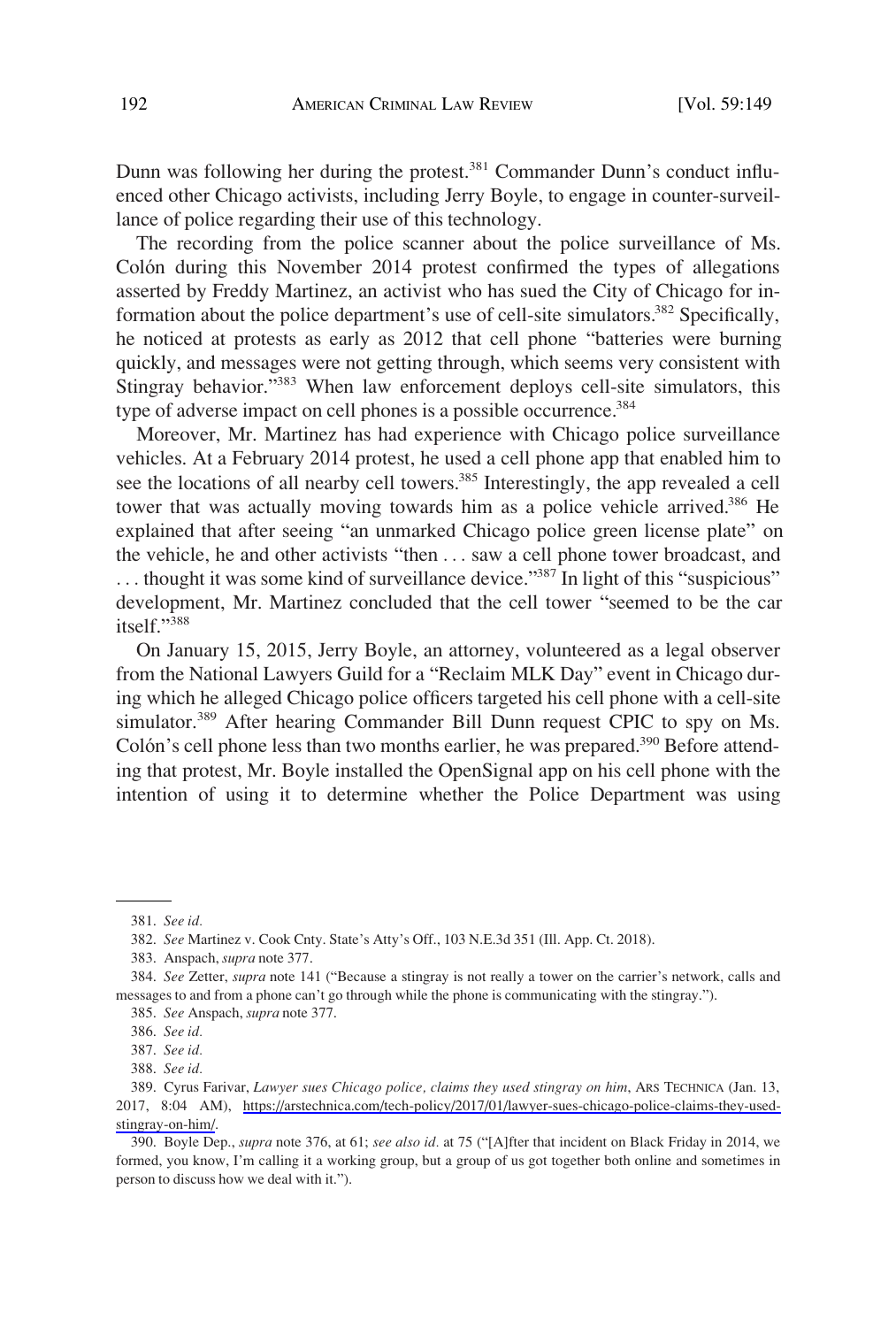<span id="page-44-0"></span>cell-site simulators.<sup>391</sup> While monitoring the event, this app indicated that there was a cell tower in the middle of the street.<sup>392</sup>

Boyle and another National Lawyers Guild colleague at the rally took screenshots of the OpenSignal source as well as pictures of the police vehicle before it drove away.<sup>393</sup> After the vehicle drove away, they then relaunched the OpenSignal app to determine where the cell-site simulator indicated by the app and the physical location of the police vehicle that they observed merged. When they relaunched the app, it then indicated that the cell tower was no longer located where the police car was.394 This second test confirmed for him that the police were using cell-site simulators.<sup>395</sup> Specifically, it demonstrated the vehicle contained a cell-site simulator because the app no longer reported the device in that location once the police vehicle left.

Sometime after the incident in which the OpenSignal app indicated to Boyle that there was a cell tower in the middle of a street where a Chicago police vehicle was, he had another similar experience. Specifically, he explained that during an event in Grant Park, he saw some Chicago police vehicles, which raised his suspicions.396 Again, he used the OpenSignal app, which "showed a cell tower in the park somewhere ... [even though] there's no cell tower there."<sup>397</sup> As in the previous example, the app indicated the presence of cell-site simulators when the police vehicles were present but no longer noted the existence of the devices after the vehicles departed.

#### *C. Baltimore*

In Baltimore, large groups of protestors marched after the death of Freddie Gray in April 2015. In response, law enforcement engaged in significant surveillance efforts, including in the air. The American Civil Liberties Union posited that federal law enforcement agencies were flying surveillance planes over Baltimore after a Cessna was discovered flying a similar pattern repeatedly.<sup>398</sup> The FBI denied that

<sup>391.</sup> *Id.* at 34; *see also id.* at 82–83 (describing the OpenSignal app as showing the app user all nearby cell towers).

<sup>392.</sup> *Id.* at 35, 93–94; *see also id.* at 48 ("[W]e had a result of OpenSignal showing that our phone was getting spied on.").

<sup>393.</sup> *Id.* at 83–86, 97–98.

<sup>394.</sup> *Id.* at 93–97.

<sup>395.</sup> *Id.* at 86, 98.

<sup>396.</sup> *Id.* at 100–01.

<sup>397.</sup> *Id.* at 100.

Jay Stanley, *Mysterious planes over Baltimore spark surveillance suspicions*, MSNBC (May 6, 2016, 398. 5:34 PM), [https://www.msnbc.com/msnbc/mysterious-planes-over-baltimore-spark-surveillance-suspicions](https://www.msnbc.com/msnbc/mysterious-planes-over-baltimore-spark-surveillance-suspicions-msna590236)[msna590236;](https://www.msnbc.com/msnbc/mysterious-planes-over-baltimore-spark-surveillance-suspicions-msna590236) *see generally* Laura Moy, *Yet Another Way the Baltimore Police Unfairly Target Black People*, SLATE (Aug. 18, 2016), [https://slate.com/technology/2016/08/baltimore-police-use-surveillance-technology-to](https://slate.com/technology/2016/08/baltimore-police-use-surveillance-technology-to-target-black-neighborhoods.html)[target-black-neighborhoods.html](https://slate.com/technology/2016/08/baltimore-police-use-surveillance-technology-to-target-black-neighborhoods.html) ("Baltimore . . . is a city where, through use of suitcase-size fake cellphone towers that can be used to track Baltimore residents, police disrupt the cellphone network on a regular basis, disproportionately—unfairly—focusing on black neighborhoods.").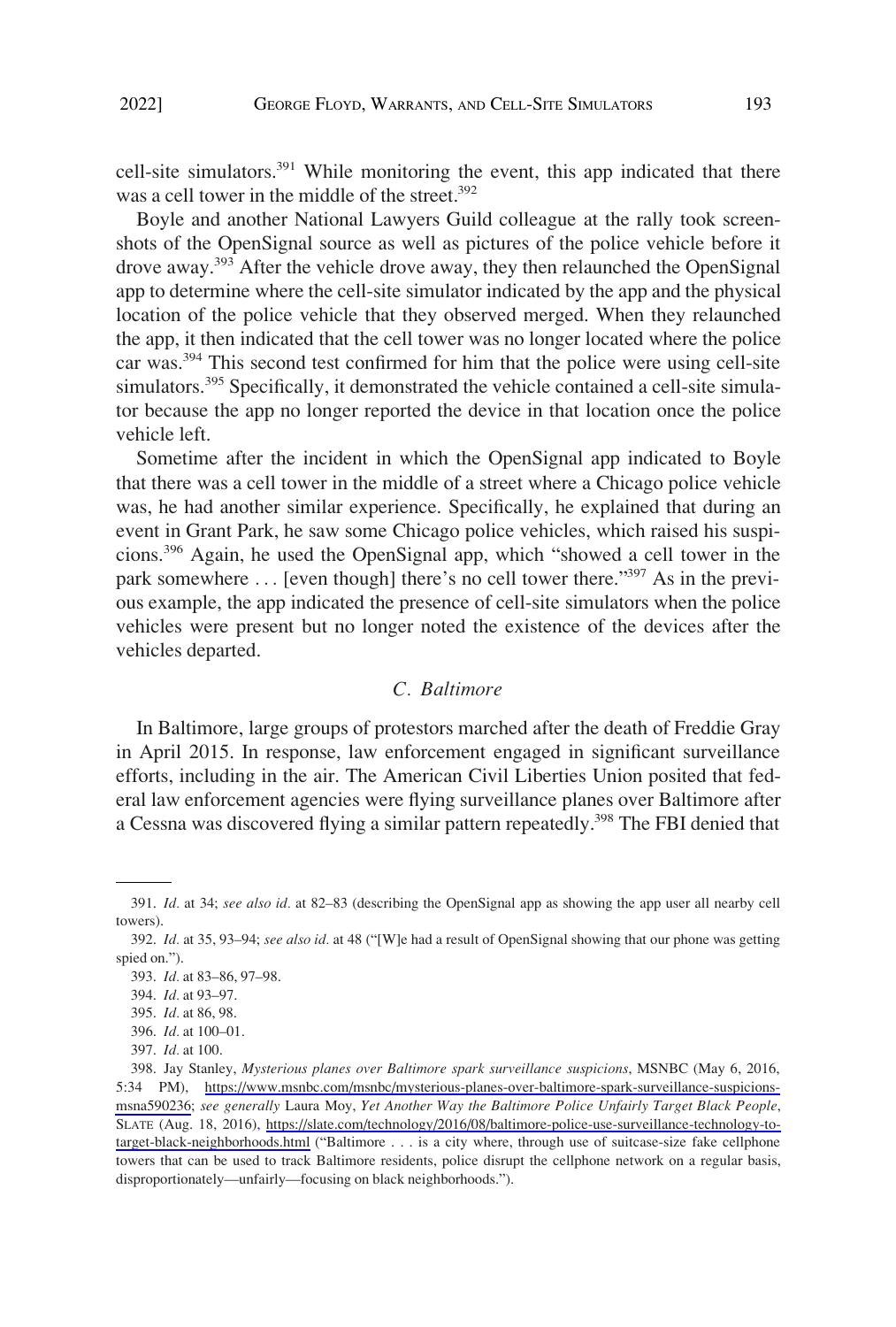<span id="page-45-0"></span>its aerial surveillance over Baltimore during these protests involved the use of cellsite simulators.<sup>399</sup>

Notwithstanding the denial by the FBI regarding the use of cell-site simulators during the Freddie Gray protests, the Baltimore Police Department has a history of extensive use of such devices.<sup>400</sup> Baltimore Police Lieutenant Michael Fries testified before the Maryland State Senate that "Obviously, we probably use the [cellsite simulator] equipment more than anybody, in total."<sup>401</sup> Indeed, the Baltimore City Police Department acknowledged using cell-site simulators to illegally spy on the city's residents.<sup>402</sup>

In 2016, several organizations filed complaints with the Federal Communications Commission regarding the use of cell-site simulators by the Baltimore Police Department.<sup>403</sup> To date, there is no decision by the FCC regarding this complaint.

#### **CONCLUSION**

The use of a cell-site simulator on the general population violates the Fourth Amendment regardless of whether analyzed pursuant to the trespass approach or based on a person's reasonable expectation of privacy. In the trespass approach, the intrusion from the cell-site simulator travels from the device into a person's home, car, clothing, etc. In other words, the simulator impacts all cell phones in protected areas. Pursuant to *Katz* and its progeny, a person has a reasonable expectation of privacy in a cell phone.

Across the country, we have seen law enforcement officers in Baltimore, Chicago, Miami, St. Louis, and more use cell-site simulators without warrants and in cases targeting protestors asserting their First Amendment rights. This targeting has focused on protest groups like Black Lives Matter and protests against police

Andrea Peterson, *FBI spy planes used thermal imaging tech in flights over Baltimore after Freddie Gray*  399. *unrest*, WASH. POST (Oct. 30, 2015), [https://www.washingtonpost.com/news/the-switch/wp/2015/10/30/fbi-spy](https://www.washingtonpost.com/news/the-switch/wp/2015/10/30/fbi-spy-planes-used-thermal-imaging-tech-in-flights-over-baltimore-after-freddie-gray-unrest/)[planes-used-thermal-imaging-tech-in-flights-over-baltimore-after-freddie-gray-unrest/](https://www.washingtonpost.com/news/the-switch/wp/2015/10/30/fbi-spy-planes-used-thermal-imaging-tech-in-flights-over-baltimore-after-freddie-gray-unrest/) (quoting an FBI spokesman as saying "FBI surveillance flights in support of the Baltimore Police Department in April were not collecting cellphone data, nor were they equipped with cell-site simulators").

*See* Justin Fenton, *Baltimore Police Used Secret Technology to Track Cellphones in Thousands of Cases*, 400. BALT. SUN (Apr. 9, 2015, 6:42 AM), [http://www.baltimoresun.com/news/maryland/baltimore-city/bs-md-ci](http://www.baltimoresun.com/news/maryland/baltimore-city/bs-md-ci-stingray-case-20150408-story.html)[stingray-case-20150408-story.html](http://www.baltimoresun.com/news/maryland/baltimore-city/bs-md-ci-stingray-case-20150408-story.html) ("The Baltimore Police Department has used an invasive and controversial cellphone tracking device thousands of times in recent years while following instructions from the FBI to withhold information about it from prosecutors and judges . . . .").

<sup>401.</sup> Complaint For Relief Against Unauthorized Radio Operation And Willful Interference With Cellular Communications, *supra* note 146, at 7 (citation omitted).

<sup>402.</sup> David Walsh-Little, *No more secret surveillance on Baltimore citizens*, BALT. SUN (Aug. 24, 2016, 11:02 AM), <https://www.baltimoresun.com/opinion/op-ed/bs-ed-stingray-baltimore-20160824-story.html>("Last year, [Baltimore Police Department] Detective Emmanuel Cabreja testified in a hearing in the Circuit Court for Baltimore City that this technology was used approximately 4,300 times during the past eight years — far from a small infringement on the privacy of Baltimore's citizens.").

<sup>403.</sup> *See id.*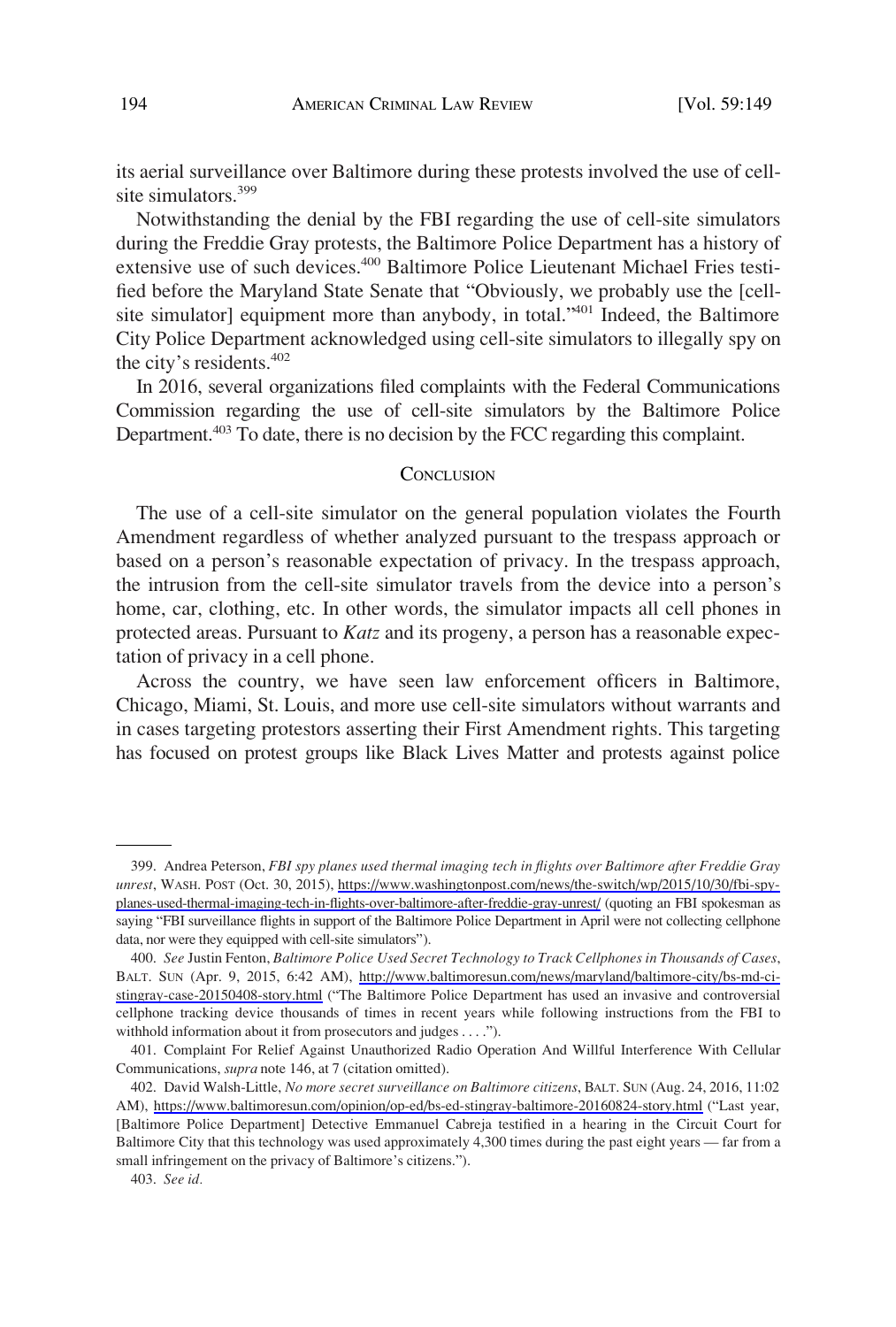killings of African-Americans.<sup>404</sup> Indeed, as the GammaGroup brochure notes, its cell-site simulators typically can be operated for "[l]arge area coverage" in "particular areas of interest," which is an ideal vague and cryptic way to describe spying on protests without specifically stating it.<sup>405</sup> As Professor Nolan, a former police officer, explained, police can use this technology to engage in fishing expeditions in African-American communities: "Who's to say police aren't running Stingrays constantly in 'hot spot' areas? ... Translation: communities of color ... . The lawenforcement mentality is to get all the data and as much information as possible...<sup>2406</sup>

Moreover, the Harris Corporation, the federal government, and local law enforcement agencies have created a cult of secrecy around the use of cell-site simulators.<sup>407</sup> The FBI typically requires that police departments sign non-disclosure agreements in order to obtain this technology.408 This secrecy does not protect people whose cell phone data is inadvertently swept up in police surveillance.

There is little evidence as to whether cell-site simulators were used during the George Floyd protests since 2020.<sup>409</sup> The United States Department of Justice approved authorization for the Drug Enforcement Agency to engage in covert surveillance around the country in response to the George Floyd protests.410 Moreover, Attorney General William Barr issued a statement indicating federal agents with the FBI, the Marshals Service, the ATF, and the DEA will assist local law enforcement efforts regarding these protests.<sup>411</sup> Protestors reported sudden cell

<sup>404.</sup> *See* Moy, *supra* note 398; *see also* Joseph, *supra* note 186 (discussing police use of cell-site simulators in Baltimore, Milwaukee, and Tallahassee noting that "police in these communities overwhelmingly use Stingrays in non-white and low-income communities").

<sup>405.</sup> GAMMAGROUP, 3G-GSM Tactical Interception & Target Location, at 8, [https://info.publicintelligence.](https://info.publicintelligence.net/Gamma-GSM.pdf) [net/Gamma-GSM.pdf](https://info.publicintelligence.net/Gamma-GSM.pdf) (last visited Sep. 26, 2021).

<sup>406.</sup> Joseph, *supra* note 186.

*See* Robert Patrick, *St. Louis police: We track cellphones, but won't tell you how*, ST. LOUIS POST-407. DISPATCH, (May 25, 2015), <https://bit.ly/3C21X5U>; Fred Clasen-Kelly, *Secrecy lifts in CMPD StingRay phone tracking*, CHARLOTTE OBSERVER (Feb. 15, 2015 10:15 PM); *see also* Andrews v. Balt. City Police Dept., Civil No. CCB-16-2010, 2018 WL 3649602, at \*2 n.3 (D. Md. Aug. 1, 2018) (unpublished); *In re* United States for an Ord. Relating to Telephones Used by Suppressed, No. 15 M 0021, 2015 WL 6871289, at \*1 (N.D. Ill. Nov. 9, 2015) (discussing the non-disclosure agreement that Harris Corporation requires law enforcement using their devices to sign).

<sup>408.</sup> *See* Joseph, *supra* note 186.

*See* Cooper Quintin, *A Quick and Dirty Guide to Cell Phone Surveillance at Protests*, ELECTRONIC 409. FRONTIER FOUNDATION (June 16, 2020), [https://www.eff.org/deeplinks/2020/06/quick-and-dirty-guide-cell](https://www.eff.org/deeplinks/2020/06/quick-and-dirty-guide-cell-phone-surveillance-protests)[phone-surveillance-protests](https://www.eff.org/deeplinks/2020/06/quick-and-dirty-guide-cell-phone-surveillance-protests).

<sup>410.</sup> See Memorandum from Acting Adm'r Timothy Shea to Deputy Att'y Gen. Gerard Weinsheimer (May 31, 2020), [https://www.documentcloud.org/documents/6935297-LEOPOLD-DEA-Memo-George-Floyd-Protests.](https://www.documentcloud.org/documents/6935297-LEOPOLD-DEA-Memo-George-Floyd-Protests.html) [html;](https://www.documentcloud.org/documents/6935297-LEOPOLD-DEA-Memo-George-Floyd-Protests.html) *see also* Lauren Frias, *The Justice Department reportedly granted DEA temporary power to conduct 'covert surveillance' on demonstrators at the George Floyd protests*, BUSINESS INSIDER (June 3, 2020, 1:13 AM), [https://www.businessinsider.com/doj-appoints-dea-surveillance-demonstrators-george-floyd-protests-report-](https://www.businessinsider.com/doj-appoints-dea-surveillance-demonstrators-george-floyd-protests-report-2020-6)[2020-6](https://www.businessinsider.com/doj-appoints-dea-surveillance-demonstrators-george-floyd-protests-report-2020-6) (discussing the Justice Department's authorization).

<sup>411.</sup> Press Release, Dept. of Justice, Attorney General William P. Barr's Statement on the Death of George Floyd and Riots (May 30, 2020), [https://www.justice.gov/opa/pr/attorney-general-william-p-barr-s-statement](https://www.justice.gov/opa/pr/attorney-general-william-p-barr-s-statement-death-george-floyd-and-riots)[death-george-floyd-and-riots;](https://www.justice.gov/opa/pr/attorney-general-william-p-barr-s-statement-death-george-floyd-and-riots) *see also* Frias, *supra* note 411 (providing coverage of then-Attorney General Barr's statement).